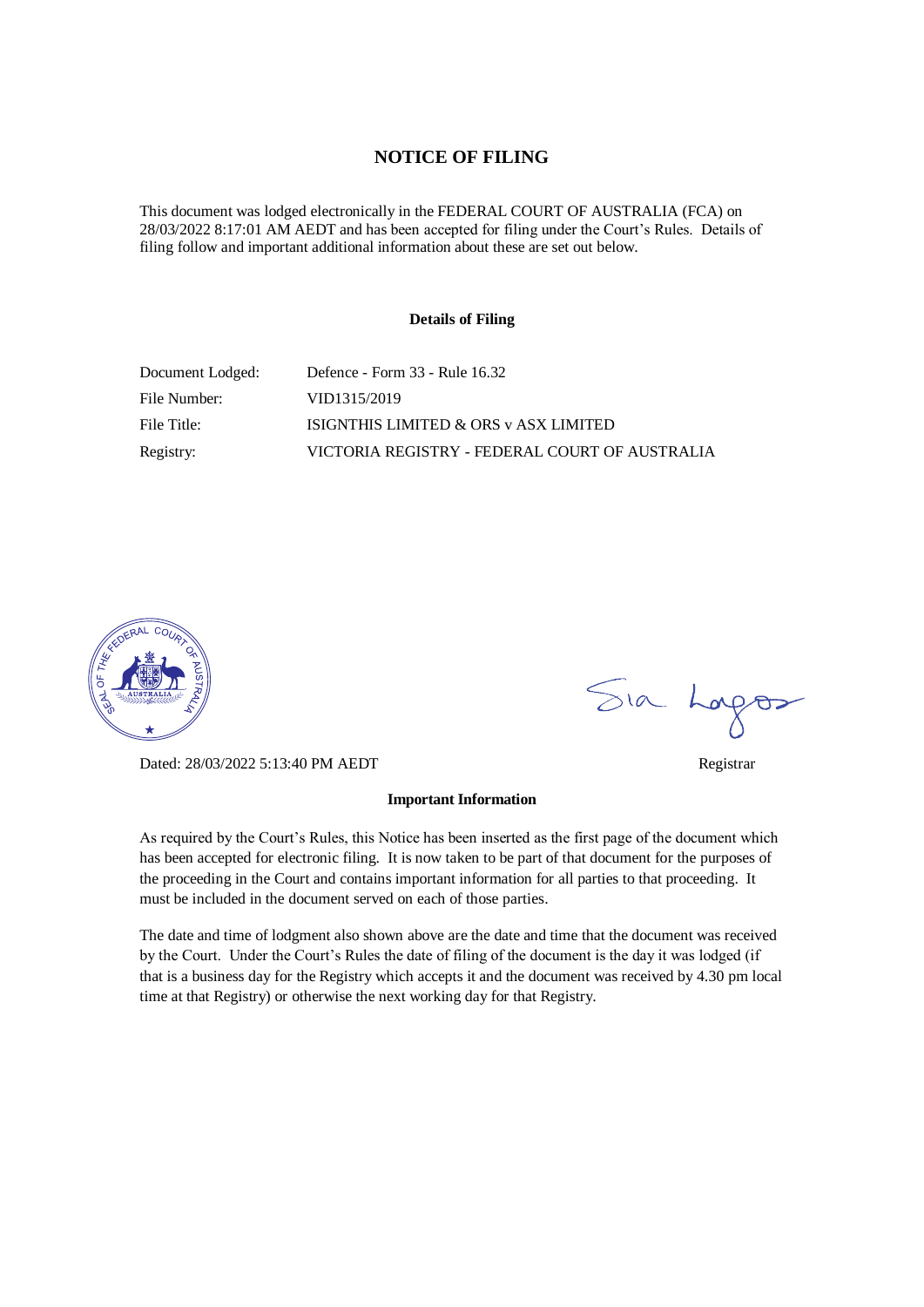Form 33 Rule 16.32



**Amended Defence to Fourth Third Second Further Amended Statement of Claim** 

No. VID1315 of 2019

Federal Court of Australia District Registry: Victoria Division: General

# **iSignthis Limited ACN 075 419 715**

First Applicant

**iSignthis eMoney Ltd (a company incorporated in the Republic of Cyprus allocated number HE348009)** 

Second Applicant

**Probanx Solutions Ltd (a company incorporated in the Republic of Cyprus allocated number HE111921)** 

Third Applicant

### **Authenticate Pty Ltd ACN 600 573 233**

Fourth Applicant

### **ASX Limited ACN 008 624 691**

Respondent

**Note:** Headings are used in this amended defence for convenience only. They do not form part of the amended defence to the second third fourth further amended statement of claim filed on 4 December 2019 (**SOC**) 12 March 2020 (**ASOC**) 15 April 2020 (**FASOC**) 20 August 7 October 2020 31 August 2021 (**2FASOC**(**3FASOC 4FASOC**)**.** Unless the context requires otherwise, the Respondent (**ASX**) adopts the defined terms used in the SOC ASOC FASOC 2FASOC 3FASOC 4FASOC, but does not admit any factual assertions contained in, or in any way implied by, any defined term used in the SOCASOC FASOC 2FASOC 3FASOC 4FASOC and repeated in this amended defence.

## **A. Background**

- 1. In response to paragraph 1 of the SOC ASOC **FASOC** 2FASOC 3FASOC 4FASOC, ASX:
	- (a) admits sub-paragraphs (a) to (d) and  $(g)$ ; and

| Filed on behalf of (name & role of party)<br>Prepared by (name of person/lawyer) |                         | The Respondent                                     |     |                |  |
|----------------------------------------------------------------------------------|-------------------------|----------------------------------------------------|-----|----------------|--|
|                                                                                  |                         | Luke Hastings                                      |     |                |  |
| Law firm (if applicable)                                                         | Herbert Smith Freehills |                                                    |     |                |  |
| $+61$ 2 9225 5903<br>Tel                                                         |                         |                                                    | Fax | $+61293224000$ |  |
| Email<br>Luke.Hastings@hsf.com                                                   |                         |                                                    |     |                |  |
| <b>Address for service</b><br>(include state and postcode)                       |                         | ANZ Tower, 161 Castlereagh Street, Sydney NSW 2000 |     |                |  |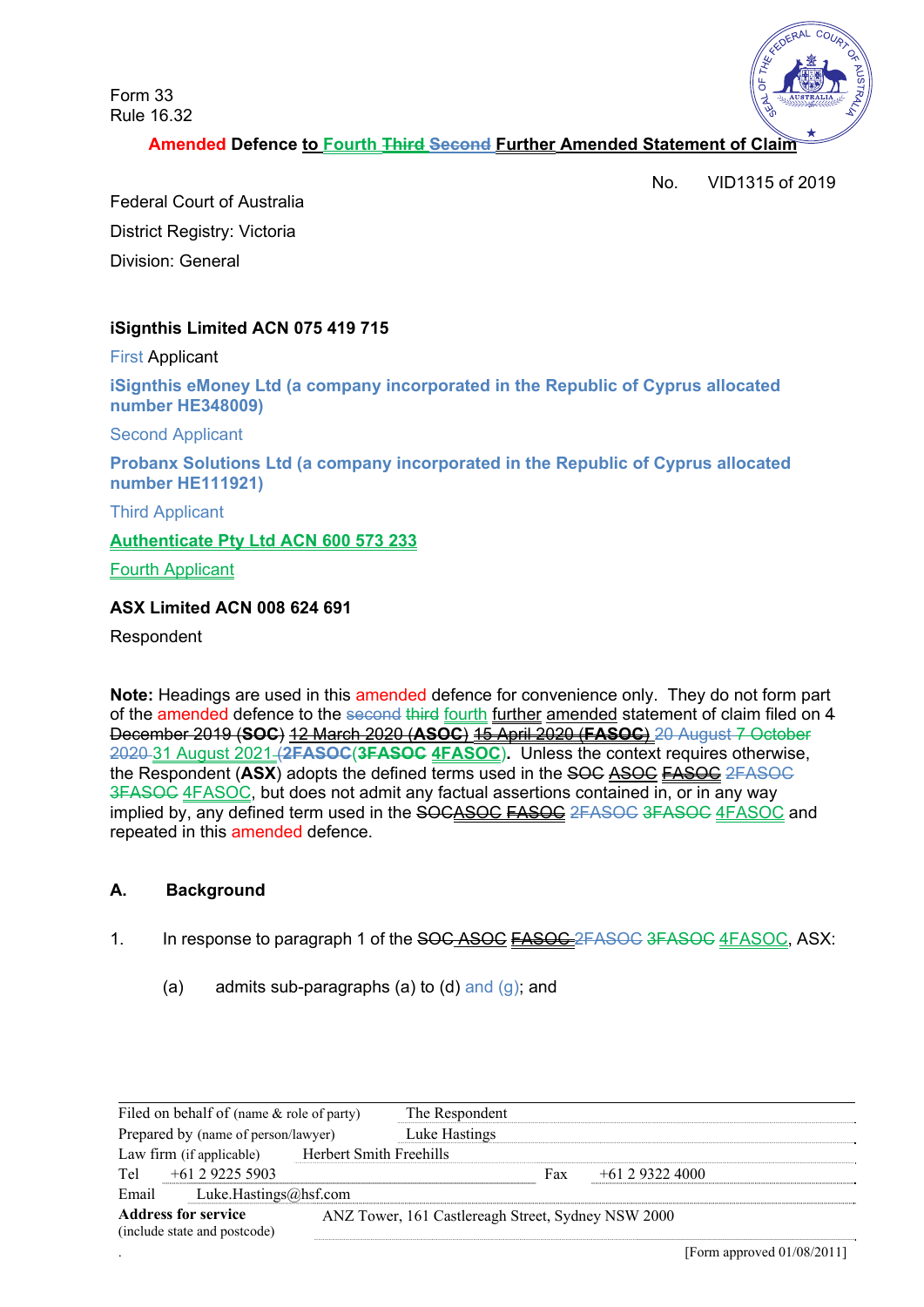- (b) does not know and therefore cannot admit the allegations in sub-paragraphs (e) and (f), save that it admits that the First Applicant (**ISX**) is listed on the Australian Securities Exchange.
- 2. ASX admits the allegations in paragraph 2 of the SOC ASOC FASOC 2FASOC 3FASOC 4FASOC and says further that:
	- (a) it relies on the Market Licence and s 792A of the *Corporations Act 2001* (Cth) for their full force and effect; and
	- (b) the Market Licence dated 8 March 2002 did not take effect until 11 March 2002.

# **B. Alleged agreement between ASX and ISX**

- 3. In response to paragraph 3 of the SOCASOC **FASOC** 2FASOC 3FASOC 4FASOC, ASX:
	- (a) denies the allegations; and
	- (b) says that ISX is, and has since 12 March 2015 been, bound by a Deed, executed and given to ASX, by which it agreed among other things that:
		- (i) ISX's admission to the official list is in ASX's absolute discretion;
		- (ii) quotation of ISX's securities is in ASX's absolute discretion;
		- (iii) ISX's removal from the official list, the suspension or ending of quotation of ISX's securities, or a change in the category of ISX's admission, is in ASX's absolute discretion;
		- (iv) ASX is entitled immediately to suspend quotation of ISX's securities or remove ISX from the official list if ISX breaks its agreement but the absolute discretion of ASX is not limited;
		- (v) ISX will comply with the listing rules that are in force from time to time, even if quotation of its securities is deferred, suspended or subject to a trading halt; and
		- (vi) ASX has discretion to take no action in response to a breach of a listing rule.

## **Particulars**

Appendix 1A ASX Listing Application and Agreement executed as a Deed on 12 March 2015, cll 1, 5, 7

Section 793B(1) of the *Corporations Act 2001* (Cth)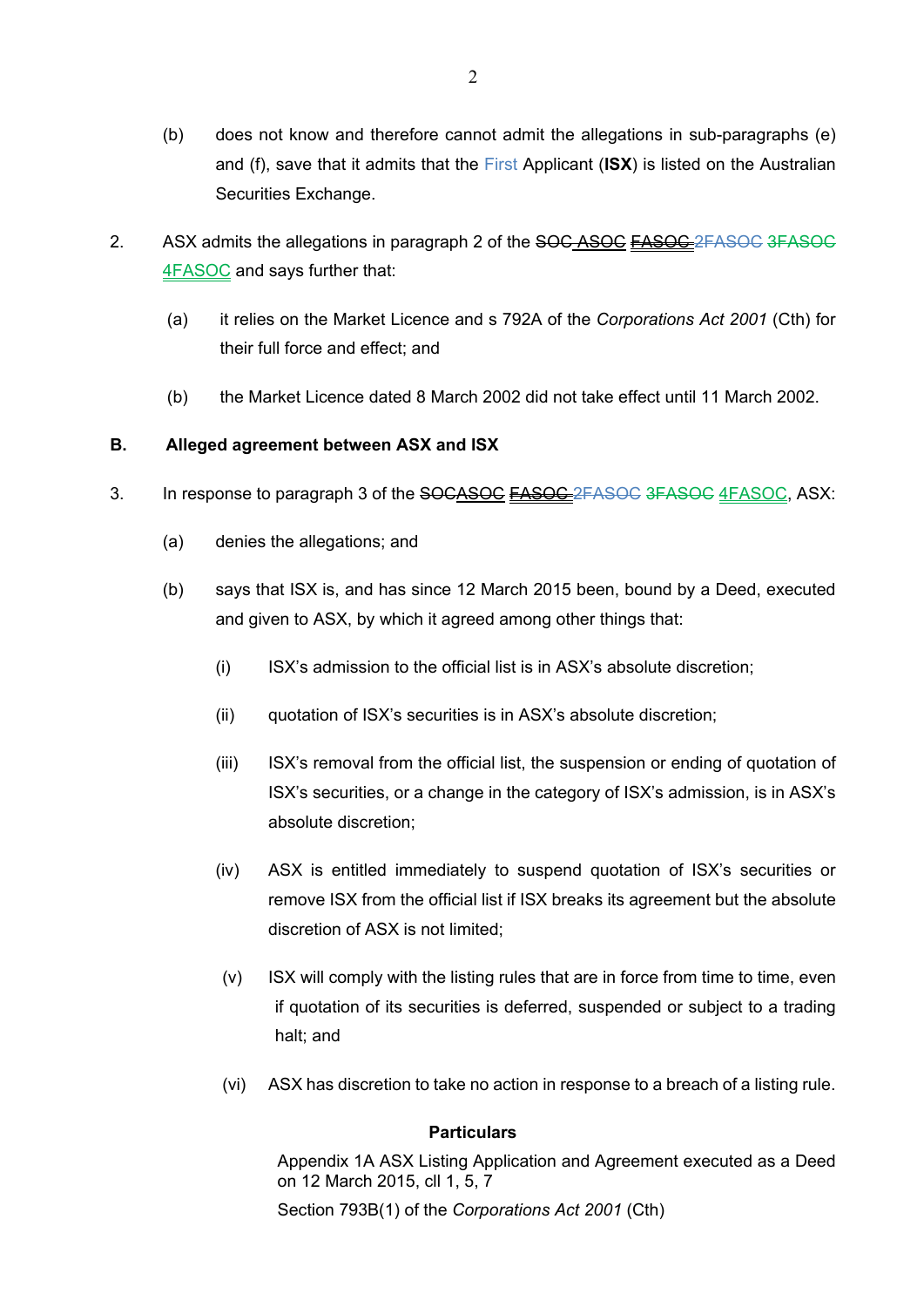4. ASX denies the allegations in paragraph 4 of the SOCASOC FASOC 2FASOC 3FASOC 4FASOC.

# **Particulars**

ASX refers to paragraph 3 above and paragraph 52 below

- 5. In response to paragraph 5 of the SOCASOC **FASOC** 2FASOC 3FASOC 4FASOC, ASX:
	- (a) admits that ASX's power to suspend the shares of listed entities from quotation on the Australian Securities Exchange was and is not to be exercised for the purpose of punishing listed entities;
	- (b) refers to paragraph 52 below; and
	- (c) otherwise denies the allegations in paragraph 5.

# **C. Suspension of ISX's shares from quotation**

- 5A. In response to paragraph 5A of the 4FASOC, ASX:
	- (a) admits that a telephone conference was attended by representatives of ASIC and ASX on 1 October 2019 between 9:00am and about 9:40am;
	- (b) says that paragraphs 5A(a)-(i) of the 4FASOC do not constitute proper pleadings because they plead evidence, rather than material facts, and therefore ASX does not otherwise plead to them.
	- (aa) as to paragraph 5A(a), admits that words to the effect of those quoted were stated by Tom Veidners of ASIC before further information was provided in confidence by ASIC to ASX during that meeting (as to which, see paragraph 5E(b)(iii)(C) below);
	- (b) as to paragraph 5A(b), admits that, before further information was provided in confidence by ASIC to ASX during that meeting (as to which, see paragraph 5E(b)(iii)(C) below), and while it does not know and therefore cannot admit the precise words Mr Lewis used, Mr Lewis made statements broadly to the effect that he would like to be able to assist the regulator by suspending ISX, but did not have sufficient evidence to do so at that point in time;
	- (c) as to paragraph 5A(c):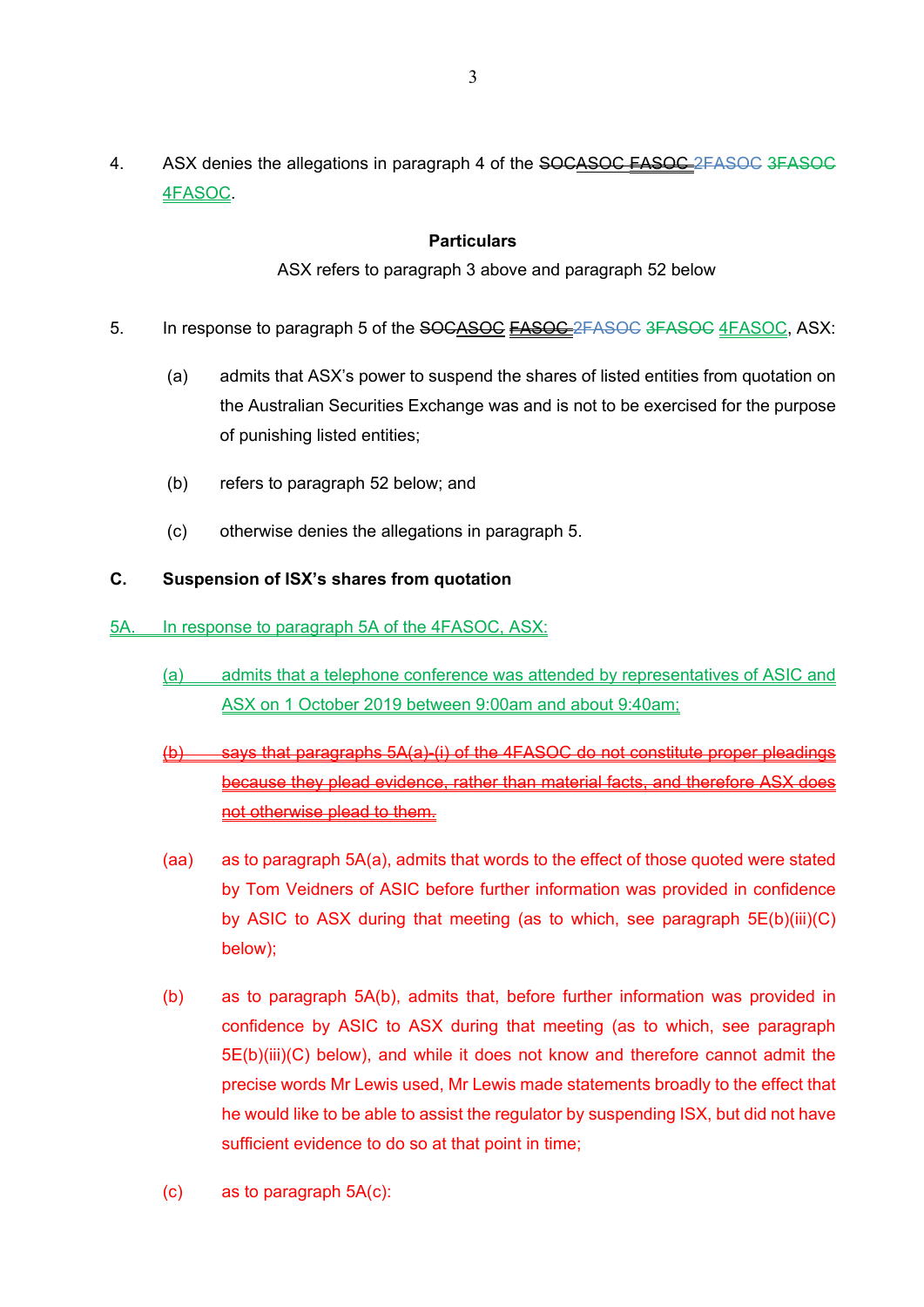- (i) admits that Calissa Aldridge of ASIC asked whether there was information that ASIC could share with ASX which would facilitate a decision to suspend;
- (ii) admits that Mr Lewis responded with words to the effect of "certainly", and "it would assist";
- (d) admits that a representative of ASIC said words to the effect of those quoted at paragraph 5A(d) of the 4FASOC;
- (e) as to paragraph 5A(e):
	- (i) says that Mr Lewis said words to the effect that, if ISX were to be suspended, ASX would, in an announcement about any suspension of ISX, like to refer to the suspension being "pending enquiries by ASX and ASIC", indicating to the market that dual inquiries were being undertaken;
	- (ii) admits that Mr Lewis used the word "spitballing" in the context of the discussion between ASIC and ASX about what were the appropriate next steps in relation to ISX, by ASX in consultation with ASIC, following the provision of information in confidence by ASIC to ASX during the meeting (as to which, see paragraph  $5E(b)(iii)(C)$  below);
- (f) admits that Colin Luxford said words to the effect of those quoted at paragraph 5A(f) of the 4FASOC;
- (g) as to paragraph 5A(g):
	- (i) admits that Mr Lewis referred to a litigation risk and the precedent of NSX being sued, and otherwise does not know and cannot admit whether Mr Lewis referred to a "major" litigation risk;
	- (ii) admits that Mr Lewis said words to the effect that ASX would like to reference in any statement regarding a suspension of ISX to:
		- (A) a decision to suspend having been made in consultation with ASIC; and
		- (B) ASIC and ASX each undertaking enquiries into ISX,

in light of the NSX precedent, and so that the market was aware of the matters referred to in paragraphs  $5A(g)(ii)(A)-(B)$ , above;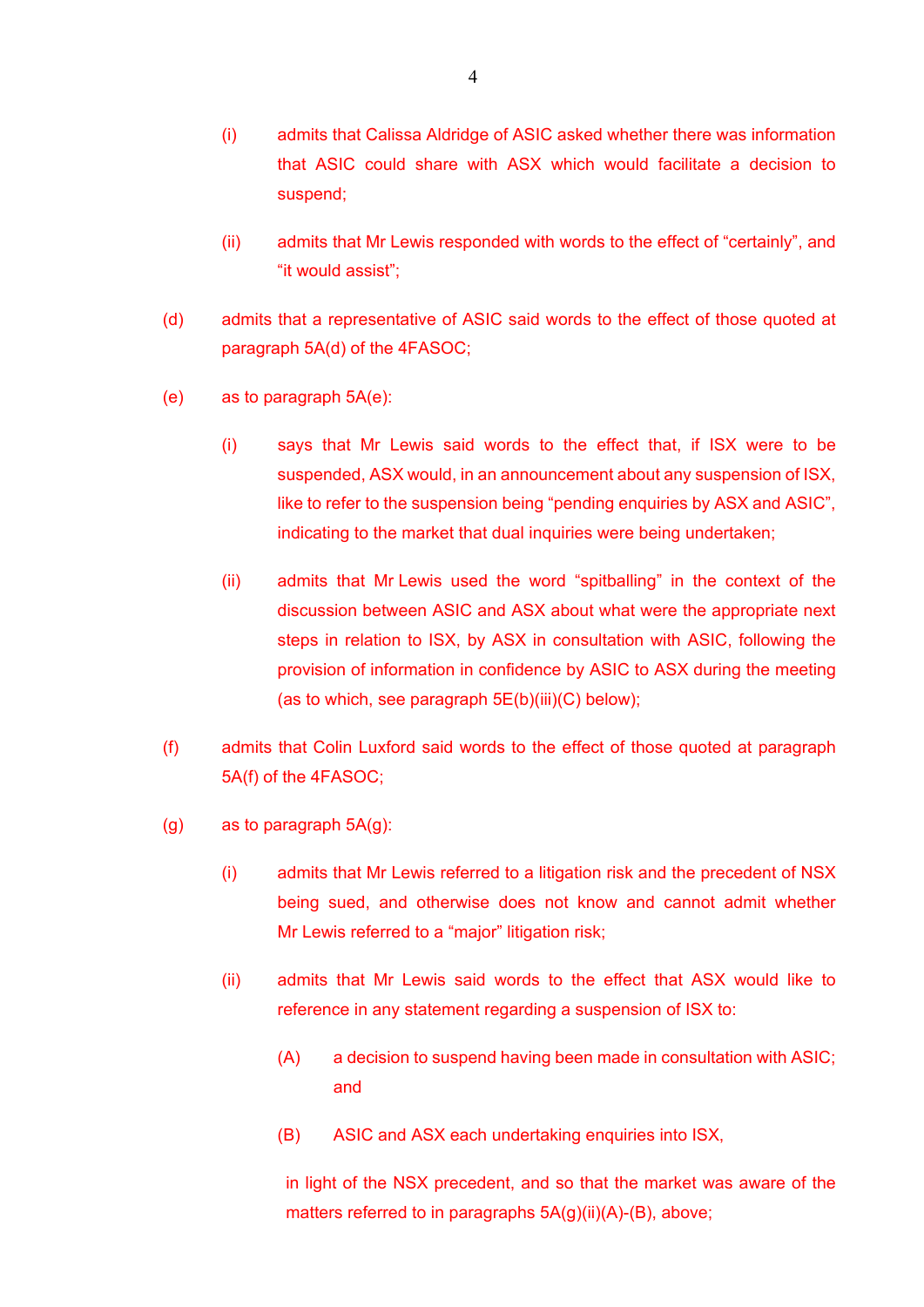- (iii) does not know and therefore cannot admit the allegations in paragraphs 5A(g)(i) and 5A(g)(ii);
- (h) admits that a representative (alternatively, various representatives) of ASIC said words to the effect of those quoted at paragraph 5A(h);
- (i) admits that Mr Lewis said words to the effect of those quoted at paragraph 5A(i); and
- (k) otherwise denies the allegations in the paragraph.
- 5B. In response to paragraph 5B of the 4FASOC, ASX:
	- (a) admits that a telephone conference was attended by representatives of ASIC and ASX on 1 October 2019 between 9:00am and about 9:40am; and
	- (b) says that the paragraph does not constitute a proper pleading because it pleads evidence, rather than material facts, and therefore ASX does not otherwise plead to it.
	- (b) otherwise does not know and therefore cannot admit the allegations in the paragraph.
- 5C. ASX denies the allegation in paragraph 5C of the 4FASOC.
- 5D. In response to paragraph 5D of the 4FASOC, ASX:
	- (a) admits that a telephone conference was attended by representatives of ASIC and ASX on 2 October 2019 between 8:30am and about 9:00am;
	- (b) says that paragraphs 5D(a)-(d) do not constitute proper pleadings because they plead evidence, rather than material facts, and therefore ASX does not otherwise plead to them.
	- (b) admits that Mr Luxford said words to the effect of those quoted in the paragraph; and
	- (c) otherwise denies the allegations in the paragraph.
- 5E. In response to paragraph 5E of the 4FASOC: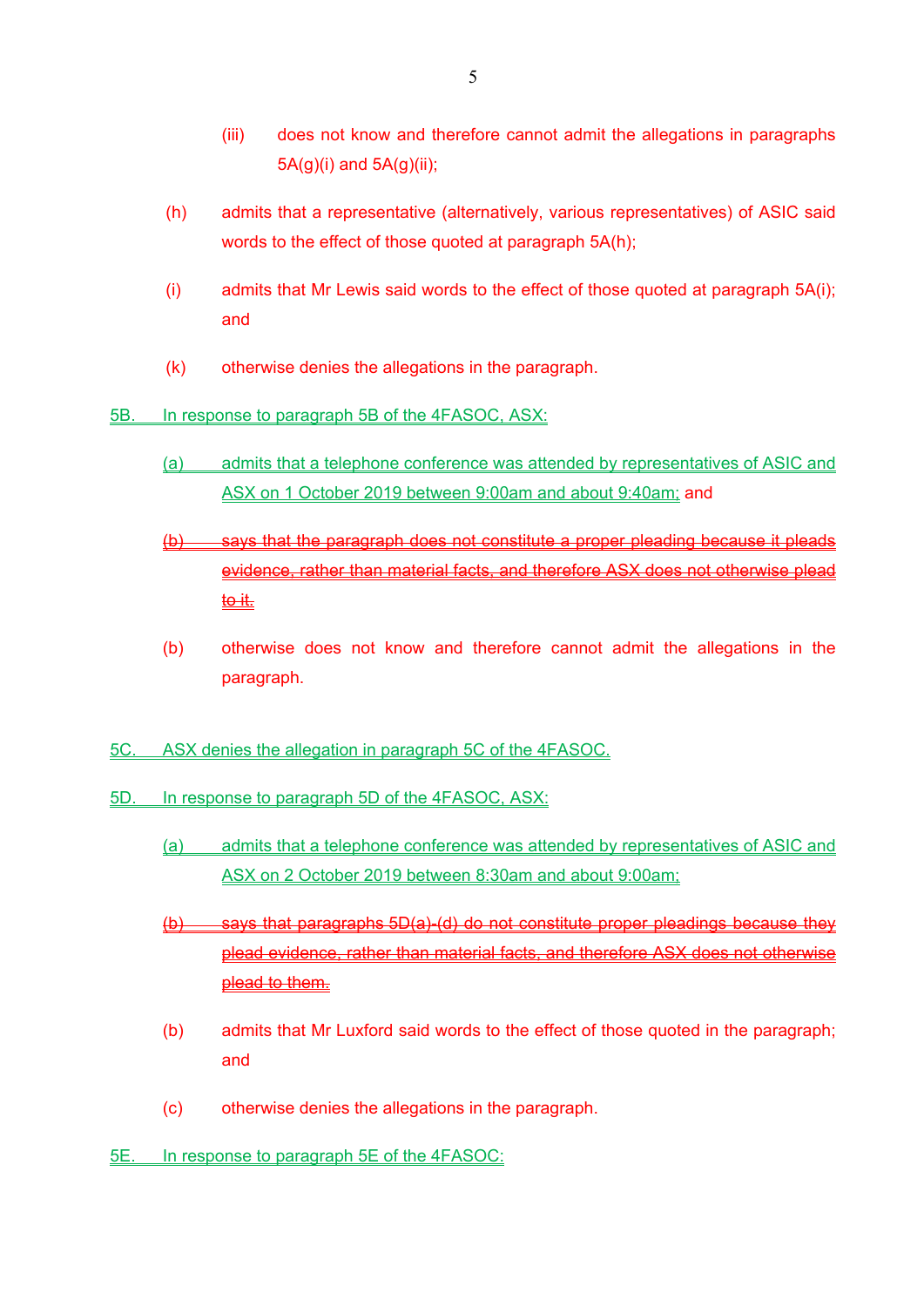- (a) in relation to sub-paragraph (a), ASX admits that as at about 9:00am on 2 October 2019, ASIC had not given ASX:
	- (i) any documents from ASIC's "financial reporting group";
	- (ii) any documentary "package" of its observations from the review undertaken in the financial reporting group;
	- (iii) any other documents;
	- (iv) any direction under s 794D(2) of *Corporations Act 2001* (Cth) to suspend the shares of ISX from quotation under the Australian Securities Exchange;
- (b) in relation to sub-paragraph (b), ASX:
	- (i) admits that Kevin Lewis, ASX's Chief Compliance Officer at that time, made the decision on behalf of ASX to suspend ISX's securities from quotation on the Australian Securities Exchange;
	- (ii) admits that ASIC agreed that ASX's announcement to the market could refer to ASIC making enquiries;
	- (iii) says further that ASX decided to suspend the securities of ISX from quotation on the Australian Securities Exchange, in consultation with ASIC, in the following circumstances and because of the following matters:
		- (A) speculation in the media as to whether ISX's revenue for the sixmonth period ended 30 June 2018 (**Relevant Period**) had met the milestones required to trigger the conversion of certain performance shares held by iSignthis Ltd (BVI), an entity associated with ISX's board and management, into fully paid ordinary shares in ISX;
		- (B) the volatility in ISX's share price;
		- (C) information provided in confidence by ASIC to ASX in a teleconference on 1 October 2019 that ASIC had concerns about ISX's financial statements for the Relevant Period, including concerns about the revenue generated in the Relevant Period, which revenue triggered the conversion of the performance shares referred to in sub-paragraph (b)(iii)(A) above into ordinary shares;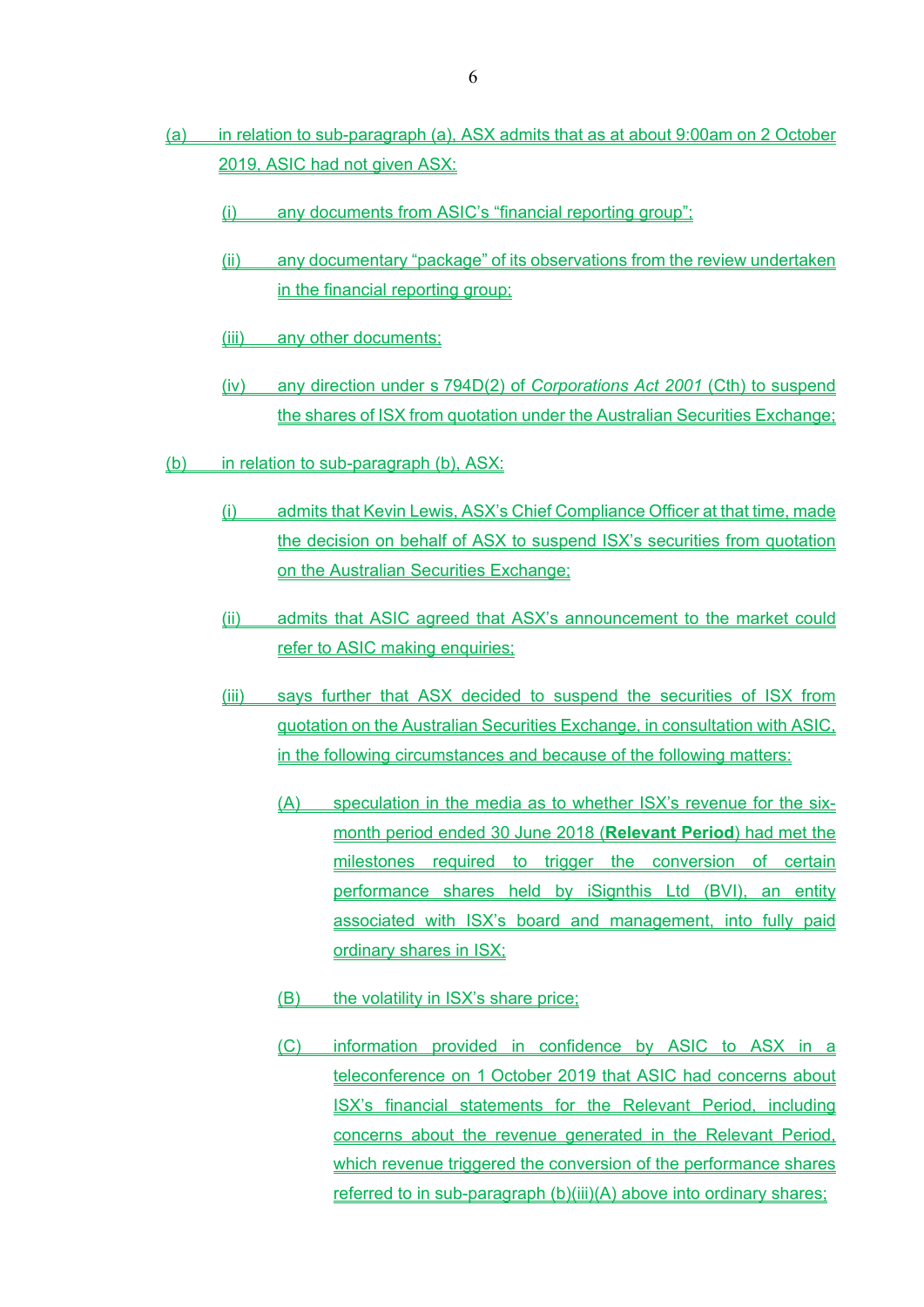- (D) advice from ASIC that it was proposing to launch a formal investigation into the matters referred to in sub-paragraph (b)(iii)(C) above and ISX's compliance with its disclosure obligations under the *Corporations Act 2001* (Cth),
- (E) ASX's opinion that:
	- (1) the market was not properly informed of the matters identified in sub-paragraphs (b)(iii)(C) and (D) above, and that trading in ISX's shares was therefore taking place on an uninformed basis;
	- (2) trading in ISX's shares, if permitted to continue, may become disorderly if and when the market became aware of the matters identified in sub-paragraphs (b)(iii)(C) and (D) above; and
	- (3) the suspension was therefore appropriate;

i. As to (A) (speculation in the media): Australian Financial Review, *iSignthis plunges on governance concerns,* 12 September 2019; Sydney Morning Herald, S*uper hot tech stock drops \$700m after bonuses queried*, 12 September 2019;

ii. As to (B) (price volatility), during the month of September 2019, the lowest share price recorded for ISX was \$0.66 (on 19 September 2019), while the highest price was \$1.765 (on 10 September 2019), a difference of 167%. On five trading days, the difference between the intraday highest and lowest price was greater than 20% (23% of 11 September 2019, 59% on 12 September 2019, 25% on 13 September 2019, 45% on 19 September 2019, and 21% on 20 September 2019);

iii. As to (C) and (D) (information and advice provided by ASIC), the information was conveyed orally at a meeting at 9:00 am on 1 October 2019 and on 2 October 2019, ASIC confirmed that the fact of enquiries to be made by it could be referred to publicly in connection with any suspension of ISX.

(iv) says further that:

(A) ASX had already conducted a preliminary review into ISX's announcements which (among other things) had identified a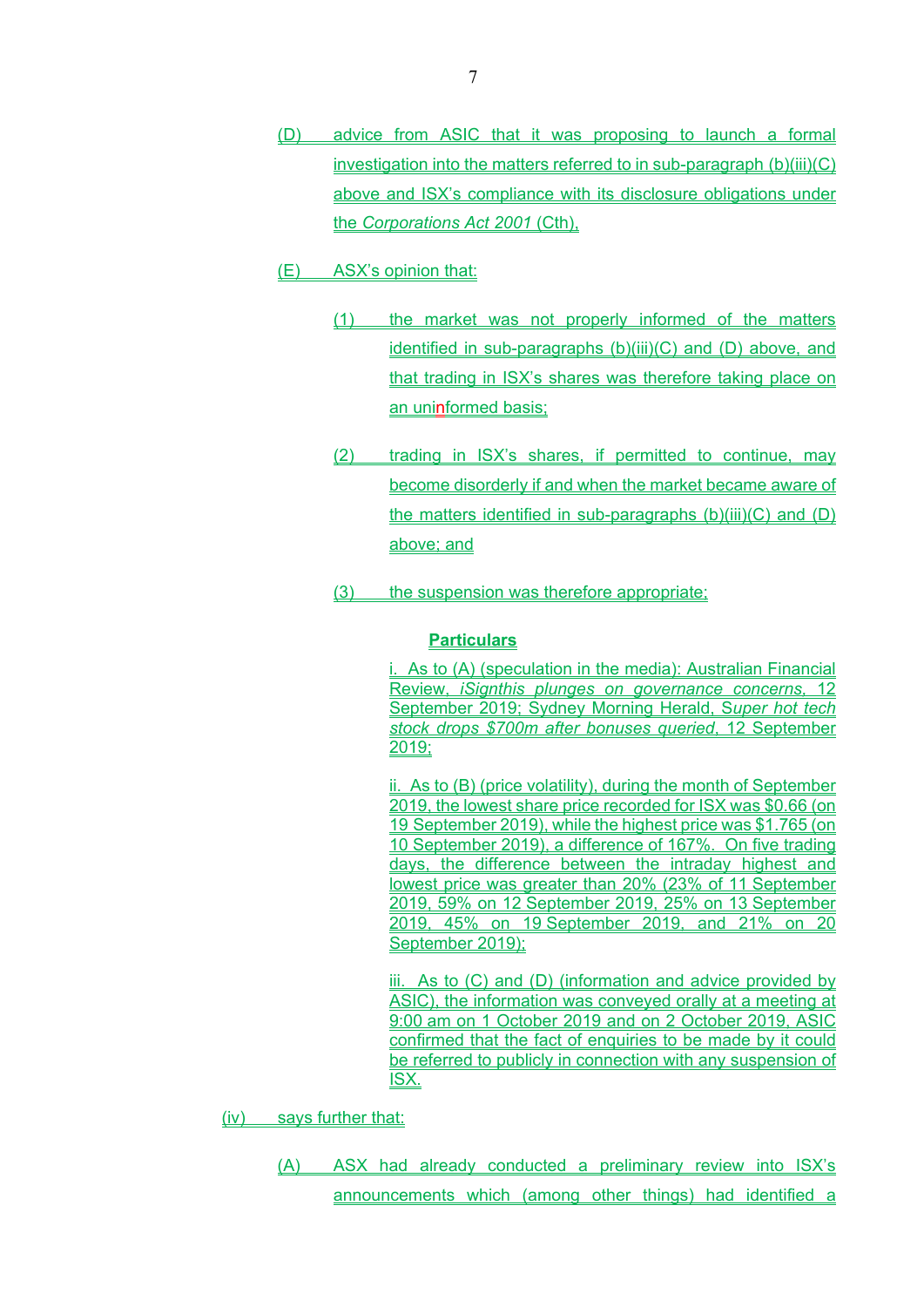number of contracts under which ISX was providing services to cryptocurrency exchanges;

- (B) ASX had publicly stated concerns and issued guidance about listed entities engaging in cryptocurrency-related activities;
- (C) ASX had determined to commence its own investigation into ISX's compliance with the Listing Rules;

#### **Particulars**

As to (B) (ASX's publicly-stated concerns and guidance about listed entities engaged in cryptocurrency-related activities): section 5 of ASX's Compliance Update no. 09/17 dated 30 October 2017, section 3 of ASX's Compliance Update no. 01/18 dated 16 February 2018, ASX's Compliance Update no. 06/19 dated 1 August 2019;

- (c) in relation to sub-paragraph (c), ASX admits that the decision to suspend ISX's securities was made by Kevin Lewis, as its Chief Compliance Officer, and says that no approval from another person or body within ASX was required;
- (d) ASX otherwise denies the allegations in the paragraph.
- 5F. In response to paragraph 5F of the 4FASOC, ASX:
	- (a) refers to and relies upon the email of 2 October 2019 at 9:30am (ASX.002.005.2607) and its attachment (ASX.002.005.2608) for their full force and effect;
	- (b) says further that that email from James Gerraty (ASX) was sent to Colin Luxford (ASIC) and copied to David Barnett and Clare Porta (ASX) and not Tom Veidners (ASIC); and
	- (c) otherwise denies the allegation.
- 5G. ASX admits the allegation in paragraph 5G of the 4FASOC.
- 6. In response to paragraph 6 of the SOCASOC **FASOC** 2FASOC 3FASOC 4FASOC, ASX:
	- (a) refers to and relies on the terms of the market announcement for their full force and effect; and
	- (b) otherwise admits the allegations in the paragraph.
- 7. In response to paragraph 7 of the SOCASOC FASOC 2FASOC 3FASOC 4FASOC, ASX: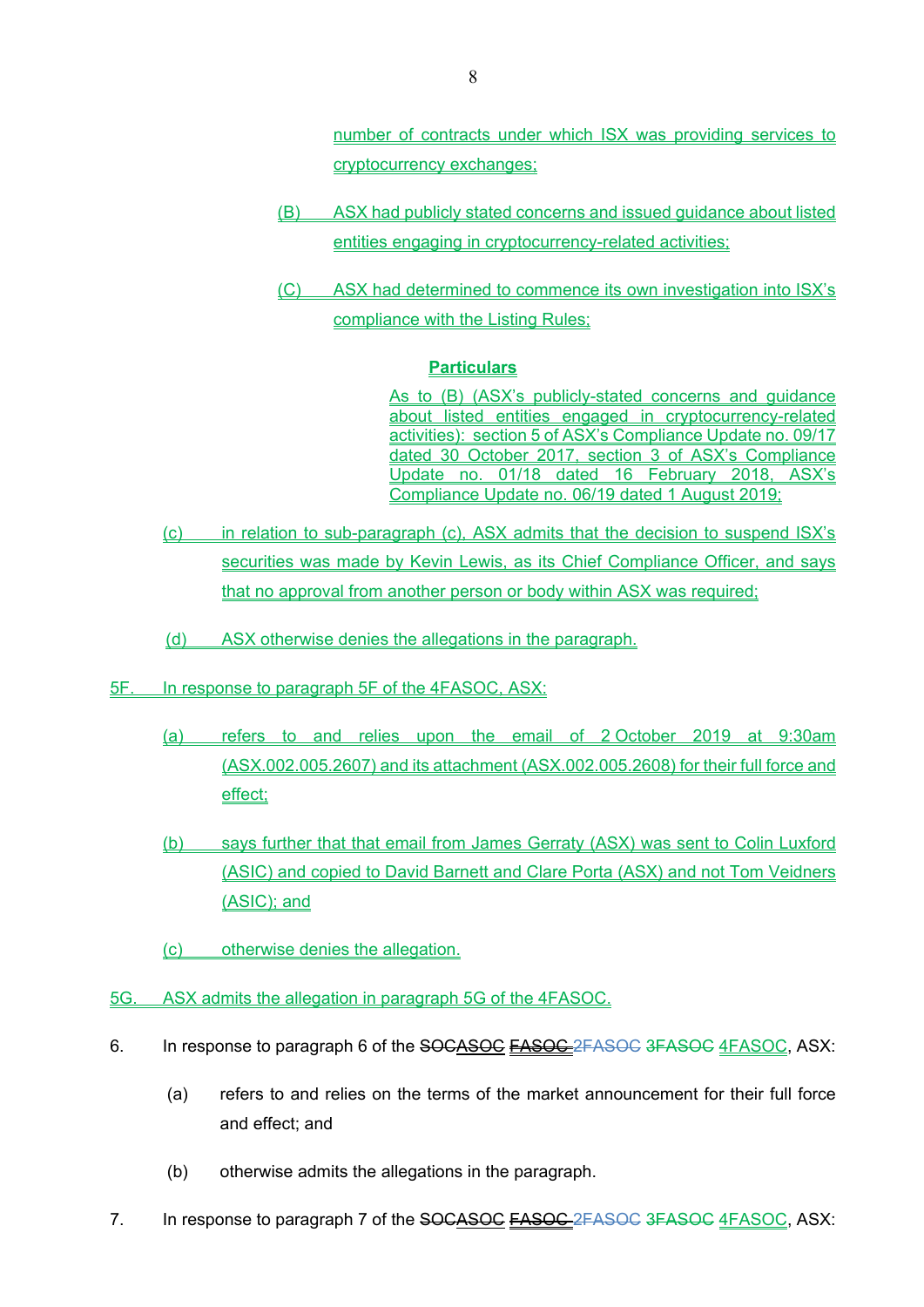- (a) in relation to sub-paragraph (a):
	- (i) denies the allegations in the sub-paragraph; and
	- (ii) says further that it was not required to give notice of its intention to suspend the quotation of ISX's shares;

On 2 October 2019, James Gerraty (ASX) notified Todd Richards (ISX) of ASX's intention to suspend the quotation of ISX's shares during a phone call at 9:49am

- (b) says that on 12 September 2019 ASX sent to ISX a letter (**12 September Price Query**) which:
	- (i) noted the significant change in the price of ISX's securities from 11 September 2019 to 12 September 2019;
	- (ii) noted the significant increase in the volume of ISX's securities traded on 12 September 2019; and
	- (iii) requested ISX to provide certain information relating to the matters listed in sub-paragraphs (b)(i) and (b)(ii) above;

#### **Particulars**

The 12 September Price Query was in writing addressed to Todd Richards

- (c) says that on 13 September 2019 ISX sent a letter to ASX (**13 September ISX Response**) which:
	- (i) said that a report circulated by Ownership Matters Pty Ltd (**Ownership Matters Report**) explained recent trading in its securities;
	- (ii) referred to reporting by the *Australian Financial Review* and *Sydney Morning Herald* about the Ownership Matters Report; and
	- (iii) noted the substance of allegations contained in the Ownership Matters Report;

#### **Particulars**

The 13 September ISX Response was in writing addressed to Dean Litis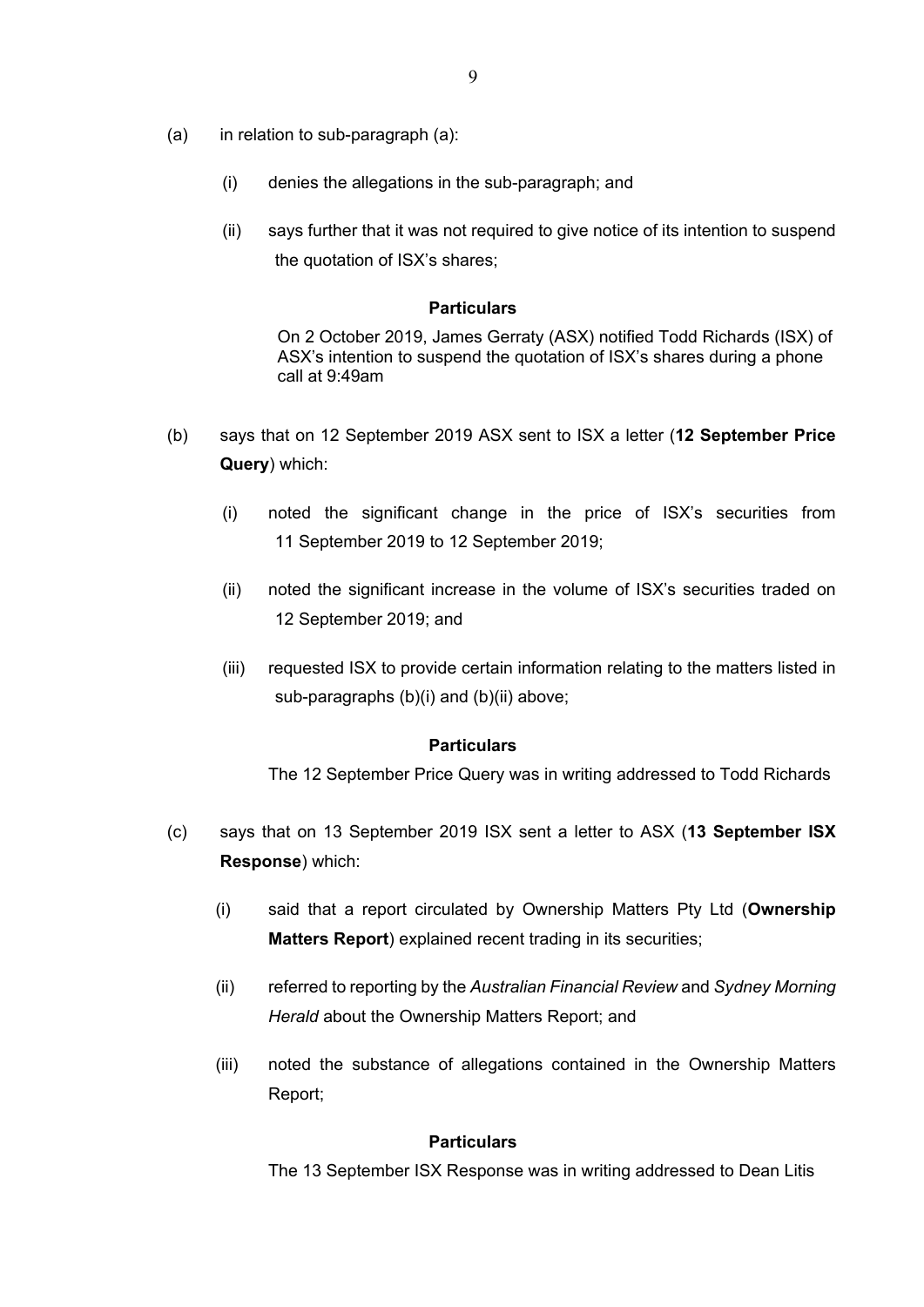- (d) says that on 19 September 2019, ASX sent ISX a letter (**19 September Price Query**), which:
	- (i) noted the significant change in the price of ISX's securities from 18 September 2019 to 19 September 2019;
	- (ii) noted the significant increase in the volume of ISX's securities traded on 19 September 2019;
	- (iii) asked specific questions about media reports;
	- (iv) noted the 12 September Price Query and 13 September ISX Response; and
	- (v) requested ISX to provide certain information relating to the matters listed in sub-paragraphs (d)(i) and (d)(ii) above;

The 19 September Price Query was in writing addressed to Todd Richards

- (e) in relation to sub-paragraph (b):
	- (i) denies the allegations in the sub-paragraph;
	- (ii) says further that it was not required to give particulars of the alleged issues concerning ISX prior to exercising its power to suspend; and
	- (iii) says further or alternatively, if it was required to give ISX particulars of the alleged issues concerning ISX prior to exercising its power to suspend, that the 12 September Price Query and 19 September Price Query constituted particulars of the alleged issues;
- (f) in relation to sub-paragraph (c):
	- (i) denies the allegations in the sub-paragraph;
	- (ii) says further that it was not required to give ISX an opportunity to address the alleged issues concerning it; and
	- (iii) says further or alternatively, if it was required to give ISX an opportunity to address the alleged issues concerning it, the 12 September Price Query and the 19 September Price Query constituted such opportunity.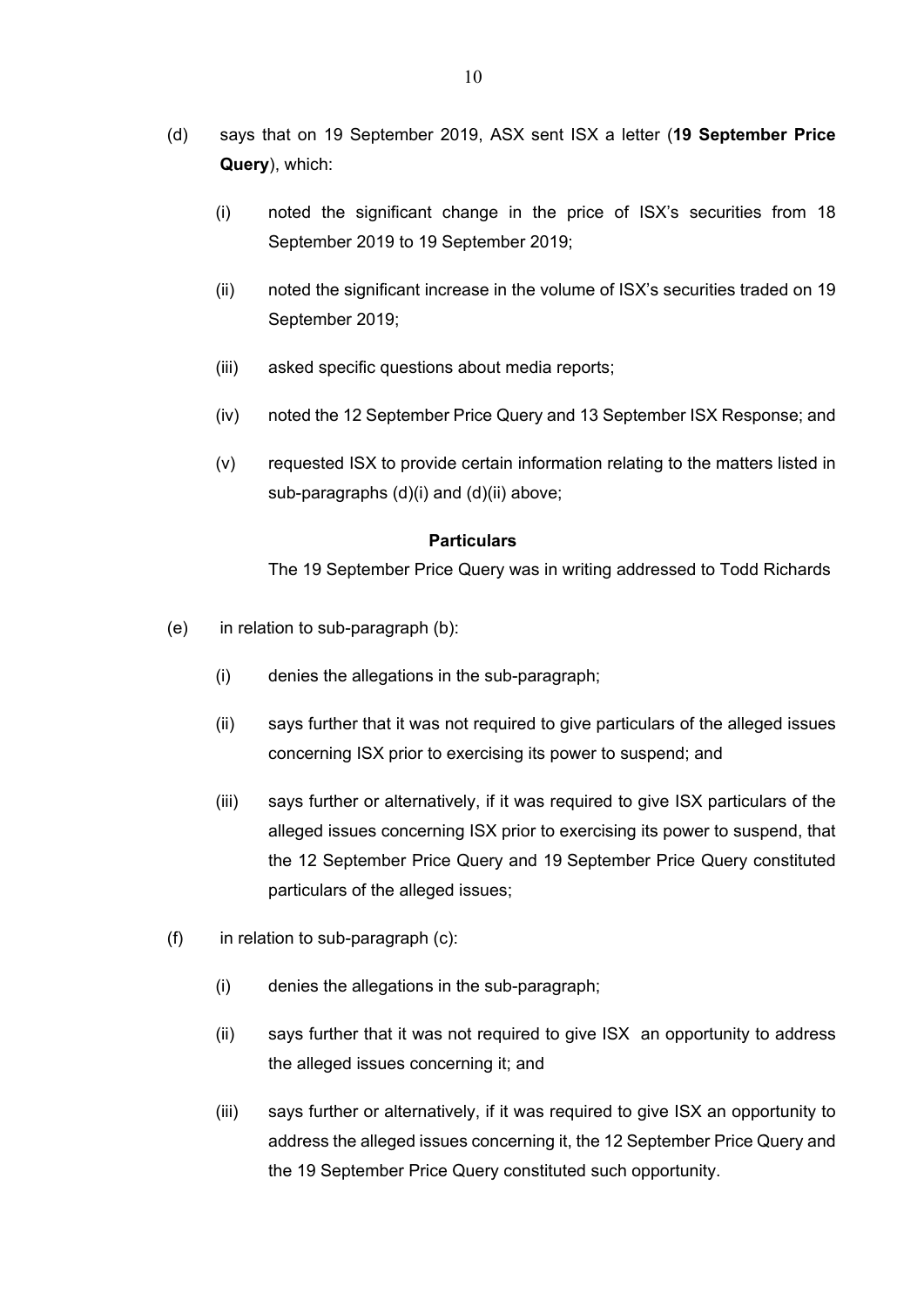- 7A. ASX refers to and repeats paragraphs 5A to 5G above and otherwise denies the allegation in paragraph 7A of the 4FASOC.
- 8. ASX denies the allegations in paragraph 8 of the SOCASOC FASOC 2FASOC 3FASOC 4FASOC.
- 8A. ASX refers to and repeats paragraphs 5A to 8 above, denies the allegation in paragraph 8A of the 4FASOC, and says further or in the alternative that ASX's alleged failures (which failures are denied) did not cause the loss or damage claimed by ISX because:
	- (a) any person aware of the suspension of ISX would or would likely also have been or become aware of one or more of the circumstances set out in paragraph 73 below; and
	- (b) on or around 15 May 2020, alternatively 20 May 2020, ASX would, or would likely:
		- (i) not have lifted the suspension of ISX securities; or
		- (ii) have suspended ISX's securities and kept them suspended,

by reason of:

- (iii) ISX's failure to respond adequately to queries raised by ASX in a query letter sent to ISX on 7 May 2020; and
- (iv) ASX's ongoing concern regarding ISX's compliance with the Listing Rules in relation to ISX's relationship with Visa-;

## **Particulars**

ASX refers to and repeats the particulars to paragraph 49(a)(ii), below.

(c) on or after 4 February 2021, ASX would, or would likely:

- (i) not have lifted the suspension of ISX securities; or
- (ii) have suspended ISX's securities and kept them suspended,

by reason of:

(iii) ASX's view that ISX had breached Listing Rule 3.1 by making materially incomplete and misleading disclosures in relation to ISX's suspension by Visa, and failing to disclose ISX's termination by Visa in the Appendix 4C on 29 April 2020;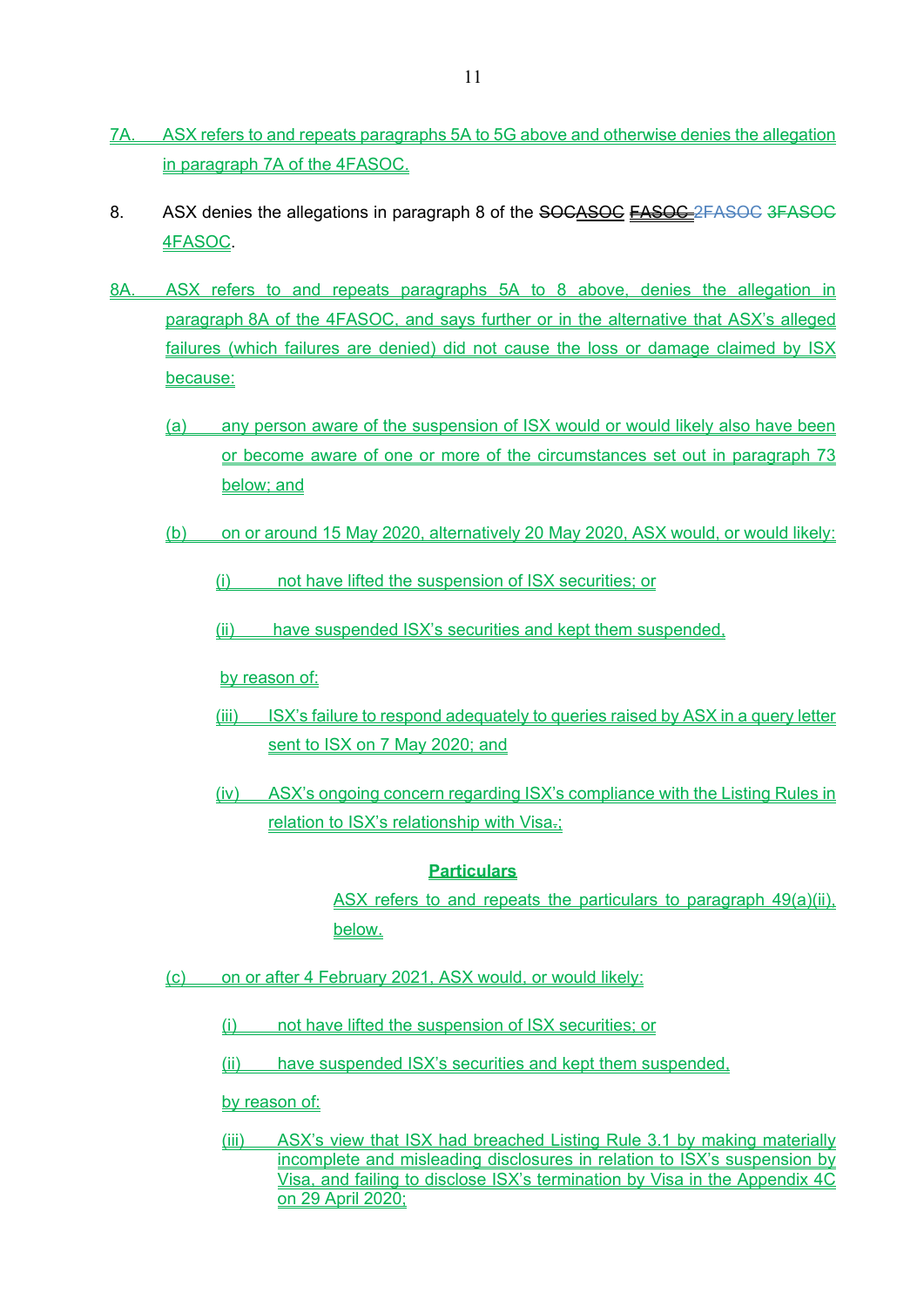- (iv) ASX's view that ISX breached Listing Rule 18.7 by making materially incomplete and misleading statements in its (i) responses to ASX's 7 May 2020 query letter dated 13 May 2020 and 25 May 2020, and (ii) response to ASX's 5 August 2020 query letter;
- (v) ASX's view that the breaches of Listing Rules 3.1 and 18.7 referred to in sub-paragraphs (iii)-(iv) immediately above were serious;
- (vi) ASX's view that ISX has, over a protracted period engaged in conduct which did not comply with, or delayed its compliance with, its obligations under the Listing Rules, or otherwise indicated an inability or unwillingness to comply with the Listing Rules, in relation to the status of its relationship with Visa; and
- (vii) ISX's failure to respond to the substance of ASX's concerns about the matters referred to in (iii)-(vi) immediately above, despite being given notice of them and being afforded a lengthy opportunity to do so.

ASX refers to and repeats the particulars to paragraph 49(a)(iii), below

- 8B. In response to paragraph 8B of the 4FASOC, ASX:
	- (a) refers to and repeats paragraphs 5A to 8 above;
	- (b) refers to and repeats paragraph 52, below; and
	- (c) otherwise denies the allegations in the paragraph.
- 8C. ASX denies the allegation in paragraph 8C of the 4FASOC.
- 8D. In response to paragraph 8D of the 4FASOC, ASX:
	- (a) admits that, in the period  $2014 2021$ , as covered by the particulars to paragraph 8D of the 4FASOC, each of AMP Ltd; BSP Financial Group Limited; Crown Resorts Limited; Commonwealth Bank Limited; EML Payments Ltd; Horizon Oil Ltd; Macquarie Group Ltd; National Australia Bank Ltd; Nuix Ltd; Sky City Entertainment Group Limited; The Star Entertainment Group Limited, Tabcorp Holdings Limited; and Westpac Banking Corporation Ltd has been subject to media reporting and/or regulatory action, enquiries and/or investigations;
	- (b) otherwise does not know and cannot admit whether any of the entities referred to in sub-paragraph (a) above were the subject of suspicion by any regulator;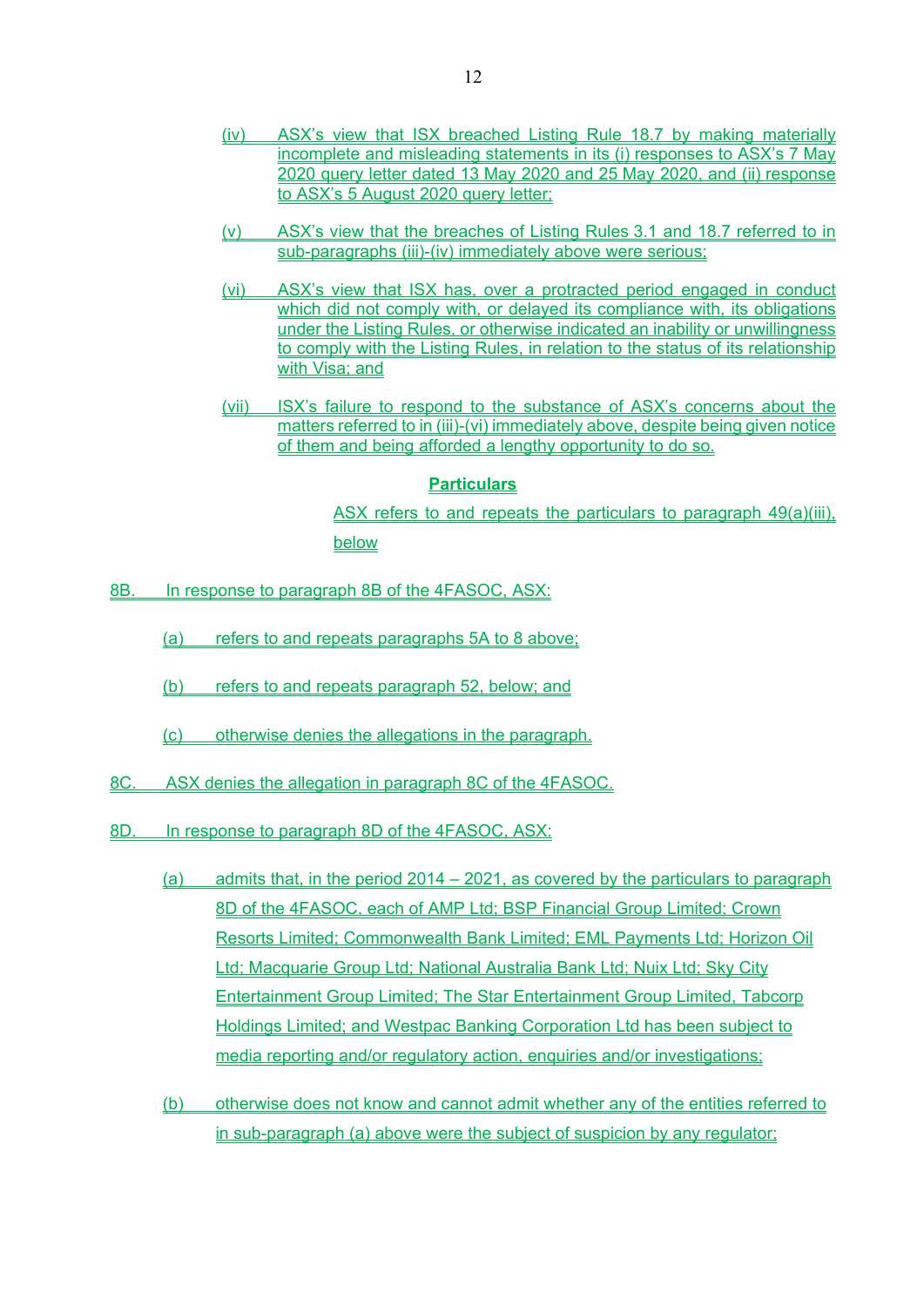- (c) admits that none of the main class of securities of the entities referred to in subparagraph (a) above, in the period referred to in sub-paragraph (a) above, has been suspended by ASX from quotation on the Australian Securities Exchange;
- (d) otherwise denies the allegations in the paragraph.
- 8E. In response to paragraph 8E of the 4FASOC, ASX refers to and repeats paragraphs 5A to 8 and 8D above, and otherwise denies the allegation.
- 8F. ASX refers to and repeats paragraphs 8D to 8E above and denies the allegation in paragraph 8F.
- 8G. ASX refers to and repeats paragraphs 8D to 8F above and denies the allegation in paragraph 8G.
- **D. Alleged failure to lift the suspension from quotation**

## *Alleged first failure to lift the suspension*

- 9. In response to paragraph 9 of the SOCASOC FASOC 2FASOC 3FASOC 4FASOC, ASX:
	- (a) refers to and relies on the terms of the First Query Letter for their full force and effect; and
	- (b) otherwise admits the allegations in the paragraph.
- 10. In response to paragraph 10 of the SOCASOC FASOC 2FASOC 3FASOC 4FASOC, ASX:
	- (a) refers to and relies on the terms of the media release made by ISX on 2 October 2019 for their full force and effect;
	- (b) otherwise admits the allegations in the paragraph; and
	- (c) says further that the media release stated that ISX welcomed any opportunity to address regulator queries, which it said are a normal part of operating in regulated markets and industries.
- 11. In response to paragraph 11 of the SOCASOC FASOC 2FASOC 3FASOC 4FASOC, ASX:
	- (a) refers to and repeats paragraph 7 above;
	- (b) admits that movement in ISX's share price occurred as stated in sub-paragraphs  $(d)(i)$  to  $(d)(ii)$ ;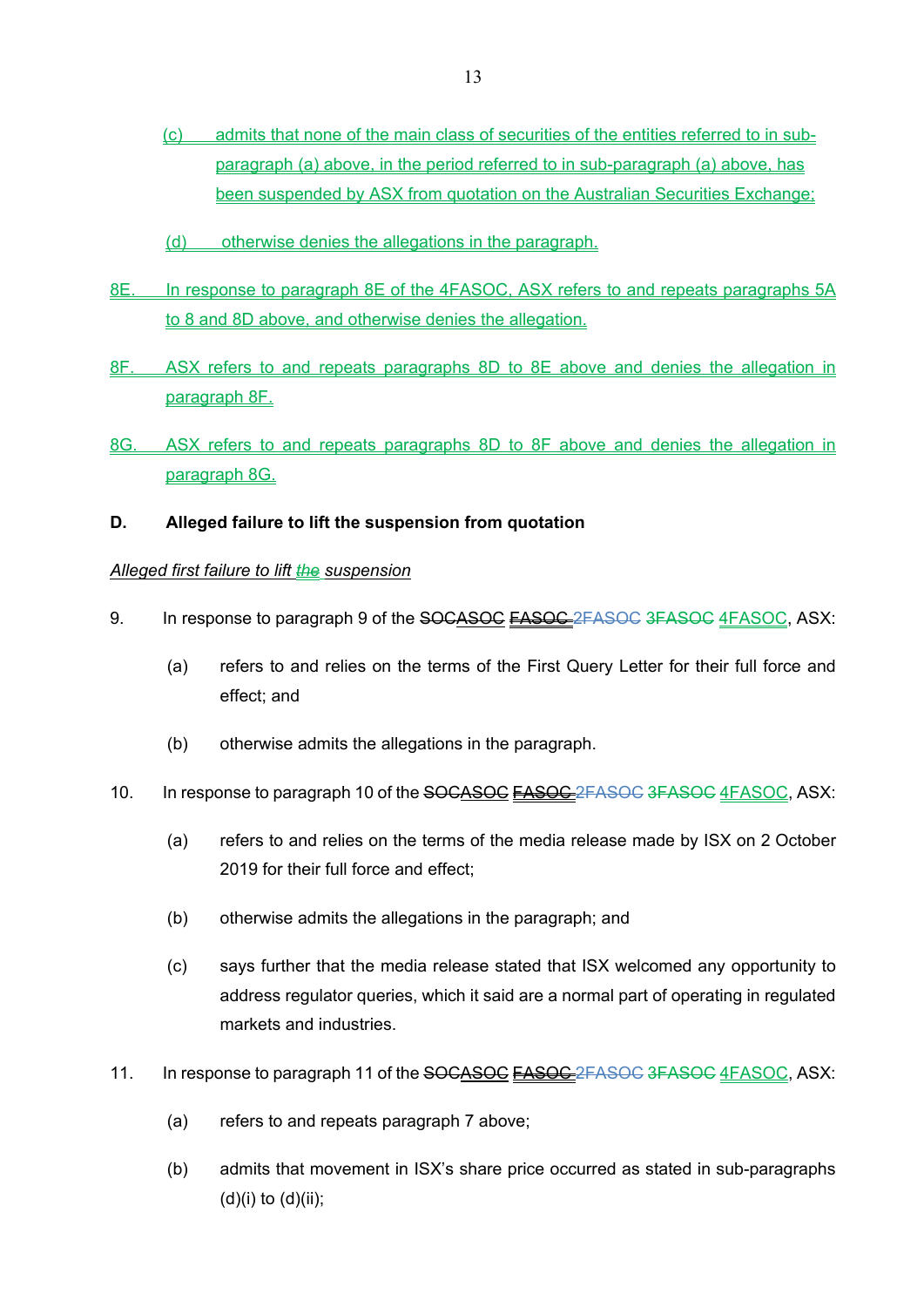- (c) otherwise denies the allegations in the paragraph;
- (d) says further that on 2 October 2019, ASX explained to ISX factors contributing to its decision to suspend ISX's shares from quotation;

Conference call between Tim Hart (ISX) and James Gerraty (ASX) at 2:24pm lasting approximately 10 minutes

(e) says further that on 7 October 2019, ASX explained to ISX the reasons for its decision to suspend ISX's shares from quotation; and

## **Particulars**

Conference call between Tim Hart, Liz Warrell (ISX), Anthony Seyfort, Colin Almond (HWL), James Gerraty, Dean Litis, Kevin Lewis and Clare Porta (ASX) at approximately 10:15am lasting approximately 2 hours

(f) says further that on 7 October 2019 ISX stated to shareholders that the reason it was suspended from trading was due to share price volatility over recent months and that it welcomed a period of suspension.

## **Particulars**

Market announcement titled 'Update re share price volatility suspension' and made at 5:50pm via the ASX's Market Announcement Platform

- 12. In response to paragraph 12 of the SOCASOC **FASOC** 2FASOC 3FASOC 4FASOC, ASX:
	- (a) admits that, on or about 10 October 2019 and the preceding days, ISX provided ASX with a written response to the First Query Letter together with annexures and documents (**First Response**);
	- (b) refers to and relies on the terms of the First Response for their full force and effect;
	- (c) admits that the First Response asserted that it contained confidential information not to be released to the market but does not know and therefore cannot admit that was the fact; and
	- (d) otherwise denies the allegations in the paragraph.
- 13. ASX admits that it did not lift the suspension and otherwise denies the allegations in paragraph 13 of the SOCASOC **FASOC** 2FASOC 3FASOC 4FASOC.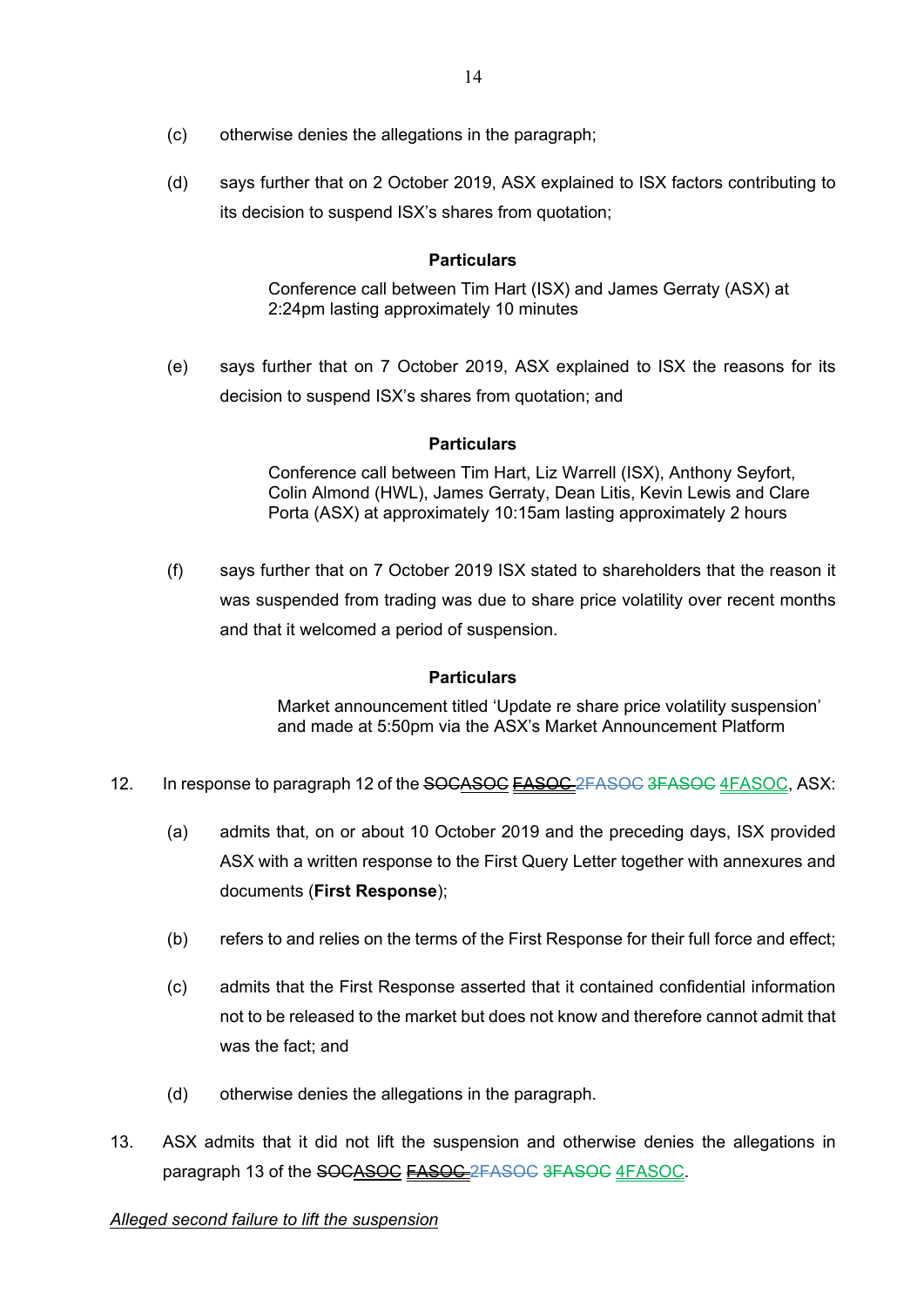- 14. In response to paragraph 14 of the SOCASOC FASOC 2FASOC 3FASOC 4FASOC, ASX:
	- (a) refers to and relies on the terms of the Second Query Letter for their full force and effect; and
	- (b) otherwise admits the allegations in the paragraph.
- 15. In response to paragraph 15 of the SOCASOC **FASOC** 2FASOC 3FASOC 4FASOC, ASX:
	- (a) admits that on or about 25 October 2019 and the preceding days, ISX provided ASX with a written response to the Second Query Letter together with documents (**Second Response**);
	- (b) refers to and relies on the terms of the Second Response for their full force and effect;
	- (c) admits that the Second Response asserted that it contained confidential information not to be released to the market but does not know and therefore cannot admit that was the fact; and
	- (d) otherwise denies the allegations in the paragraph.
- 16. In response to paragraph 16 of the SOCASOC **FASOC** 2FASOC 3FASOC 4FASOC, ASX:
	- (a) refers to and relies on the terms of the 28 October Letter for their full force and effect;
	- (b) denies the allegations in sub-paragraph (e) and says that the 28 October Letter asserted that detail about information requests had been leaked and received by a short-seller;
	- (c) otherwise admits the allegations in the paragraph; and
	- (d) says further that the 28 October Letter said that the First and Second Query Letters were clearly a standard exercise in seeking to ensure that the market was fully informed by a listed company.
- 17. ASX denies the allegations in paragraph 17 of the SOCASOC FASOC 2FASOC 3FASOC 4FASOC.
- 18. In response to paragraph 18 of the SOCASOC FASOC 2FASOC 3FASOC 4FASOC, ASX: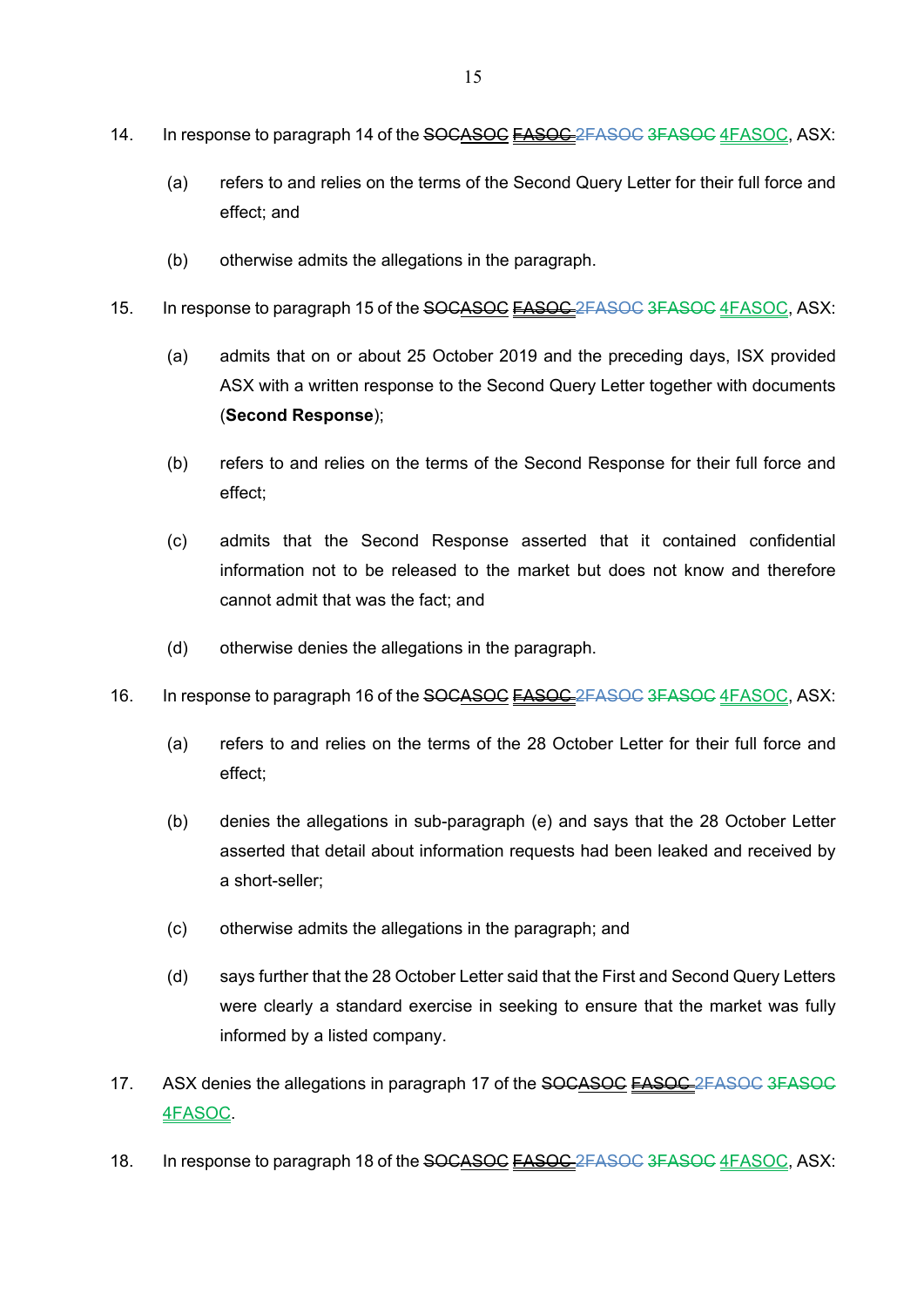- (a) refers to and relies on the terms of the 30 October Email for their full force and effect; and
- (b) otherwise admits the allegations in the paragraph.
- 19. ASX admits that it did not lift the suspension and otherwise denies the allegations in paragraph 19 of the SOCASOC FASOC 2FASOC 3FASOC 4FASOC.

### *Alleged third failure to lift the suspension*

- 20. In response to paragraph 20 of the SOCASOC **FASOC** 2FASOC 3FASOC 4FASOC, ASX:
	- (a) refers to and relies upon the terms of the Third Query Letter for their full force and effect;
	- (b) denies that the Third Query Letter improperly referred to confidential information that ISX had given ASX; and
	- (c) otherwise admits the allegations in the paragraph.
- 21. In response to paragraph 21 of the SOCASOC **FASOC** 2FASOC 3FASOC 4FASOC, ASX:
	- (a) refers to and relies on the terms of the 31 October HWL Letter for their full force and effect; and
	- (b) otherwise admits the allegations in the paragraph.
- 22. In response to paragraph 22 of the SOCASOC FASOC 2FASOC 3FASOC 4FASOC, ASX:
	- (a) refers to and relies on the terms of the 31 October HWL Letter for their full force and effect; and
	- (b) otherwise admits the allegations in the paragraph.
- 23. ASX admits the allegations in paragraph 23 of the SOCASOC **FASOC** 2FASOC 3FASOC 4FASOC.
- 24. In response to paragraph 24 of the SOCASOC **FASOC** 2FASOC 3FASOC 4FASOC, ASX:
	- (a) refers to and relies on the terms of the 31 October ASX Email for their full force and effect; and
	- (b) otherwise admits the allegations in the paragraph.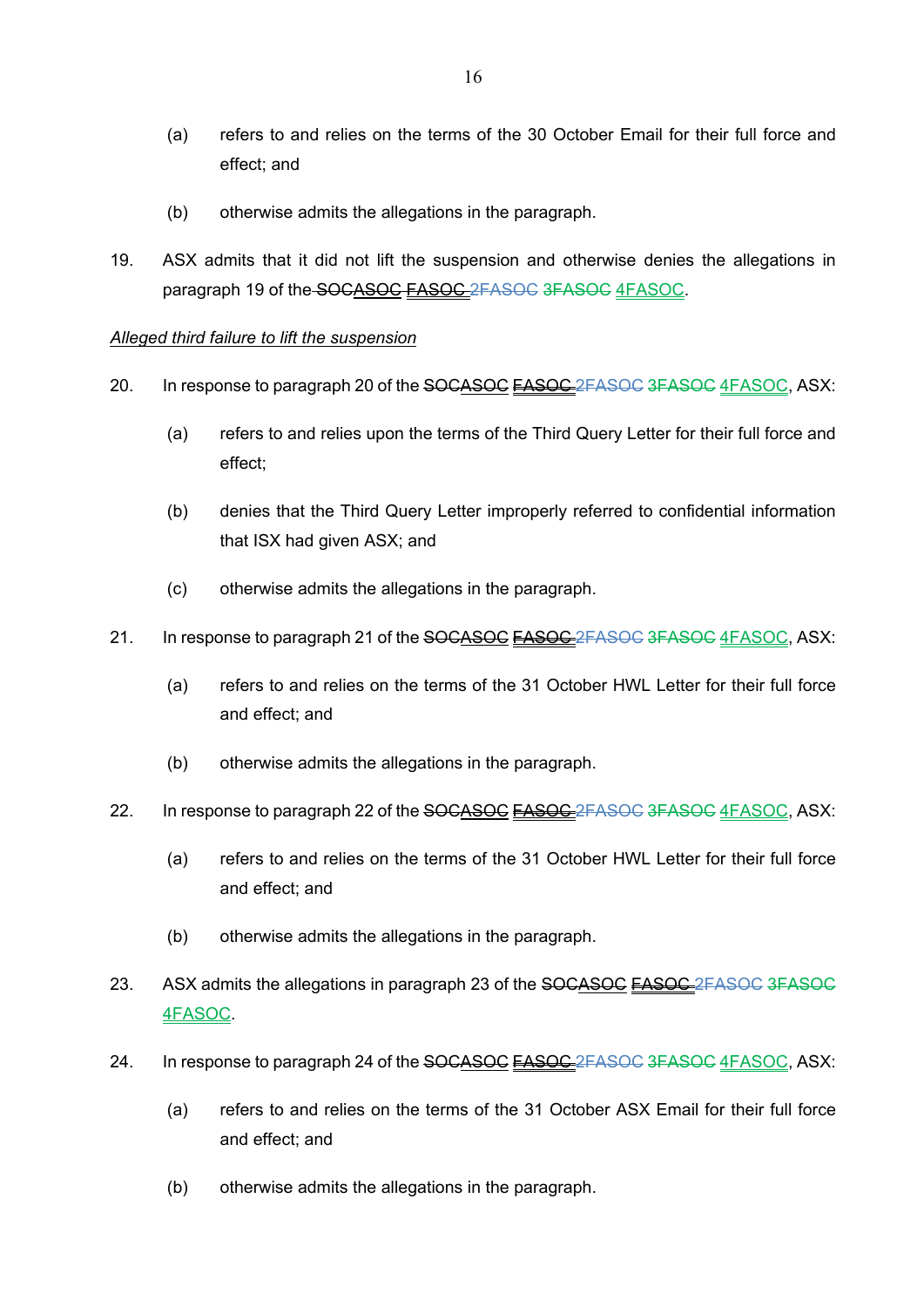- 25. ASX admits the allegations in paragraph 25 of the SOCASOC FASOC 2FASOC 3FASOC 4FASOC.
- 26. In response to paragraph 26 of the SOCASOC **FASOC** 2FASOC 3FASOC 4FASOC, ASX:
	- (a) admits that on 1 November 2019, ISX provided ASX with a written response to the Third Query Letter together with documents (**1 November Response**);
	- (b) refers to and relies on the terms of the 1 November Response for their full force and effect;
	- (c) admits that the 1 November Response asserted that it contained confidential information not to be released to the market but does not know and therefore cannot admit that was the fact; and
	- (d) otherwise denies the allegations in the paragraph.
- 26A. In response to paragraph 26A of the 4FASOC, ASX:
	- (a) admits that a telephone conference was attended by representatives of ASIC and ASX on 4 November 2019 between 2:40pm and about 3:06pm; and
	- $(b)$  says that paragraphs 26A(a)-(b) of the 4FASOC do not constitute proper pleadings because they plead evidence, rather than material facts, and therefore ASX does not plead to them.
	- (b) otherwise does not know and therefore cannot admit the allegations in the paragraph.
- 26B. ASX admits the allegation in paragraph 26B.
- 27. In response to paragraph 27 of the SOCASOC FASOC 2FASOC 3FASOC 4FASOC, ASX:
	- (a) refers to and relies on the terms of the letter from Mr Moran dated 5 November 2019 for their full force and effect;
	- (b) otherwise admits the allegations in the paragraph; and
	- (c) says further that the letter stated that:
		- (i) the provision by an entity of frank and full responses to ASX's queries could obviate the need for further questions;
		- (ii) the circumstances giving rise to ISX's suspension were well known to it;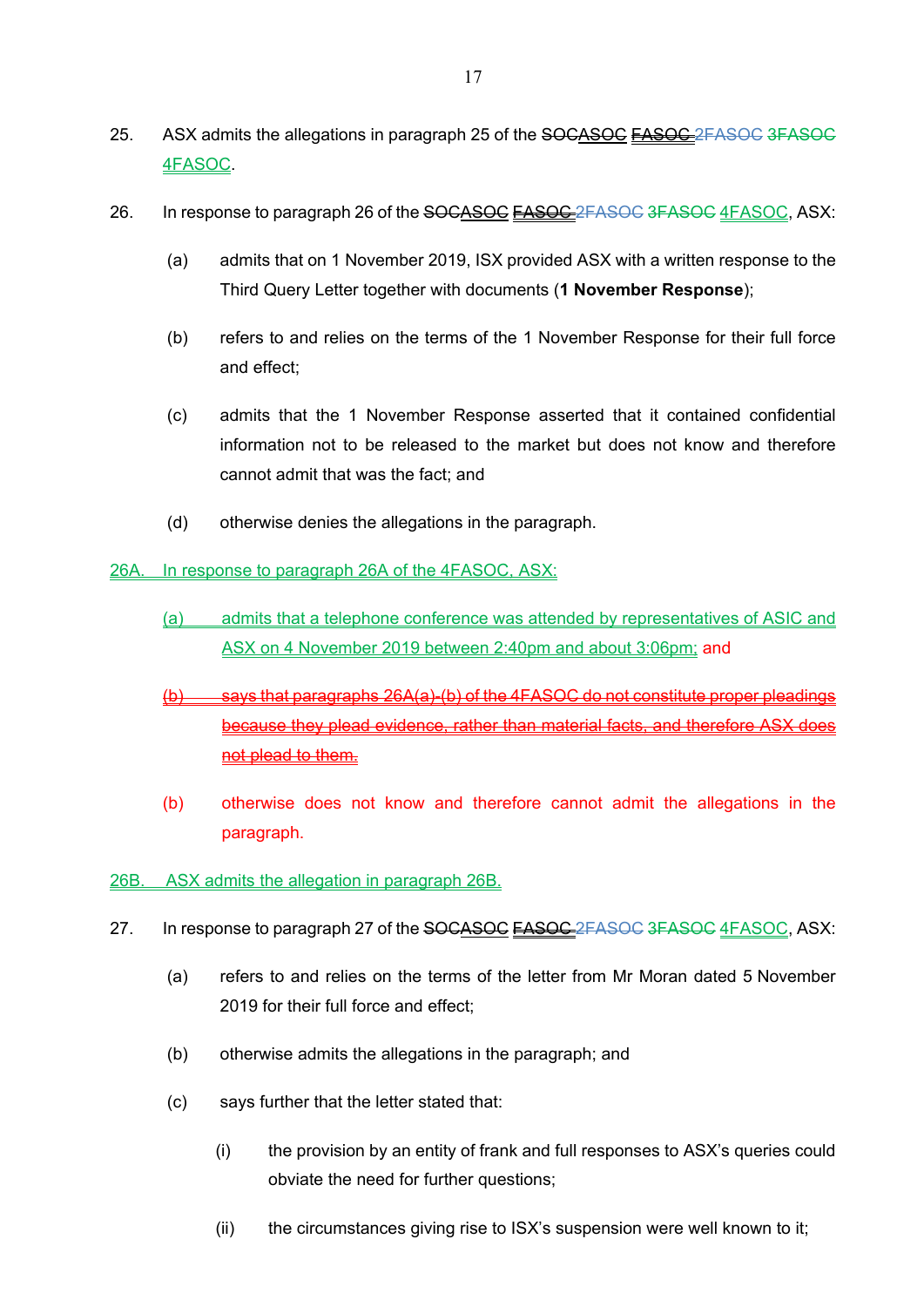- (iii) the reasons why ISX's securities remained in suspension would be evident to it from the matters raised by ASX in the First, Second and Third Query Letters;
- (iv) these reasons included matters relating to compliance by ISX with the Listing Rules relating to continuous disclosure and security issuance;
- (v) matters of concern to ASX had not been satisfactorily addressed by ISX to date; and
- (vi) the period of any suspension would depend on factors that included the nature of the potential breaches, the degree of cooperation by the entity with ASX's enquiries, and any further matters disclosed by ASX's enquiries.
- 28. In response to paragraph 28 of the SOCASOC FASOC 2FASOC 3FASOC 4FASOC, ASX:
	- (a) refers to and relies on the terms of the email from Mr Lewis on 5 November 2019 for their full force and effect;
	- (b) otherwise admits the allegations in the paragraph; and
	- (c) says further that the email:
		- (i) referred ISX to ASX's market announcement which contained the reasons for the suspension;
		- (ii) stated that, as a result of further enquiries since 2 October 2019, there was growing evidence that the suspension could be grounded under Listing Rules 17.3.1 and 17.3.2; and
		- (iii) stated that failing to provide an amended response addressing deficiencies in the 1 November Response would be a breach of Listing Rule 18.7.
- 29. In response to paragraph 29 of the SOCASOC **FASOC** 2FASOC 3FASOC 4FASOC, ASX:
	- (a) admits that, during a meeting with ISX on 6 November 2019, ASX said that it would consult with ASIC before reinstating ISX's shares to quotation; and
	- (b) otherwise denies the allegations in the paragraph.
- 30. In response to paragraph 30 of the SOCASOC FASOC 2FASOC 3FASOC 4FASOC, ASX: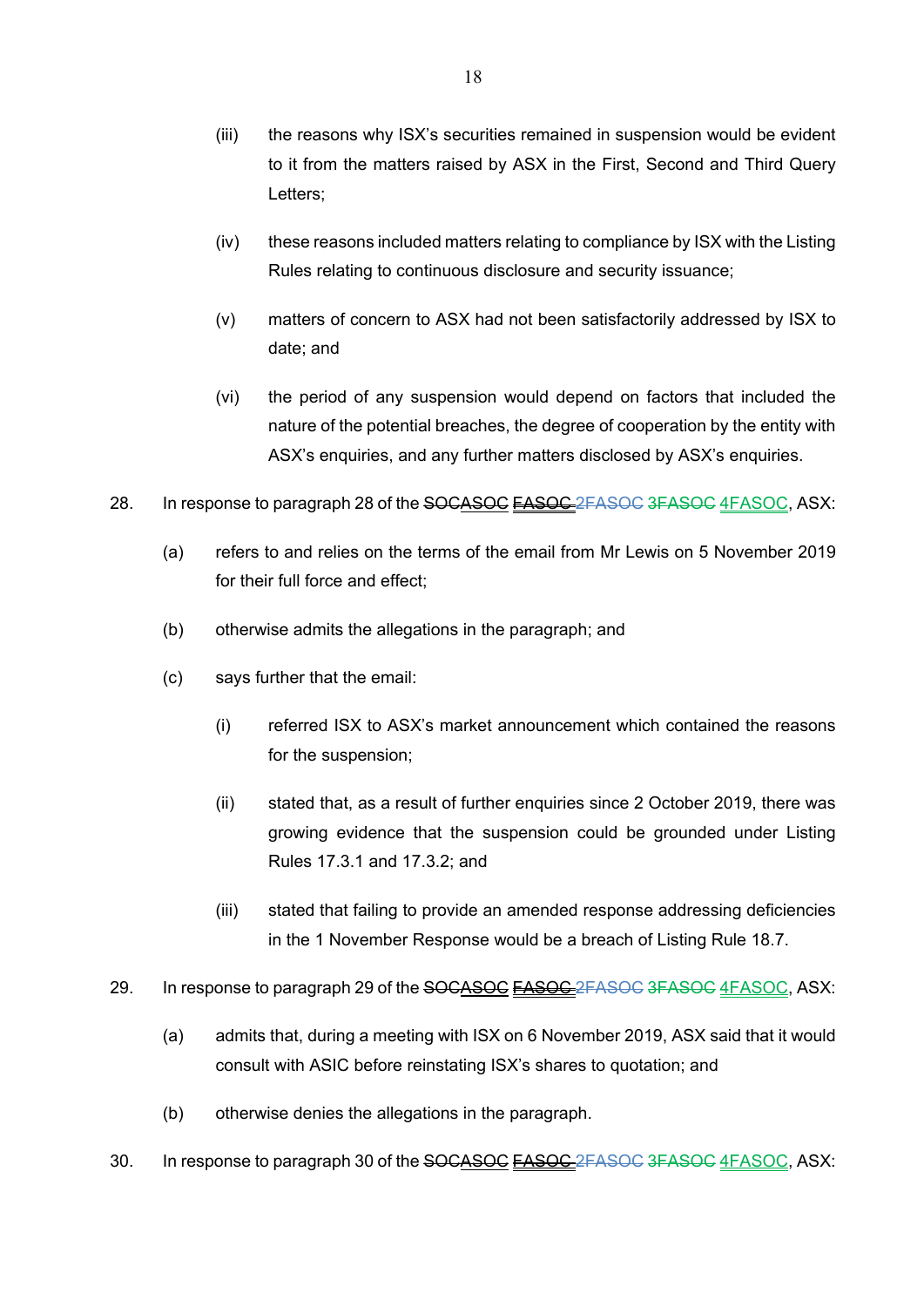- (a) says that on 4 November 2019, not 7 November 2019, Mr Luxford said by email to HWLE (among other things) that "we ask that you direct enquiries in relation to the determination of ISX suspension to the ASX directly":
- (b) says that on 7 November 2019, Mr Luxford said by email to HWLE (among other things) that "the decision by ASX to suspend ISX Ltd from trading on 2 October 2019 was not made with a direction from ASIC";
- $(c)$  (a) refers to and relies on the terms of the emails from Mr Luxford on 4 and 7 November 2019 for their full force and effect; and

 $(d)$  (b) otherwise admits denies the allegations in the paragraph.

- 30A. In response to paragraph 30A, ASX:
	- (a) refers to and relies on the terms of the email from Mr Karantzis of 8 November 2019 for their full force and effect; and
	- (b) otherwise denies the allegations in the paragraph.
- 30B. In response to paragraph 30B, ASX:
	- (a) refers to and relies on the terms of ISX's market announcement dated 11 November 2019 for their full force and effect; and
	- (b) otherwise admits the allegations in the paragraph.
- 30C. In response to paragraph 30C, ASX:
	- (a) refers to and relies on the terms of ASX's market announcement dated 11 November 2019 for their full force and effect;
	- (b) admits it informed the market of the matters pleaded in sub-paragraph (a);
	- (c) admits that it did not state the matters alleged in sub-paragraph (b);
	- (d) otherwise denies the allegations in the sub-paragraph.
- 30D. ASX refers to and repeats paragraphs 5A to 5G, 7A, 30 and 30A to 30C above and denies the allegation in paragraph 30D.
- 31. ASX admits the allegations in paragraph 31 of the SOCASOC FASOC 2FASOC 3FASOC 4FASOC.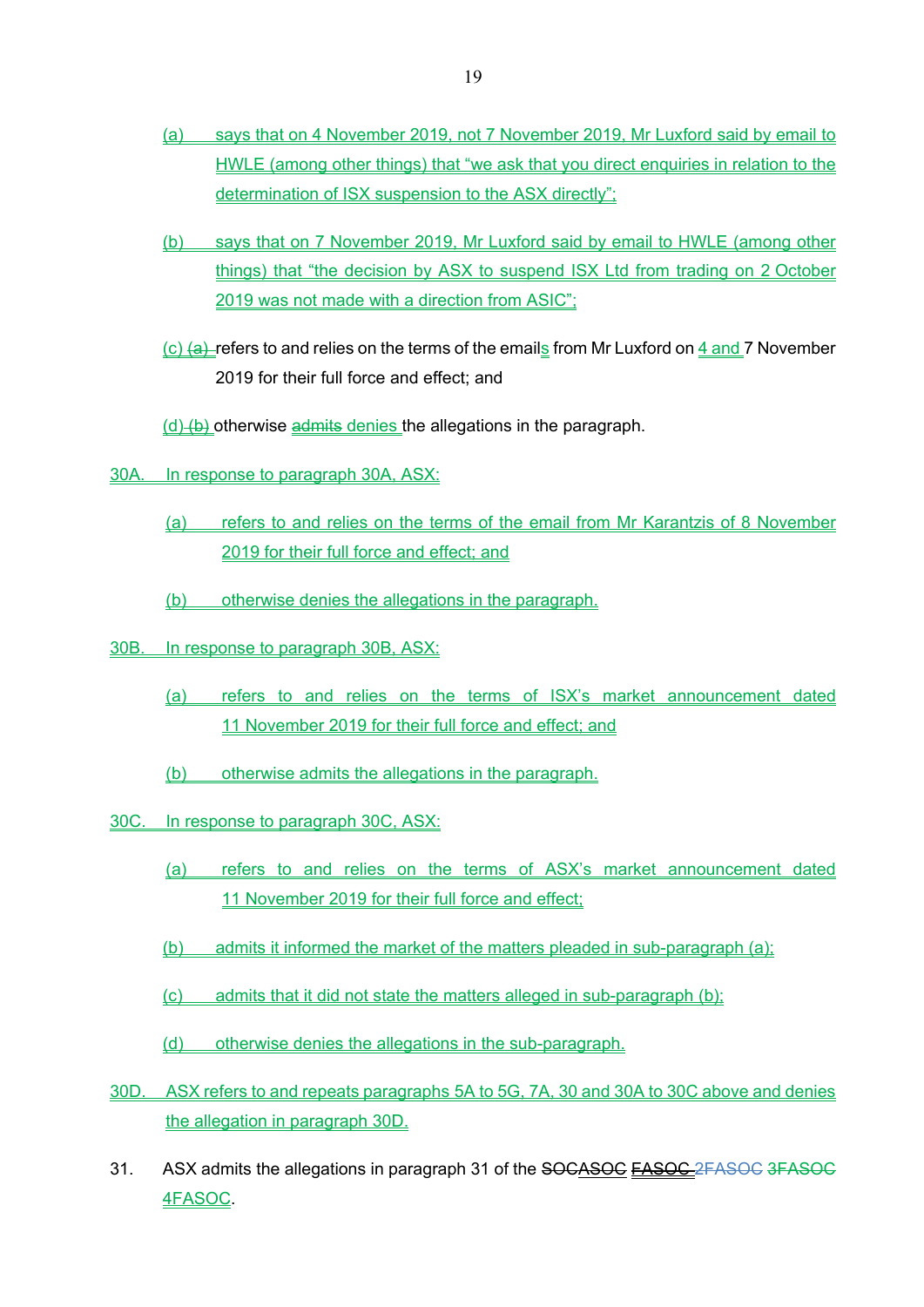- 32. In response to paragraph 32 of the SOCASOC FASOC 2FASOC 3FASOC 4FASOC, ASX:
	- (a) admits that it received an eighteen page response to the Third Query Letter on 15 November 2019 with an annexure (**Third Response**);
	- (b) refers to and relies on the terms of the Third Response for their full force and effect;
	- (c) admits that the one page annexure to the Third Response was marked "Not for Release to Market";
	- (d) admits that the Third Response said the matters alleged in sub-paragraph (d); and
	- (e) otherwise denies the allegations in the paragraph.
- 33. In response to paragraph 33 of the SOCASOC **FASOC** 2FASOC 3FASOC 4FASOC, ASX:
	- (a) refers to and relies on the terms of the 15 November HWL Letter for their full force and effect;
	- (b) denies that the matters alleged in sub-paragraphs (a) and (b) were the fact; and
	- (c) otherwise admits that the 15 November HWL Letter said the matters alleged in subparagraphs (a) and (b).
- 34. In response to paragraph 34 of the SOCASOC **EASOC** 2FASOC 3FASOC 4FASOC, ASX:
	- (a) refers to and relies on the terms of the 15 November HWL Letter for their full force and effect; and
	- (b) otherwise admits the allegations in the paragraph.
- 35. ASX admits that it did not lift the suspension, refers to and repeats paragraphs 26A, 30, and 30A above, and otherwise denies the allegations in paragraph 35 of the SOCASOC FASOC 2FASOC 3FASOC 4FASOC.

*Alleged fourth failure to lift the suspension and unreasonable exercise of power to compel confidential information* 

- 36. In response to paragraph 36 of the SOCASOC FASOC 2FASOC 3FASOC 4FASOC, ASX:
	- (a) refers to and relies on the terms of the 19 November ASX Email for their full force and effect;
	- (b) admits the allegations in sub-paragraph (a);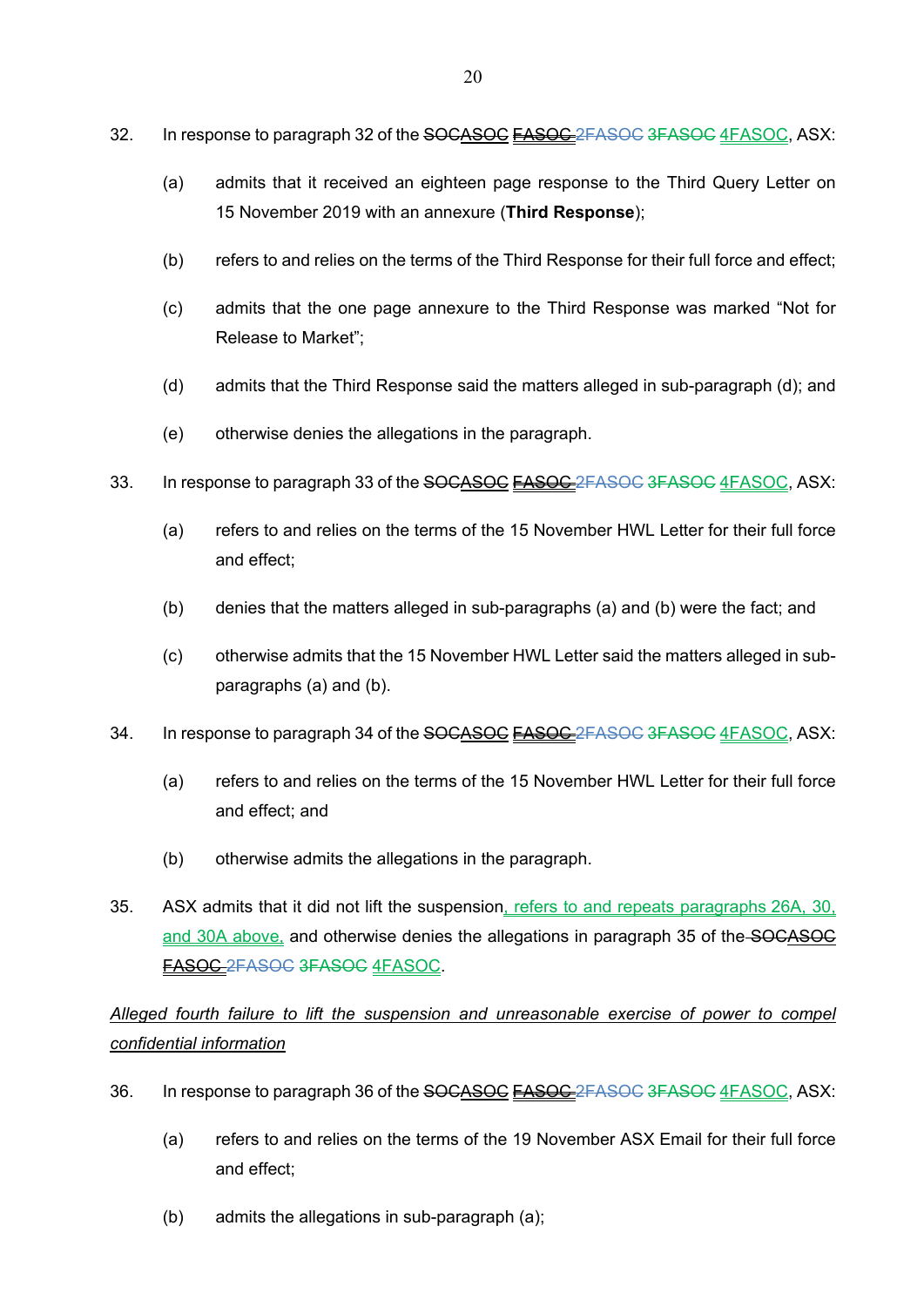- (c) otherwise denies the allegations in the paragraph; and
- (d) says further that the 19 November ASX Email said that:
	- (i) failure to provide information required by ASX is a breach of Listing Rule 18.7;
	- (ii) if ISX refused to provide information required by ASX, that refusal would provide ASX with a further basis to maintain the suspension of ISX's shares from quotation;
	- (iii) ASX would not give undertakings of the type demanded by ISX in order to remain in a position to meet ASX's obligations as a licenced market operator; and
	- (iv) ASX would consider any reasonable request for specified information to be provided to it on the basis that it not be released to the market.
- 37. In response to paragraph 37 of the SOCASOC **FASOC** 2FASOC 3FASOC 4FASOC, ASX:
	- (a) refers to and relies on the terms of the Fourth Query Letter for their full force and effect; and
	- (b) otherwise admits the allegations in the paragraph.
- 38. In response to paragraph 38 of the SOCASOC FASOC 2FASOC 3FASOC 4FASOC, ASX:
	- (a) refers to and relies on the terms of the 22 November HWL Letter for their full force and effect;
	- (b) admits the allegation that the 15 November HWL Letter said the matters alleged in sub-paragraphs (a) to (f);
	- (c) denies the allegation that the matters listed alleged in sub-paragraphs (a) to (c), (e) and (f) were the fact; and
	- (d) says that it does not know and therefore cannot admit that the matter alleged in sub-paragraph (d) was the fact.
- 39. In response to paragraph 39 of the SOCASOC **FASOC** 2FASOC 3FASOC 4FASOC, ASX:
	- (a) refers to and relies on the terms of the 22 November HWL Letter for their full force and effect; and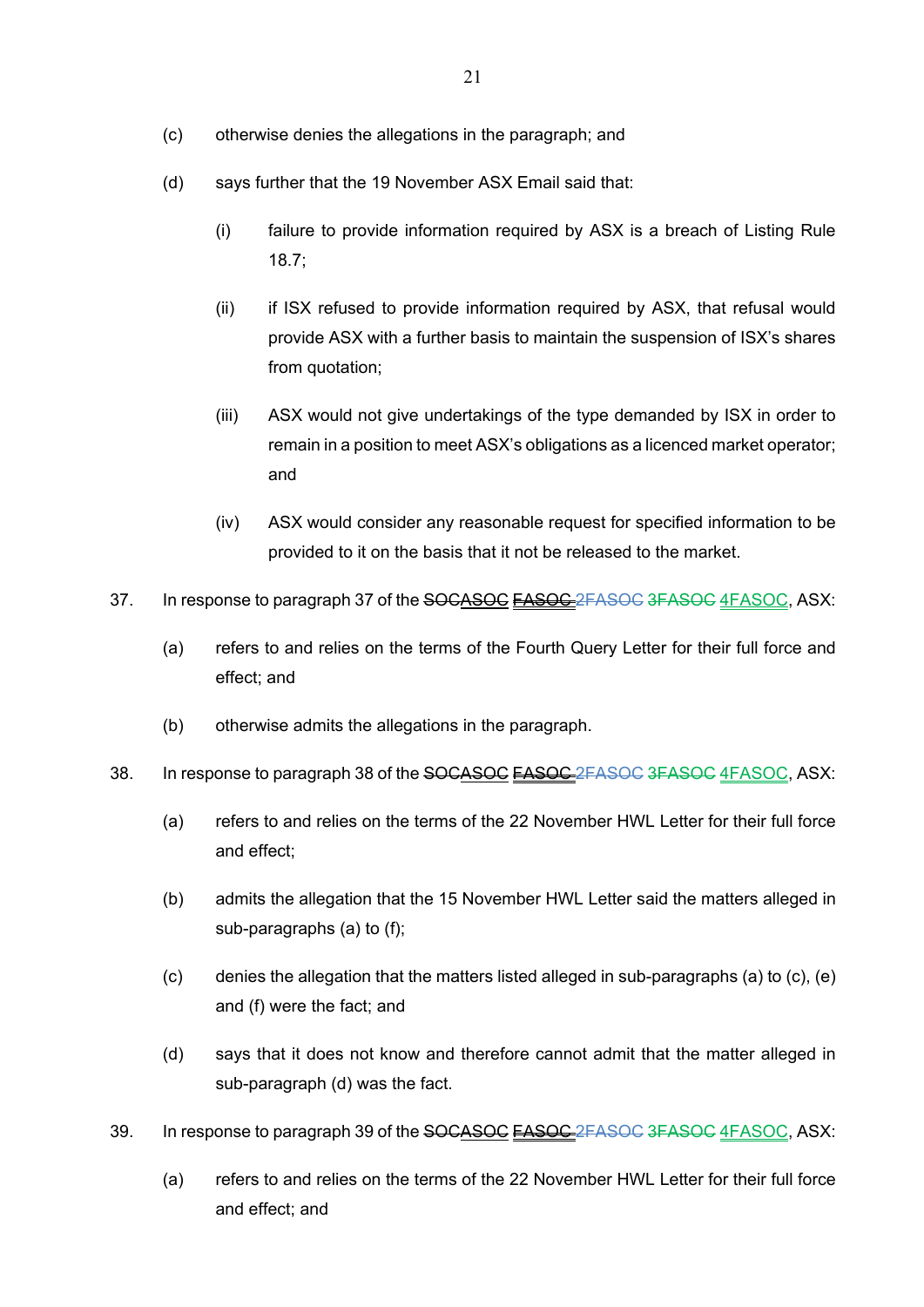- (b) otherwise admits the allegations in the paragraph.
- 40. In response to paragraph 40 of the SOCASOC **FASOC** 2FASOC 3FASOC 4FASOC, ASX:
	- (a) refers to and relies on the terms of the 25 November ASX Email for their full force and effect; and
	- (b) otherwise admits the allegations in the paragraph.
- 41. In response to paragraph 41 of the SOCASOC FASOC 2FASOC 3FASOC 4FASOC, ASX:
	- (a) refers to and relies on the terms of the 25 November HWL Letter for their full force and effect;
	- (b) in relation to sub-paragraph (a):
		- (i) admits that the 25 November HWL Letter observed the matters alleged in the sub-paragraph;
		- (ii) admits that the 25 November ASX Email did not confirm to HWL the matters alleged in the sub-paragraph;
		- (iii) otherwise denies the allegations in the sub-paragraph; and
	- (c) otherwise admits the allegations in sub-paragraphs (b) and (c), save that it does not know and therefore cannot admit that the further information provided was confidential.
- 42. In response to paragraph 42 of the SOCASOC **FASOC** 2FASOC 3FASOC 4FASOC, ASX
	- (a) admits that on 26 November 2019, ISX provided ASX with a written response to the Fourth Query Letter together with documents (**Fourth Response**);
	- (b) refers to and relies on the terms of the Fourth Response for their full force and effect;
	- (c) admits that the Fourth Response asserted that it contained confidential information not to be released to the market but does not know and therefore cannot admit that was the fact; and
	- (d) otherwise denies the allegations in the paragraph.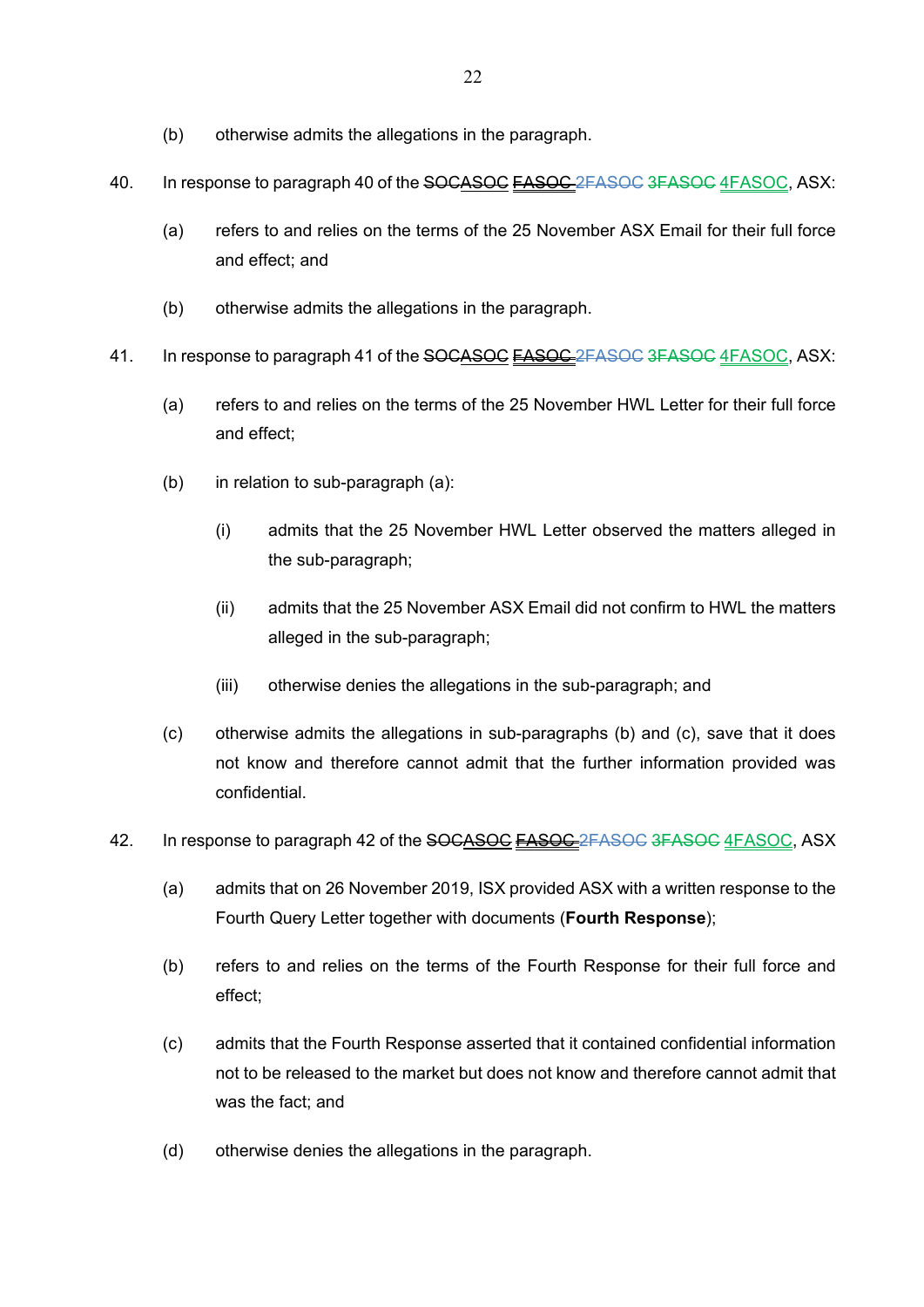43. ASX admits that it did not lift the suspension, refers to and repeats paragraphs 26A, 30 and 30A above, and otherwise denies the allegations in paragraph 43 of the SOCASOC FASOC 2FASOC 3FASOC 4FASOC.

*Alleged failure to respond within a reasonable period of time and unfounded allegations made by ASX* 

- 44. In response to paragraph 44 of the SOCASOC **FASOC** 2FASOC 3FASOC 4FASOC, ASX:
	- (a) admits that a letter was sent from Mr Moran to HWL on 27 November 2019 regarding information provided by ISX to ASX;
	- (b) refers to and relies on the terms of the First 27 November ASX Letter for their full force and effect; and
	- (c) otherwise denies the allegations in the paragraph.
- 45. In response to paragraph 45 of the SOCASOC FASOC 2FASOC 3FASOC 4FASOC, ASX:
	- (a) refers to and relies on the terms of the Second 27 November ASX Letter for their full force and effect; and
	- (b) otherwise admits the allegations in the paragraph.
- 46. In response to paragraph 46 of the SOCASOC FASOC 2FASOC 3FASOC 4FASOC, ASX:
	- (a) refers to and relies on the terms of the First 28 November HWL Letter for their full force and effect;
	- (b) denies that the matters alleged in sub-paragraphs (a), (c) and (d) were the fact;
	- (c) does not know, and therefore cannot admit, that the matter listed in subparagraph (b) was the fact; and
	- (d) admits that the First 28 November HWL Letter said the matters alleged in subparagraphs (a) to (d) save that ISX required ASX to provide its draft findings by 1:00pm on Monday, 2 December 2019.
- 47. In response to paragraph 47 of the SOCASOC FASOC 2FASOC 3FASOC 4FASOC, ASX:
	- (a) refers to and relies on the terms of the Second 28 November HWL Letter for their full force and effect;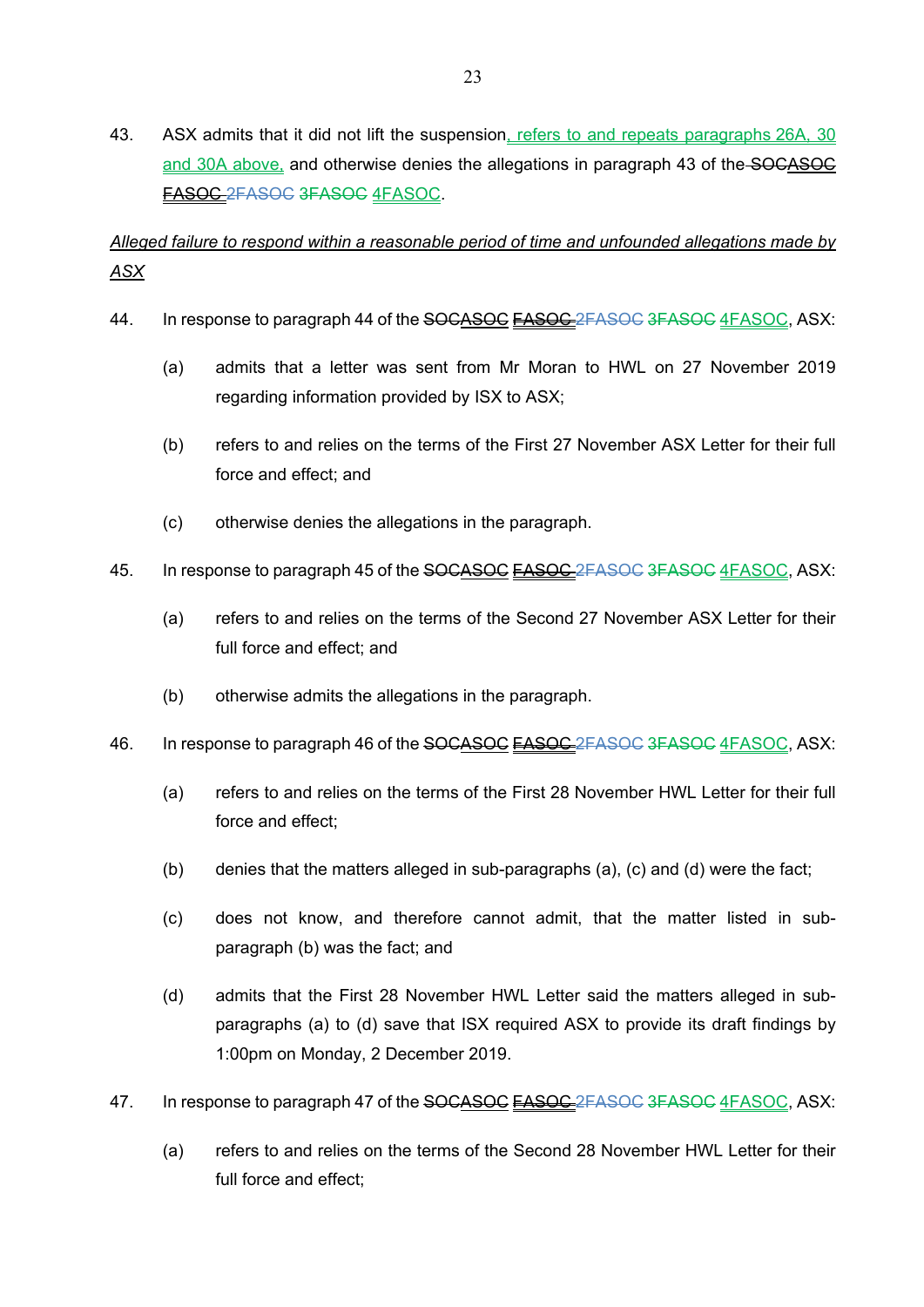- (b) denies the allegation that the matters listed alleged in sub-paragraphs (a) and (c) were the fact; and
- (c) otherwise admits the allegation that the Second 28 November HWL Letter said the matters alleged in sub-paragraphs (a) to (f).
- 48. In response to paragraph 48 of the SOCASOC **FASOC** 2FASOC 3FASOC 4FASOC, ASX:
	- (a) admits that it did not provide its draft findings by 1:00pm on Sunday, 1 December 2019 or Monday, 2 December 2019;
	- (b) admits that it did not reinstate the quotation of ISX's shares on the Australian Securities Exchange after receiving the First 28 November HWL Letter;
	- (c) otherwise denies the allegations in the paragraph; and
	- (d) says further that:
		- (i) it provided its draft findings to ISX on Friday, 6 December 2019;
		- $(i)$  it invited ISX to provide any representations that it wished to make by Friday, 10 January 2020, or sooner if it could. It also invited ISX to request a longer period to respond if it required;
		- (iii) ISX requested that it have until Friday, 24 January 2020 to provide its representations so that it had a fair opportunity to consider the draft findings and obtain legal advice before providing its response;
		- (iv) ASX agreed to ISX's requested extension; and
		- (v) ASX denies that, even had it delivered its draft findings on 1 December 2019 or 2 December 2019, there was a reasonable prospect of the suspension being lifted before the Christmas break, as to which it refers to and repeats sub-paragraphs (d)(ii) and (d)(iii) above.

Letter from Kevin Lewis (ASX) to Timothy Hart (ISX) dated 6 December 2019 enclosing the draft findings

Letter from Anthony Seyfort (HWL) to Daniel Moran (ASX) dated 8 January 2020

Letter from Janine Ryan (ASX) to Anthony Seyfort (HWL) dated 8 January 2020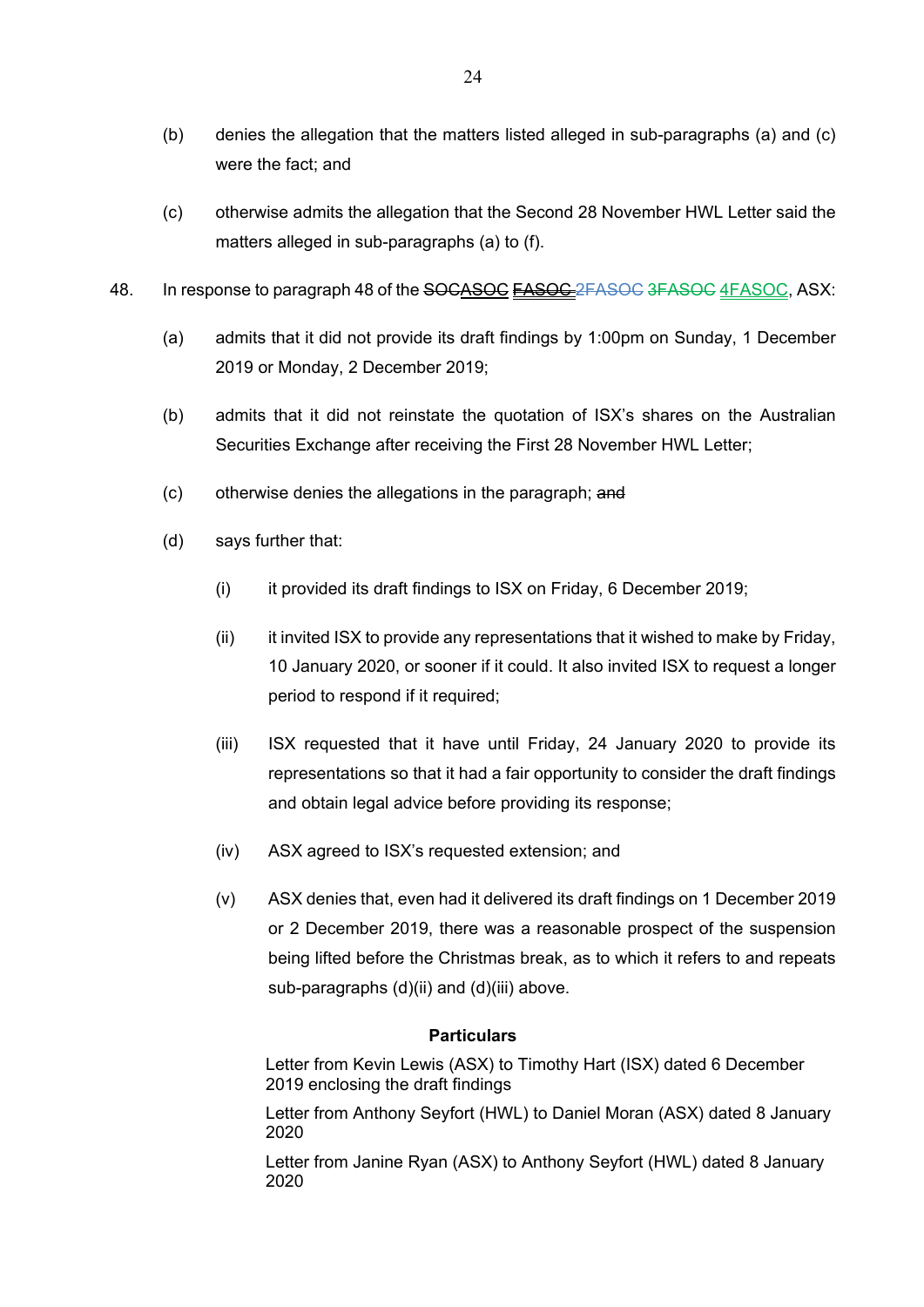# *Alleged failure to lift the suspension after ISX had complied with ASX's Directions*

- 48A. ASX refers to and relies on the terms of the letter from Kevin Lewis to Timothy Hart dated 1 May 2020 (**Directions Letter**), which contained three directions (**Directions**), for their full force and effect and otherwise admits the allegations in paragraph 48A of the 3FASOC 4FASOC.
- 48B. In response to paragraph 48B of the 3FASOC 4FASOC, ASX:
	- (a) says that the direction to publish a breakdown by sector of revenue in each quarterly activity report was the third direction made in the Directions Letter (**Third Direction**);
	- (b) refers to and relies on the terms of the Third Direction for their full force and effect;
	- (c) admits that on 15 May 2020, ISX issued its quarterly report with a breakdown by sector of the revenue ISX had derived during 1Q20, thereby complying with the Third Direction for that quarter; and
	- (d) otherwise denies the allegations in the paragraph.
- 48C. In response to paragraph 48C of the 3FASOC 4FASOC, ASX:
	- (a) says that the direction to make an announcement to the market, satisfactory to ASX, with specified information regarding the Variation Letter and Nona Agreement was the first direction made in the Directions Letter (**First Direction**);
	- (b) refers to and relies on the terms of the First Direction for their full force and effect;
	- (c) admits that on 20 May 2020, ISX published announcements on the Market Announcements Platform titled "Disclosure regarding Nona Agreement (2017)" and "Disclosure regarding Variation Letter (2018)", thereby complying with the First Direction; and
	- (d) otherwise denies the allegations in the paragraph.
- 48D. In response to paragraph 48D of the 3FASOC 4FASOC, ASX:
	- (a) says that the direction to engage an independent expert, acceptable to ASX, to review ISX's policies and processes to comply with Listing Rule 3.1 and release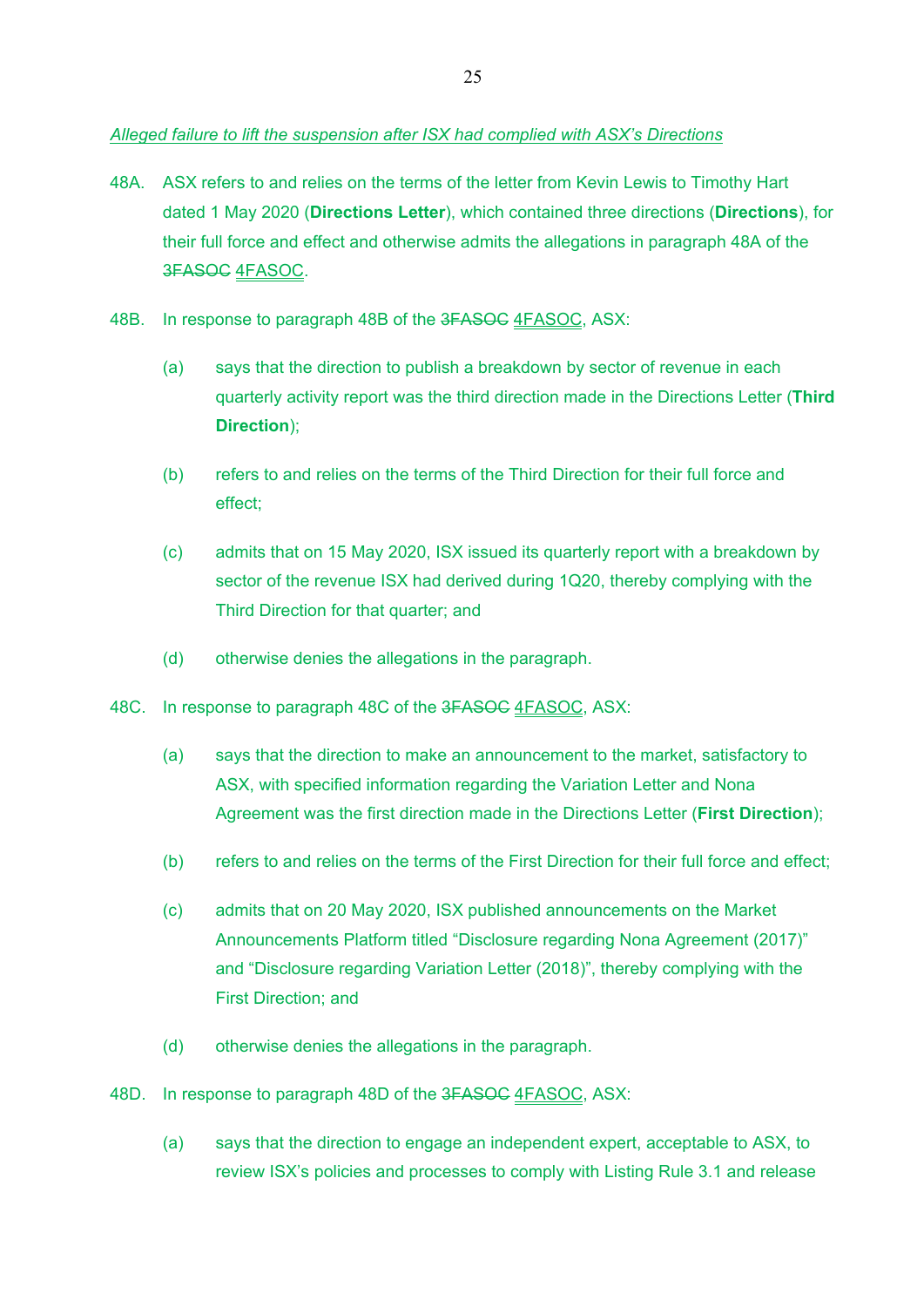the expert's findings was the second direction made in the Directions Letter (**Second Direction**);

- (b) refers to and relies on the terms of the Second Direction for their full force and effect;
- (c) says that on 19 May 2020, and as required by the Second Direction, ISX appointed Mr Michael Linehan, a Partner of Clayton Utz, to prepare an independent expert report regarding ISX's continuous disclosure policy; and

### **Particulars**

ISX's announcement published on the Market Announcements Platform titled "Independent Expert Appointment" dated 19 May 2020

(d) otherwise denies admits the allegations in the paragraph.

### 48DA. In response to paragraph 48DA, ASX:

(a) admits that on 17 June 2020 at 9:15am, ASX wrote to Michael Linehan of Clayton Utz (copying representatives of ISX and ASX) saying:

"I wanted to make sure that you are aware of the further breaches by ISX of chapter 3 of the listing rules evidenced by the following market releases and factor those into your independent review of ISX's continuous disclosure policies", and provided links to two ASX market releases;

- (b) refers to and relies upon the terms of the 17 June 2020 email of 9:15am for their full force and effect; and
- (c) otherwise denies the allegation in the paragraph.

## 48DB. In response to paragraph 48DB, ASX:

(a) admits that on 18 June 2020 at 1:55pm, ASX wrote to Michael Linehan of Clayton Utz (copying representatives of ISX, ASX and Clayton Utz) saying, in the context of clarifying the scope of the Second Direction, (among other things) that:

"ASX regards ISX's failure to properly disclose the Visa suspension and the reason(s) for it as a clear and serious breach of Listing Rule 3.1 that would appear to raise potential issues about the adequacy of ISX's policies and processes to comply with that rule. These potential issues clearly fall within the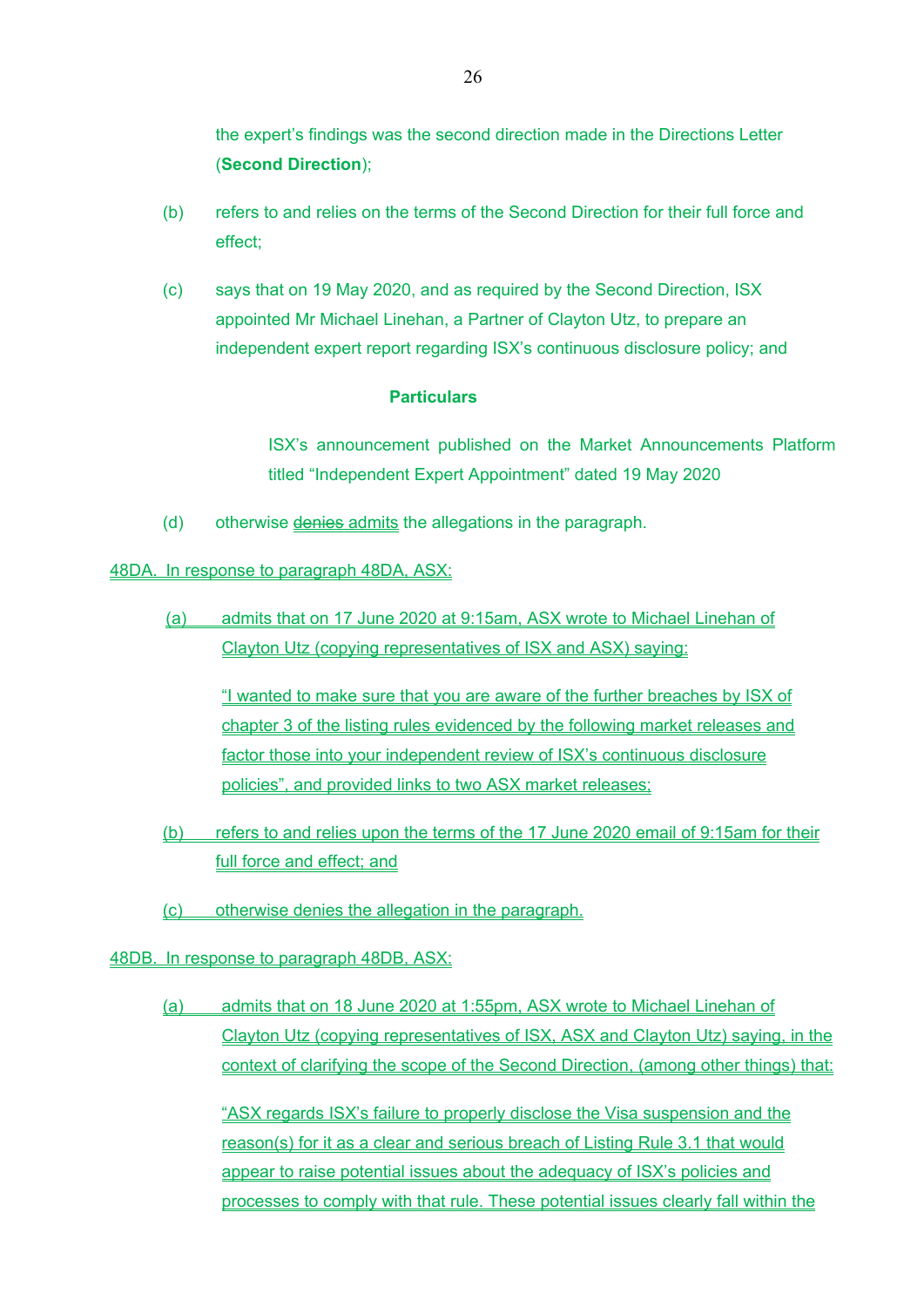purview of your review and report, as per the first sentence of the ISecond Direction]…";

- (b) refers to and relies upon the terms of the 18 June 2020 email of 1:55pm for their full force and effect; and
- (c) otherwise denies the allegation in the paragraph.
- 48E. In response to paragraph 48E of the 3FASOC 4FASOC, ASX:
	- (a) does not know, and therefore cannot admit, that the document described as a "report of the independent experts" was provided to ISX on 16 July 2020;
	- (b) admits that a document titled "ISX: Independent Review of Continuous Disclosure Policy and Processes" prepared by Clayton Utz and dated 16 July 2020 (**First Clayton Utz Report**) included the following statement:

"Based on our review in accordance with the Agreed Scope, we did not identify any contract entered into by ISX with customers since 1 January 2018 that has not been disclosed and that, in our opinion, was of such a nature that a reasonable person would have expected information about the contract to affect the price or value of ISX's shares."

#### (ba) admits that the First Clayton Utz Report included the following statements:

- (i) "based on the information available to us, we are unable to conclude that the decision taken by ISX to not announce the Visa suspension at the time of the initial suspension constituted a breach of its continuous disclosure obligations";
- (ii) "ISX announced the fact of the suspension in its Appendix 4C on 29 April 2020 on the basis that it had formed the view that the suspension subsequently became material (as it could lead to a material event, being termination of the Visa arrangement).

We consider that the disclosure in the Appendix 4C in these circumstances was deficient. In particular, if the fact of the suspension was announced on the basis that ISX considered it to be potentially material information, the announcement did not fully disclose potentially material information. In particular, we consider that the disclosure should have included the following: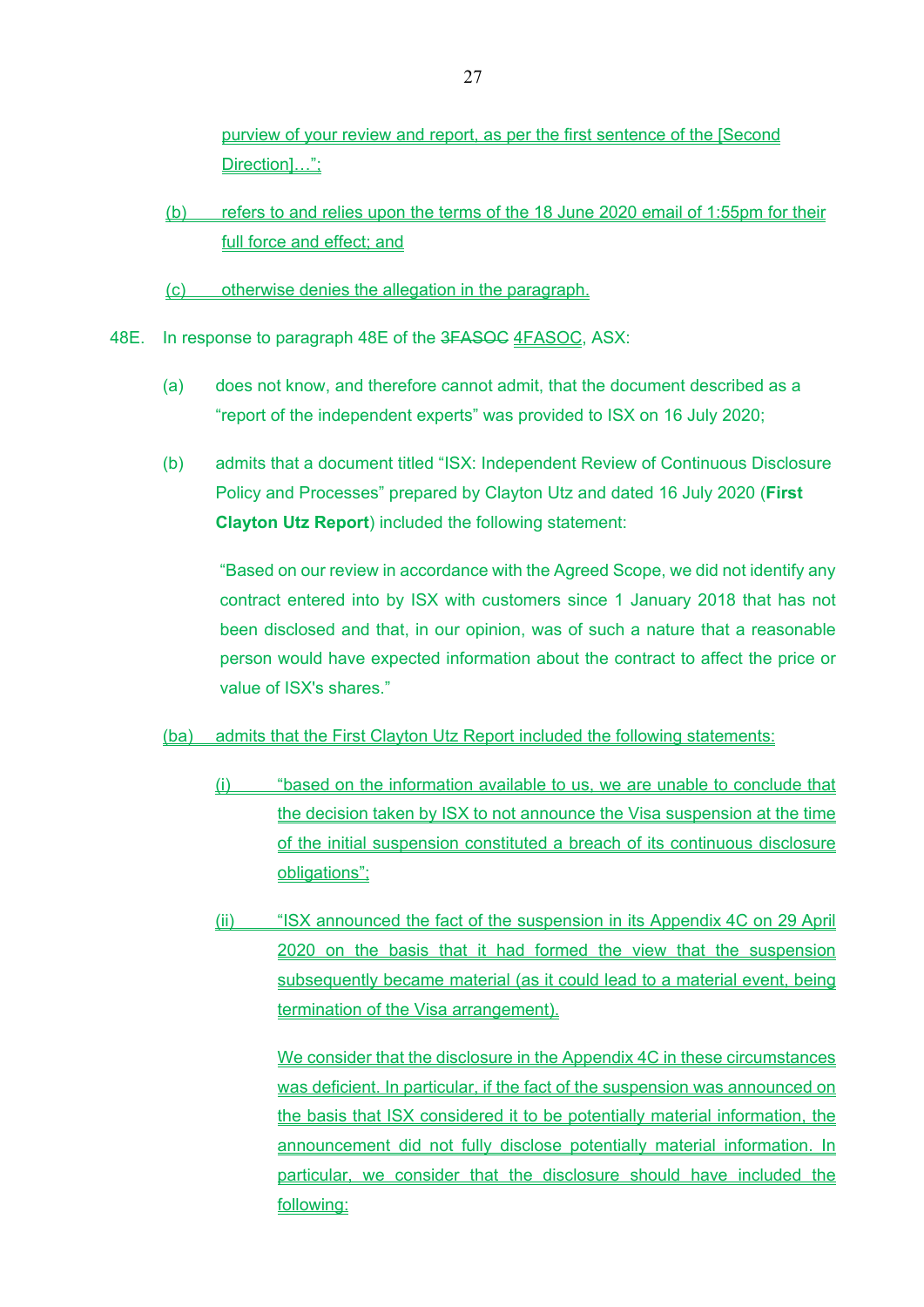- (i) additional information regarding the potential impact of the suspension; and
- (ii) if the suspension was considered to be material at the time of announcement, a statement that ISX would continue to update the market in relation to material developments in respect of the ongoing discussions with Visa, or in respect of alternative arrangements that could be made by ISX.

We note that the correspondence between ASX and ISX, and the letter to shareholders dated 24 May 2020 in respect of the Visa arrangements that was released to the market on 25 May 2020 provides a material update in respect of the Visa negotiations, including the likely timeframe in which termination will become final",

and otherwise refers to and repeats paragraph 48F(d)(ii)(B), below;

(bb) admits that a circular resolution of ISX dated 16 July 2020 records;

"IT IS RESOLVED that the Directors of the Company accept the recommendations of the Independent Expert report into Continuous Disclosure and instruct the Managing Director and Company Secretary to implement and/or update policies and procedures per the recommendations of the report";

- (c) refers to and relies on the terms of the First Clayton Utz Report and 16 July 2020 circular resolution for their full force and effect;
- (d) refers to and repeats paragraph 48F below; and
- (e) otherwise denies the allegation in the paragraph.
- 48F. In response to paragraph 48F of the 3FASOC 4FASOC, ASX:
	- (a) says that an email from John Karantzis attaching the First Clayton Utz Report and a draft announcement that attached only the executive summary (pages 1-5) of the First Clayton Utz Report was sent to Janine Ryan on 17 July 2020 at 8:19am; and
	- (b) admits that in its email of 17 July 2020 at 8:19am ISX asserted that it had complied with all of the Directions and asked ASX to lift the suspension in trading of securities as soon as possible;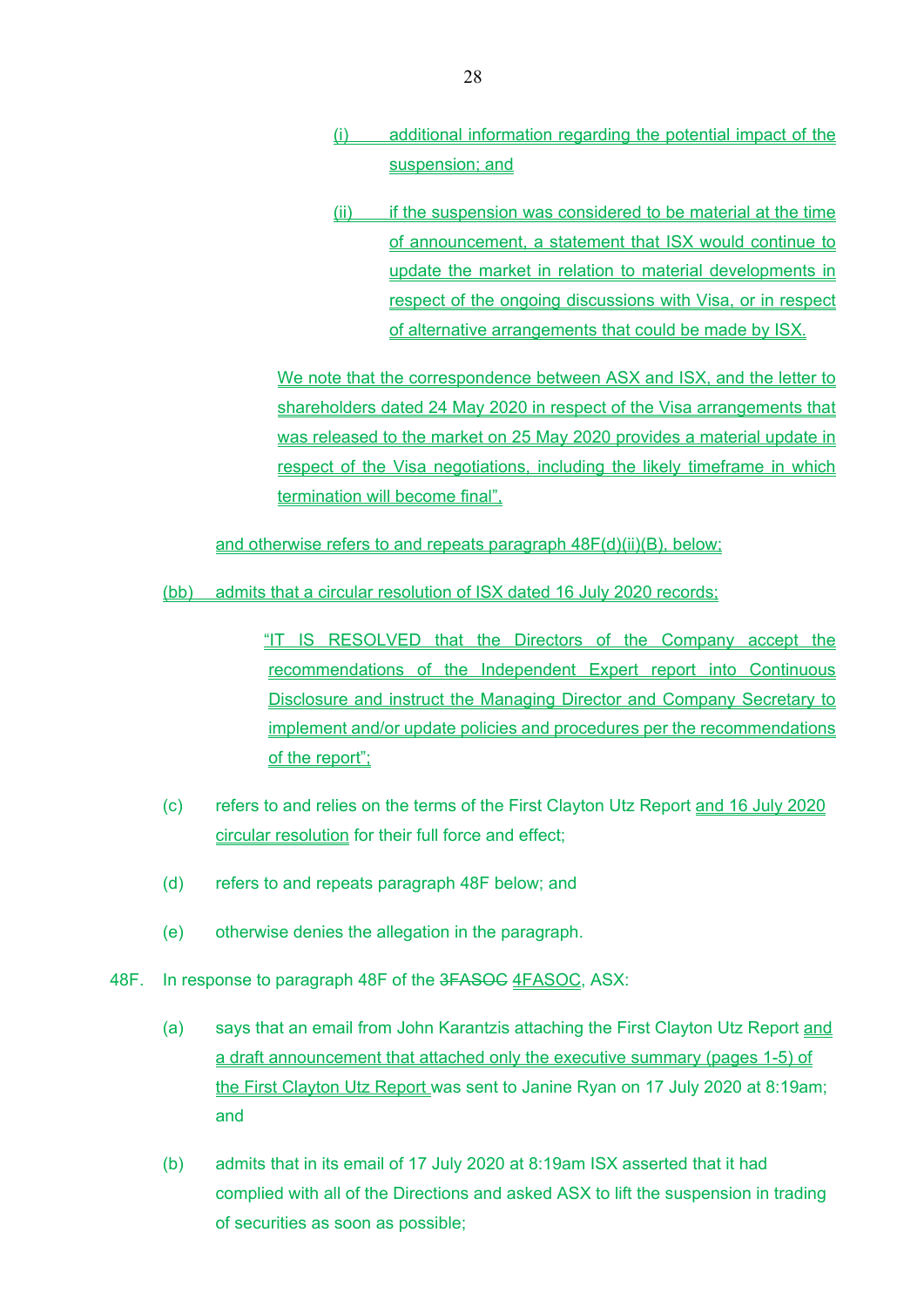- (c) says that ISX had not complied with the Second Direction by 17 July 2020 denies that ISX had complied with all of the Directions as at 17 July 2020;
- (d) says further that:
	- (i) compliance by ISX with the Directions was in any event in and of itself not sufficient for ASX to reinstate ISX's shares to quotation on the Australian Securities Exchange; and

Final Reasons section 12.6

Email from Kevin Lewis (ASX) to John Karantzis (ISX) sent on 5 May 2020 at 1:51pm

Email from Kevin Lewis (ASX) to Elizabeth Warrell (ISX) sent on 7 May 2020 at 10:41pm

Email from Kevin Lewis (ASX) to John Karantzis (ISX) sent on 21 May 2020 at 8:38pm

Email from Kevin Lewis (ASX) to John Karantzis (ISX) sent on 3 June 2020 at 9:44pm

Email from Janine Ryan (ASX) to John Karantzis (ISX) sent on 17 July 2020 at 12:11pm

ASX Market Announcement, iSignthis Limited (ASX:ISX) Update on status of ASX directions, 22 July 2020

ASX refers to and repeats the particulars to paragraph 49 below

- (ii) during July and August 2020, ASX told ISX that, in its view, ISX had not complied with the Second Direction, including by ISX:
	- (A) refusing to release to the market the full First Clayton Utz Report; and
	- (B) failing to instruct Clayton Utz to review documents relevant to Visa's suspension and termination of its relationship with ISX (**Relevant Documents**) for the purposes of Clayton Utz considering ISX's compliance with its disclosure obligations; and

#### **Particulars**

- i. In ISX's 17 July 2020 email at 8:19am, it attached a proposed ASX announcement, which itself attached only the executive summary of the First Clayton Utz Report
- ii. On 17 July 2020 at 1:46pm, ASX wrote to Clayton Utz, copying ISX, about whether it:
	- a. took into account the matters set out by ASX in an email dated 18 June 2020 (in particular the potential issues set out in the fifth paragraph to that email, which concerned Visa's suspension and termination of its relationship with ISX); and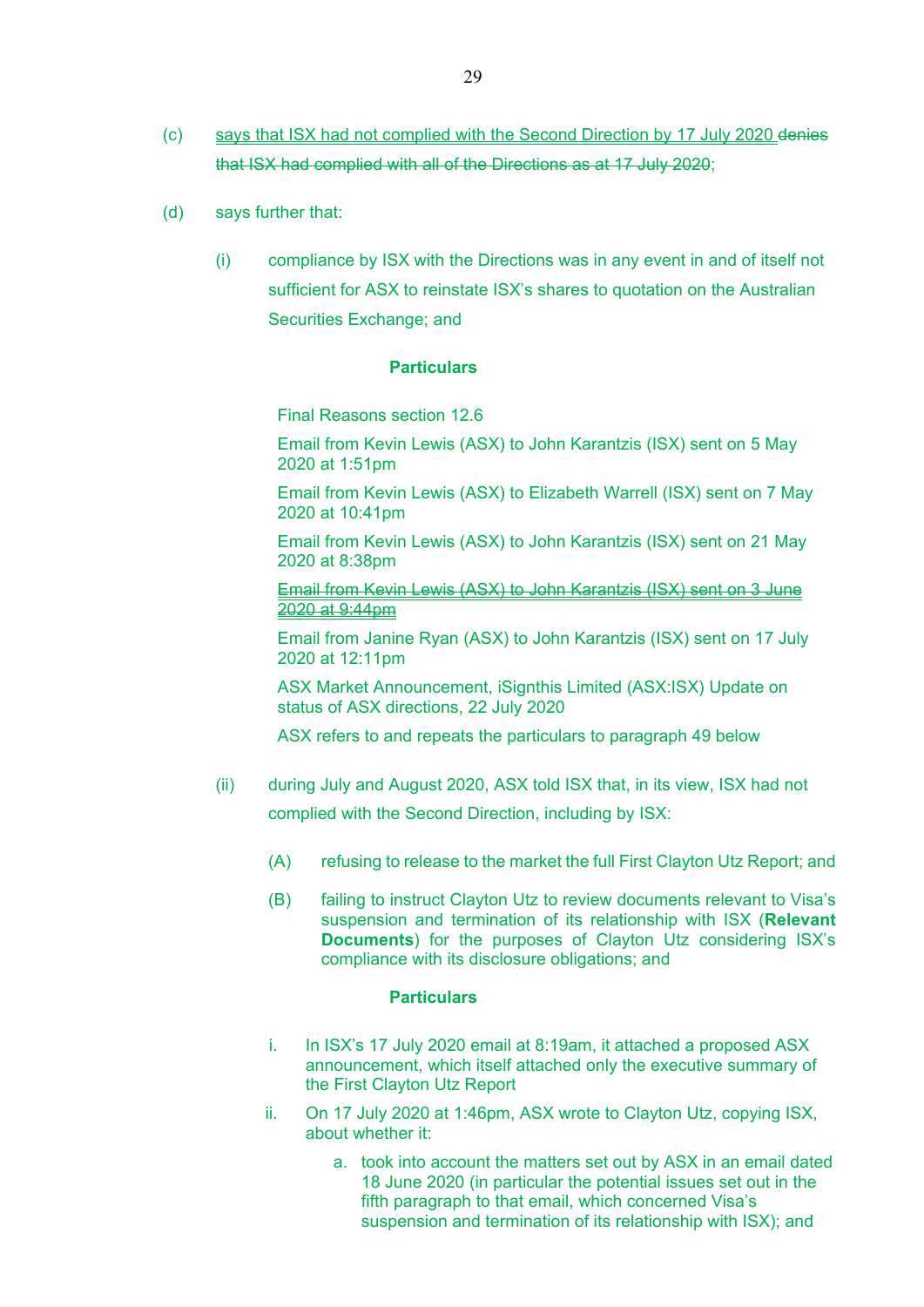- b. reviewed all correspondence between ISX and Visa in relation to the Visa suspension and termination: Email from Janine Ryan (ASX) to Michael Linehan and Brendan Groves (Clayton Utz) dated 17 June July 2020 at 1:46pm, attaching email from Kevin Lewis (ASX) to Michael Linehan (Clayton Utz) dated 18 June 2020 at 2.56pm
- iii. On 17 July 2020 at 4:03pm, Clayton Utz replied to ASX, saying that:
	- a. it had considered the matters in ASX's 18 June 2020 email; and
	- b. it had interviewed management regarding the Visa issues and reviewed correspondence to assess ISX's approach to continuous disclosure issues, but that a review of all correspondence between ISX and Visa in relation to those issues was beyond the "Agreed Scope" set out in its report: Email from Michael Linehan (Clayton Utz) to Janine Ryan (ASX) dated 17 July 2020 at 4:03pm
- iv. On 17 July 2020 at 7:06pm, ASX wrote to ISX and Clayton Utz noting, among other things that:
	- a. in light of Clayton Utz's response that afternoon, ASX had a number of further questions in relation to the scope and basis of preparation of, and assumptions and qualifications in, the First Clayton Utz Report; and
	- b. in relation to the associated market announcement lodged with ASX, the Second Direction required ISX to release the expert's findings to the market, and that ASX considered that that required disclosure of the entire First Clayton Utz Report, not just an executive summary of the findings as contained in ISX's draft announcement: Email from Janine Ryan (ASX) to Michael Linehan and Brendan Groves (Clayton Utz) and John Karantzis (ISX) dated 17 July 2020 at 7:06pm
- v. On 20 July 2020 at 8:06am, ASX wrote to Clayton Utz, copying ISX, setting out further questions in relation to the First Clayton Utz Report, in relation to:
	- a. the scope of the contracts reviewed;
	- b. the scope of the ASX announcements reviewed;
	- c. the assumptions; and
	- d. the sources of information: Email from Janine Ryan (ASX) to Michael Linehan and Brendan Groves (Clayton Utz) dated 20 July 2020 at 8:06am
- vi. On 20 July 2020 at 8:15am, ISX sent an email to ASX in which, among other things, it pressed for the publication of the executive summary of the First Clayton Utz Report only: Email from John Karantzis (ISX) to Janine Ryan (ASX) dated 20 July 2020 at 8:15am
- vii. On 20 July 2020 at 11:32am, ASX sent an email to ISX in which, among other things:
	- a. it explained that the Second Direction required that ISX release the entire First Clayton Utz Report to the market, not the executive summary, and that the executive summary did not include all findings in the First Clayton Utz Report; and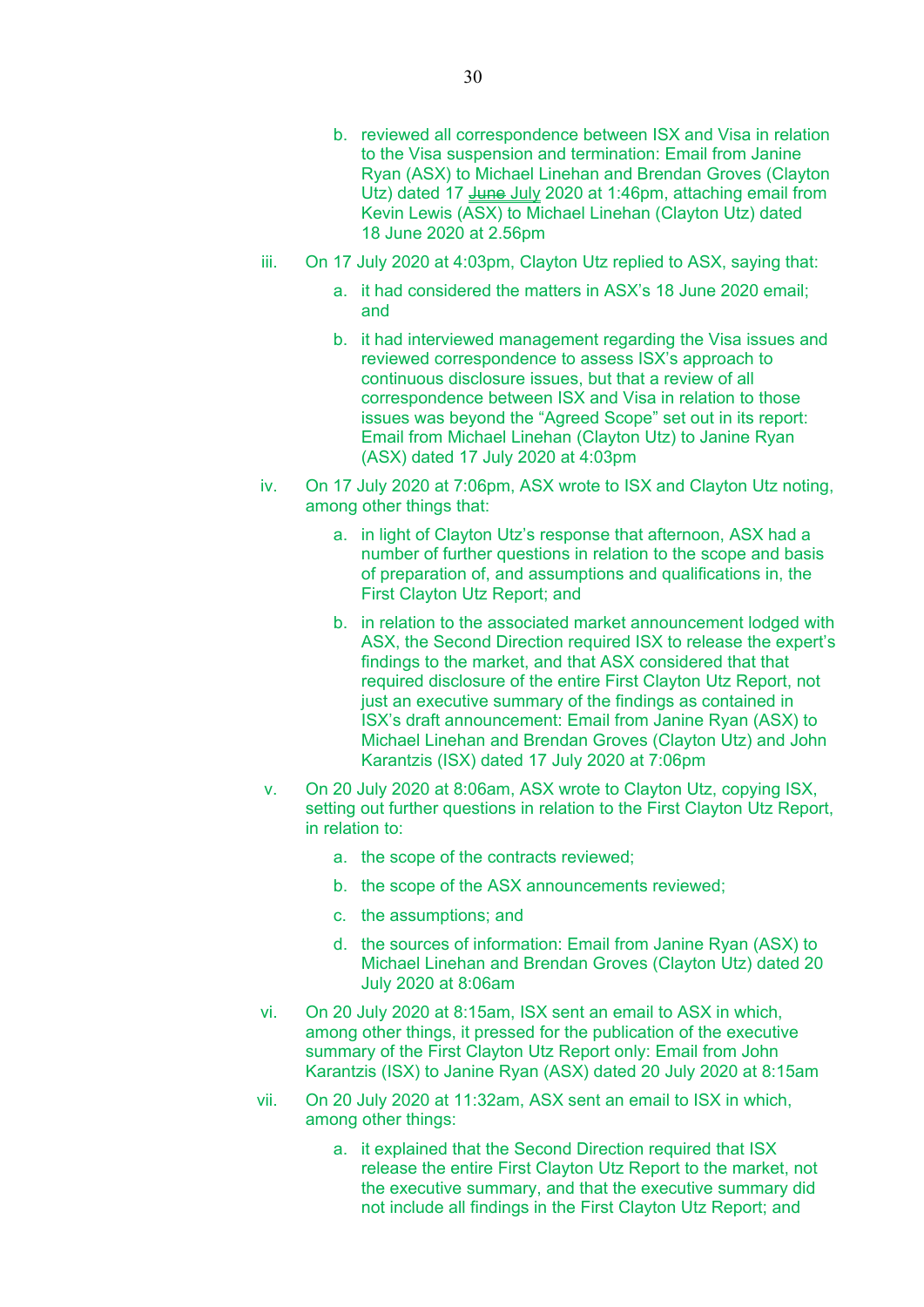- b. noted that ASX was not currently satisfied that ISX had complied with the Second Direction: Email from Janine Ryan (ASX) to John Karantzis (ISX) dated 20 July 2020 at 11:32am
- viii. On 20 July 2020 at 12:21pm, ISX replied to ASX, pressing its position that the full First Clayton Utz Report did not need to be released: Email from John Karantzis (ISX) to Janine Ryan (ASX) dated 20 July 2020 at 12:21pm
- ix. On 20 July 2020 at 1:10pm, Clayton Utz responded to ASX's questions in relation to the First Clayton Utz Report stating, among other things, that it "did not request or review all correspondence between ISX and Visa in relation to the suspension and termination, and we do not consider that to do so would form part of our Agreed Scope": Email from Michael Linehan (Clayton Utz) to Janine Ryan (ASX) dated 20 July 2020 at 1:10pm and its attachment titled "Clayton Utz responses to ASX queries"
- x. On 20 July 2020 at 1:34pm, ISX wrote to ASX stating that its position remained unchanged: Email from John Karantzis (ISX) to Janine Ryan (ASX) to dated 20 July 2020 at 1:34pm
- xi. On 20 July 2020 at 2:01pm, ASX wrote to ISX stating that ASX remained of the view that the announcement, in the form lodged the previous Friday 17 July 2020, was not appropriate for release: Email from Janine Ryan (ASX) to John Karantzis (ISX) dated 20 July 2020 at 2:01pm
- xii. On 21 July 2020, ISX wrote to ASX, stating again that it considered release of the executive summary complied with the Second Direction and requesting that ASX's position be "update[d]": Email from Tim Hart (ISX) to Janine Ryan (ASX) dated 21 July 2020 at 3:24pm
- xiii. On 22 July 2020, ASX published an announcement regarding ISX, including regarding its compliance with the First and Third Directions and non-compliance with the Second Direction: ASX market announcement titled "iSignthis Ltd (ASX:ISX) Update on status of ASX Directions" dated 22 July 2020
- xiv. On 22 July 2020, ASX wrote to Clayton Utz:
	- a. providing it with a copy of the Relevant Documents;
	- b. requesting that Clayton Utz confirm whether Clayton Utz was provided with a full copy of the Relevant Documents for the purposes of the preparation of the First Clayton Utz Report; and
	- c. noting that, given the conclusions in the First Clayton Utz Report, it was concerned that Clayton Utz may not have been provided with a full copy of the Relevant Documents: Email from Janine Ryan (ASX) to Michael Linehan and Brendan Groves (Clayton Utz) dated 22 July 2020 at 6:28pm
- xv. On 23 July 2020, ASX issued a query letter to ISX, concerning whether the Relevant Documents were provided to Clayton Utz, with a deadline for response of 24 July 2020 at 4:00pm: ASX query letter to ISX dated 23 July 2020
- xvi. On 27 July 2020, Clayton Utz wrote to ASX advising, among other things, that: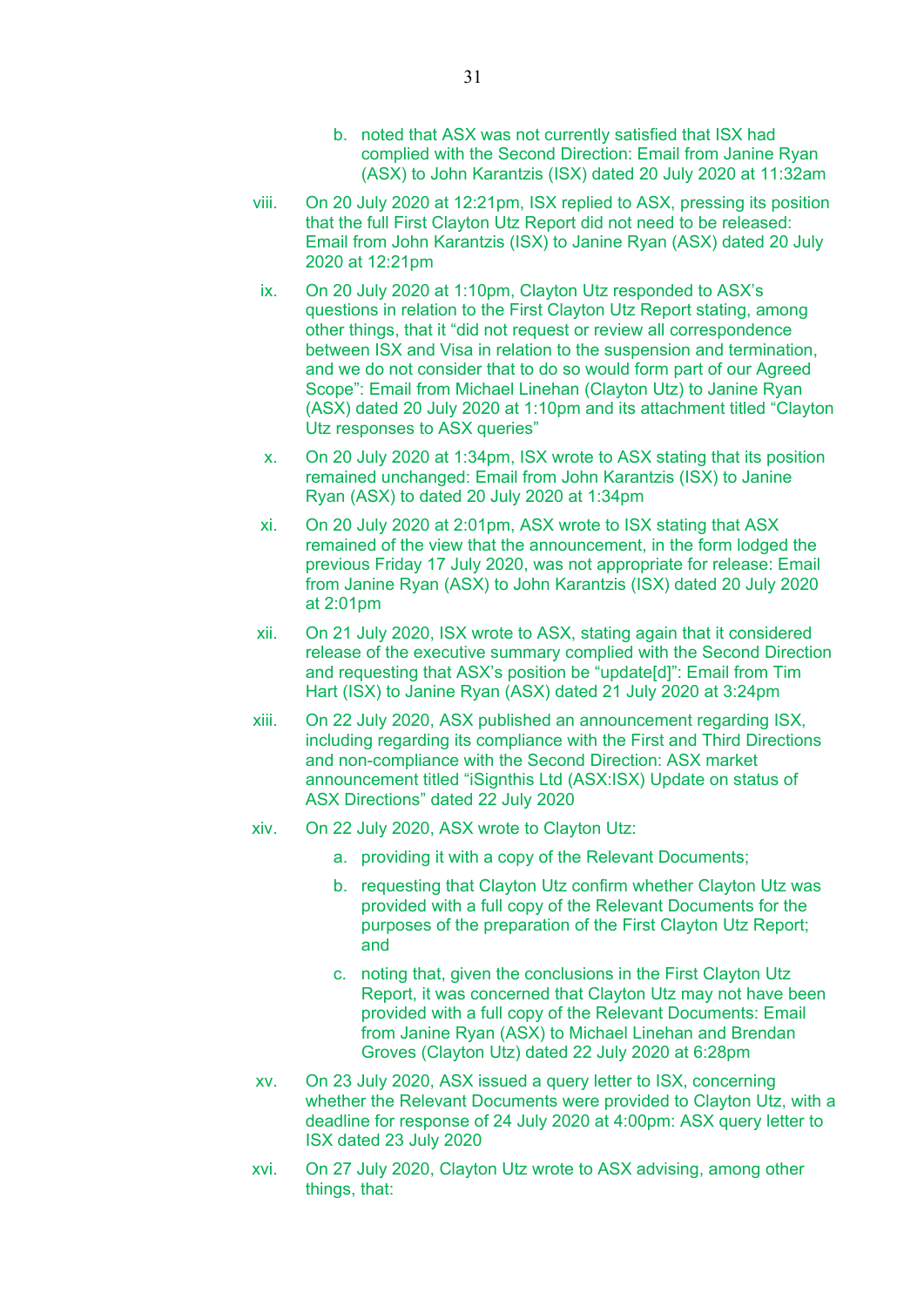- b. it was provided with a "chronology of key events" in relation to the ISX relationship with Visa, which it was informed was prepared for the ISX board, which included "some extracts of correspondence between ISX and Visa"; and
- c. that it had identified some differences in dates and descriptions of documents in the "chronology of key events" and the Relevant Documents: Email from Michael Linehan (Clayton Utz) to Janine Ryan (ASX) dated 27 July 2020 at 12:17pm
- xvii. On 30 July 2020 at 3:26pm, ASX wrote to ISX, among other things:
	- a. noting that ISX had failed to respond to all of the matters raised in the 23 July 2020 query letter;
	- b. stating that ASX considered that Clayton Utz should be requested to review the Relevant Documents and confirm whether any further findings should be made in light of those documents: Email from Janine Ryan (ASX) to the ISX directors dated 30 July 2020 at 3:26pm
- xviii. On 31 July 2020, HWL wrote to ASX, among other things, advising that the Relevant Documents were not documents that were relevant to ISX, and therefore were not relevant to Clayton Utz's considerations for as far as ISX was concerned: Letter from HWLE to ASX dated 31 July 2020
- xix. On 5 August 2020 at 8:45am, ASX wrote to ISX, among other things:
	- a. noting that it considered that ISX's failure to request Clayton Utz review the Relevant Documents and confirm whether any further finding should be made in light of those documents would act as a further impediment to ISX's satisfaction of the Directions; and
	- b. attached a further query letter regarding disclosures in relation to the Visa suspension and termination: Email from Janine Ryan (ASX) to the ISX directors dated 5 August 2020 at 8:45am, attaching a query letter dated 5 August 2020
- xx. On 12 August 2020, ISX sent the ASX Market Announcements Platform a market announcement titled "Independent Expert Report: ISX Compliance with Continuous Disclosure Requirements" which it requested be released to the market, which announcement attached the executive summary of the First Clayton Utz Report
- xxi. On 13 August 2020, ASX wrote to ISX referring to ISX's proposed market announcement and noting that ISX had not sought to address the various issues ASX had previously raised in relation to the independent expert report and the executive summary and therefore ASX did not consider it appropriate to publish the announcement: Email from James Gerraty (ASX) to John Karantzis (ISX) on 13 August 2020 at 10:26am
- xxii. On 13 August 2020 at 10:55am, ISX wrote to ASX asserting, among other things, that not releasing the executive summary of the First Clayton Utz Report would be misleading, but otherwise did not propose to release the full First Clayton Utz Report: Email from John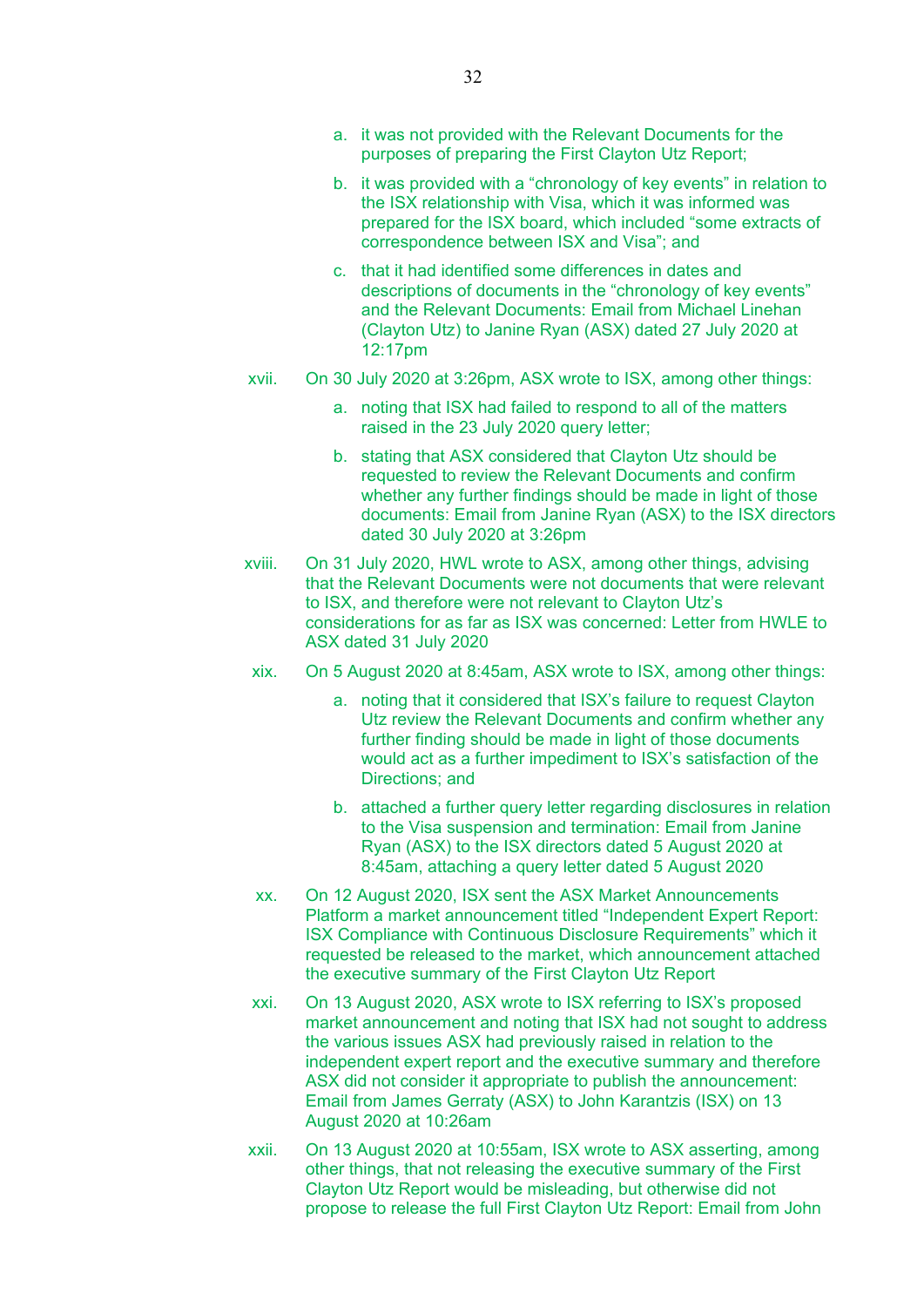Karantzis (ISX) to James Gerraty (ASX) dated 13 August 2020 at 10:55am

- xxiii. On 17 August 2020, ISX responded to ASX's query letter dated 5 August 2020 stating that, at ASX's request, it had asked Clayton Utz whether its opinion was changed by the Relevant Documents: ISX's response to ASX's 5 August 2020 query letter, dated 17 August 2020
- xxiv. On 17 August 2020, ISX published the First Clayton Utz Report to shareholders on its website
- (e) otherwise denies the allegations in the paragraph.

#### 48FA. In response to paragraph 48FA, ASX:

- (a) admits that on 17 July 2020:
	- (i) ASX wrote to Clayton Utz, copying ISX, about whether it:
		- (A) took into account the matters set out by ASX in an email dated 18 June 2020 (in particular the potential issues set out in the fifth paragraph to that email, which concerned Visa's suspension and termination of its relationship with ISX); and
		- (B) reviewed all correspondence between ISX and Visa in relation to the Visa suspension and termination;

#### **Particulars**

Email from Janine Ryan (ASX) to Michael Linehan and Brendan Groves (Clayton Utz) dated 17 July 2020 at 1:46pm, attaching email from Kevin Lewis (ASX) to Michael Linehan (Clayton Utz) dated 18 June 2020 at 2.56pm

- (ii) Clayton Utz replied to ASX, saying that:
	- (A) it had considered the matters in ASX's 18 June 2020 email; and
	- (B) it had interviewed management regarding the Visa issues and reviewed some correspondence to assess ISX's approach to continuous disclosure issues, but that a review of all correspondence between ISX and Visa in relation to those issues was beyond the "Agreed Scope" set out in its report.

#### **Particulars**

Email from Michael Linehan (Clayton Utz) to Janine Ryan (ASX) dated 17 July 2020 at 4:03pm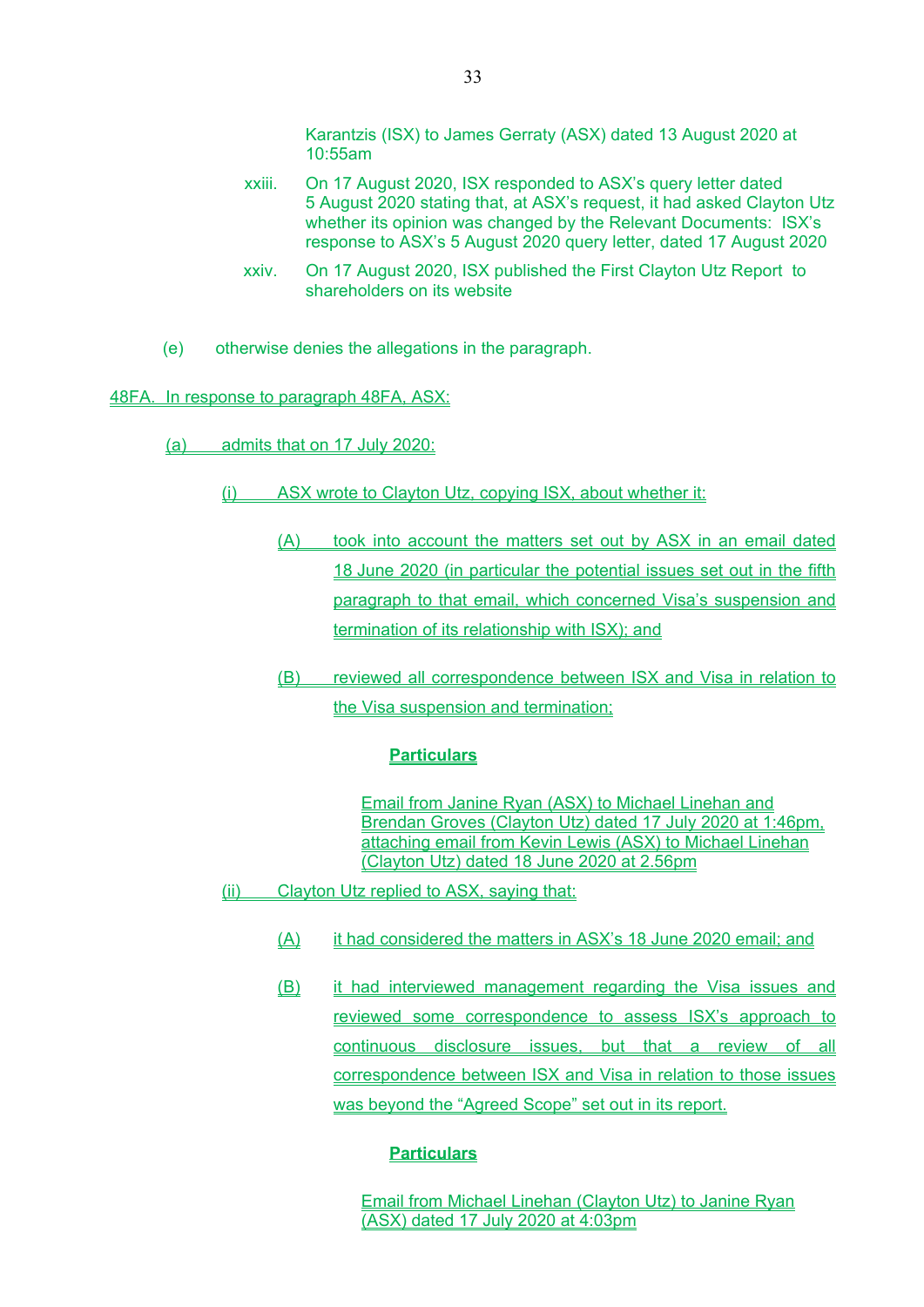- (iii) ASX wrote to ISX and Clayton Utz noting, among other things that:
	- (A) in light of Clayton Utz's response that afternoon, ASX had a number of further questions in relation to the scope and basis of preparation of, and assumptions and qualifications in, the First Clayton Utz Report; and
	- (B) in relation to the associated market announcement lodged with ASX, the Second Direction required ISX to release the expert's findings to the market, and that ASX considered that that required disclosure of the entire First Clayton Utz Report, not just an executive summary of the findings as contained in ISX's draft announcement.

Email from Janine Ryan (ASX) to Michael Linehan and Brendan Groves (Clayton Utz) and John Karantzis (ISX) dated 17 July 2020 at 7:06pm;

- (b) relies on the terms of the 17 July 2020 correspondence for their full force and effect; and
- (c) otherwise denies the allegations in the paragraph.

48FB. In response to paragraph 48FB, ASX:

- (a) admits that on 20 July 2020, it wrote to Clayton Utz, copying ISX, setting out further questions in relation to the First Clayton Utz Report, in relation to:
	- (i) the scope of the contracts reviewed;
	- (ii) the scope of the ASX announcements reviewed;
	- (iii) the assumptions; and
	- (iv) the sources of information:

# **Particulars**

Email from Janine Ryan (ASX) to Michael Linehan and Brendan Groves (Clayton Utz) dated 20 July 2020 at 8:06am

(b) refers to and relies on the terms of the 20 July 2020 email for their full force and

effect; and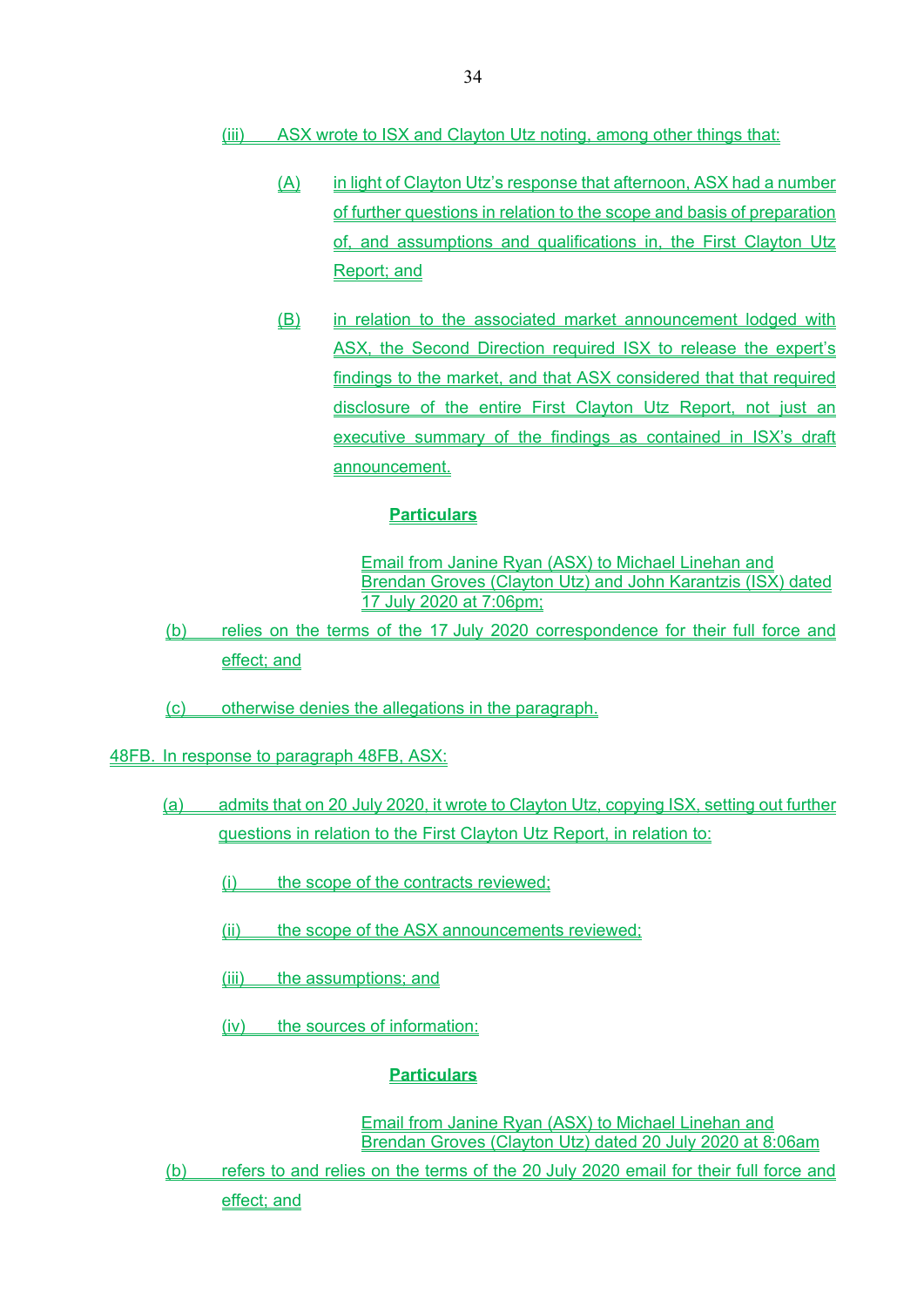(c) otherwise denies the allegations in the paragraph.

48FC. In response to paragraph 48FC, ASX:

(a) admits that, on 30 July 2020, ASX wrote to ISX in which, among other things, it stated that ASX considered that Clayton Utz should be requested to review the Relevant Documents and confirm whether any further findings should be made in light of those documents;

### **Particulars**

### ASX refers to particular (xvii) to paragraph 48F(d)(ii) above.

(b) admits that, on 16 August 2020, John Karantzis wrote to Clayton Utz by email in which he said (among other things) that ASX had provided Clayton Utz with seven redacted attachments involving Visa entities on about 23 July 2020, referred to particular parts of the First Clayton Utz Report regarding ISX's relationship with Visa, and said:

 "Please review the seven redacted attachments sent to you by Janine Ryan and tell me whether the opinion which you expressed in the Independent Review [First Clayton Utz Report] in relation to this issue remains the same or not. If it does not, please tell me what if any amendments need to be made to the Independent Review [First Clayton Utz Report] in relation to this issue":

- (c) refers to and relies on the terms of the emails of 30 July 2020 and 16 August 2020 for their full force and effect; and
- (d) otherwise denies the allegations in the paragraph.
- 48G. In response to paragraph 48G of the 3FASOC 4FASOC, ASX does not know, and therefore cannot admit, when the document described in that paragraph as a "supplementary report of the independent experts" was provided to ISX.
- 48H. In response to paragraph 48H of the 3FASOC 4FASOC, ASX:
	- (a) admits that:
		- (i) on 7 September 2020 the First Clayton Utz Report and a document titled "ISX: Independent Expert Review of Continuous Disclosure Policy and Processes - Supplementary Report" dated 4 September 2020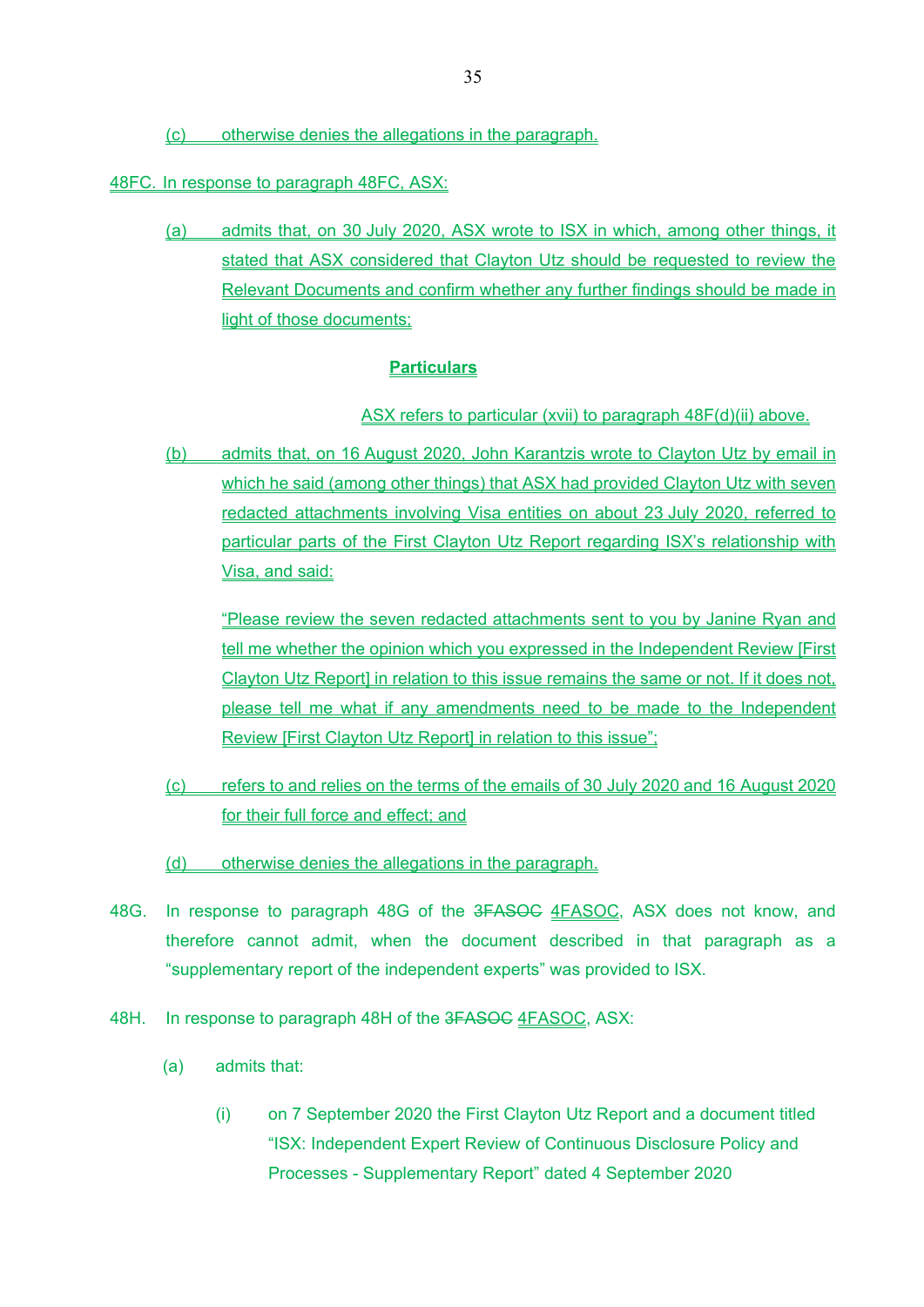(**Supplementary Clayton Utz Report**) were published on the Market Announcements Platform;

- (ii) by email on 7 September 2020 at 11:34am, ISX sent a copy of the Supplementary Clayton Utz Report to ASX; and
- (iii) in a letter attached to its email of 7 September 2020 at 11:34am:
	- (A) ISX asserted that it had complied with all of the Directions, and said that it knew of no reason why ISX's shares should remain suspended from trading;
	- (B) ISX demanded that the suspension be lifted immediately;
- (b) refers to and relies on the terms of the email from John Karantzis to Janine Ryan on 7 September 2020, together with attachments, for their full force and effect, and otherwise admits sub-paragraph (b);
- (c) refers to and repeats paragraph 48F(d) above, and the particulars thereto;
- (d) says further that on 7 September 2020 (and not earlier), ISX complied with the Second Direction; and
- (e) otherwise denies the allegations in the paragraph.
- 48I. ASX admits that ISX has complied with the Directions given by ASX, refers to and repeats paragraphs 48A-48H above, and otherwise admits that on and from 7 September 2020 (and not earlier), ISX has complied with the Directions given by ASX. and otherwise denies the allegations in the paragraph.
- 48IA. ASX admits the allegations in paragraph 48IA.
- 48J. In response to paragraph 48J of the 3FASOC 4FASOC, ASX:
	- (a) refers to and repeats paragraphs 48F and 48H above and 49 below;
	- (b) admits that it did not lift the suspension after ISX complied with the Directions;
	- (c) otherwise denies the allegations in the paragraph; and
	- (d) says further that compliance by ISX with the Directions in and of itself was not sufficient for ASX to reinstate ISX's shares to quotation on the Australian Securities Exchange.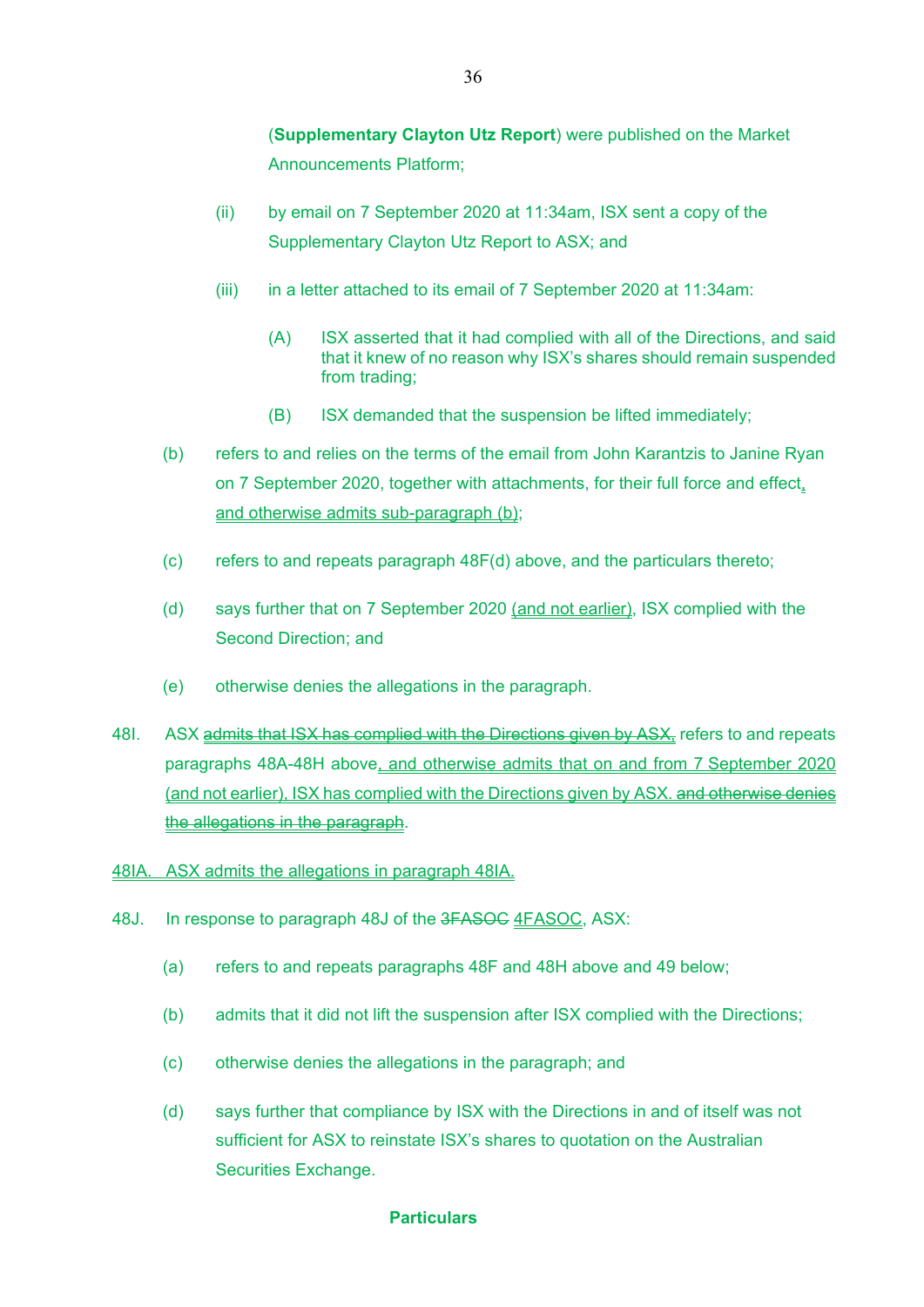Final Reasons section 12.6

Email from Kevin Lewis (ASX) to John Karantzis (ISX) sent on 5 May 2020 at 1:51pm

Email from Kevin Lewis (ASX) to Elizabeth Warrell (ISX) sent on 7 May 2020 at 10:41pm

Email from Kevin Lewis (ASX) to John Karantzis (ISX) sent on 21 May 2020 at 8:38pm

Email from Kevin Lewis (ASX) to John Karantzis (ISX) sent on 3 June 2020 at 9:44pm

Email from Janine Ryan (ASX) to John Karantzis (ISX) sent on 17 July 2020 at 12:11pm

ASX Market Announcement, iSignthis Limited (ASX:ISX) Update on status of ASX directions, 22 July 2020

ASX refers to and repeats the particulars to paragraph 49 below

- 48K. In response to paragraph 48K of the 3FASOC 4FASOC, ASX:
	- (a) in relation to sub-paragraph (a):
		- (i) refers to and relies on the terms of the email sent on 1 May 2020 at 2.16pm by John Karantzis to Daniel Moran for their full force and effect;
		- (ii) admits that the email sent on 1 May 2020 at 2.16pm by John Karantzis to Daniel Moran offered to escrow "the milestone performance shares held by current directors, officers, Select All Enterprise Ltd and Red 5 Solutions Ltd (but excluding our employees who represent circa 14%)"; and
		- (iii) does not know, and therefore cannot admit, whether the shares subject of the escrow offer were in fact the ordinary shares held by the current directors and officers of ISX, Select All Enterprise Ltd and Red 5 Solutions Ltd, and had been issued following the achievement of the milestones;
	- (b) in relation to sub-paragraph (b):
		- (i) refers to and relies on the terms of the email sent on 2 May 2020 at 9.40am by John Karantzis to Kevin Lewis for their full force and effect;
		- (ii) admits that the email sent on 2 May 2020 at 9.40am by John Karantzis to Kevin Lewis said that it offered to escrow 99.7% of the original issue of the milestone performance shares; and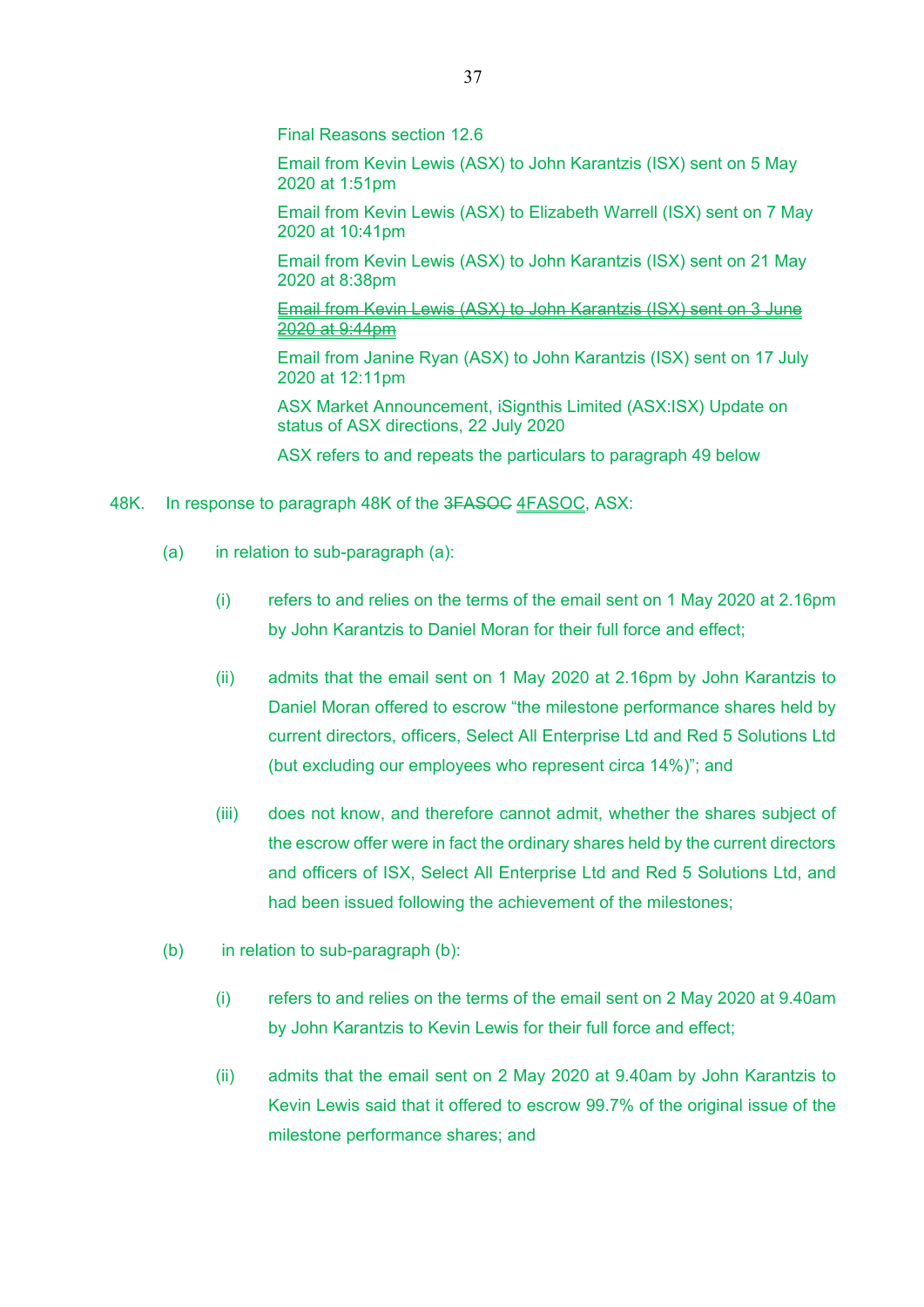- (iii) does not know, and therefore cannot admit, whether the shares subject of the escrow offer were in fact 99.7% of the ordinary shares issued when the performance shares converted following the achievement of the milestones;
- (c) admits the allegations in sub-paragraph (c);
- (d) in relation to sub-paragraph (d):
	- (i) refers to and relies on the terms of the email sent at 7:45pm on 18 May 2020 by Daniel Moran to Anthony Seyfort for their full force and effect;
	- (ii) otherwise denies the allegations in the sub-paragraph; and
- (e) says further that:
	- (i) on 20 December 2019, 5 May 2020 and 11 June 2020, ASX gave feedback to ISX about the terms of an escrow agreement which might be acceptable to it, and sought information and documents from ISX in order to properly consider an escrow proposal;

- i. The information and documents sought from ISX included, among other things:
	- a. details of the current holders of the Milestone Shares that were proposed to be escrowed, including how and when those holders acquired their shares and for what consideration;
	- b. details of the Milestone Shares which ISX said had been sold, including details of the persons who were sold these shares, how and when and for what consideration they were issued these shares, how and when and for what consideration they were sold these shares and, if they sold through an off-market transaction, to whom they were sold;
	- c. details of how Performance Shares went from being owned by iSignthis Limited (BVI) to other persons: Letter from Daniel Moran (ASX) to HWL dated 20 December 2019; Email from Kevin Lewis (ASX) to John Karantzis (ISX) dated 5 May 2020 at 10:27pm; Email from Kevin Lewis (ASX) to John Karantzis (ISX) dated 5 May 2020 at 8:58pm; Email from Kevin Lewis (ASX) to John Karantzis (ISX) dated 5 May 2020 at 9:33pm; Email from Kevin Lewis (ASX) to John Karantzis (ISX) dated 5 May 2020 at 9:52pm; Email from Kevin Lewis (ASX) to John Karantzis (ISX) dated 5 May 2020 at 10:12pm; Email from Kevin Lewis (ASX) to John Karantzis (ISX) dated 5 May 2020 at 11:15pm; Letter from Kevin Lewis (ASX) to ISX Directors dated 11 June 2020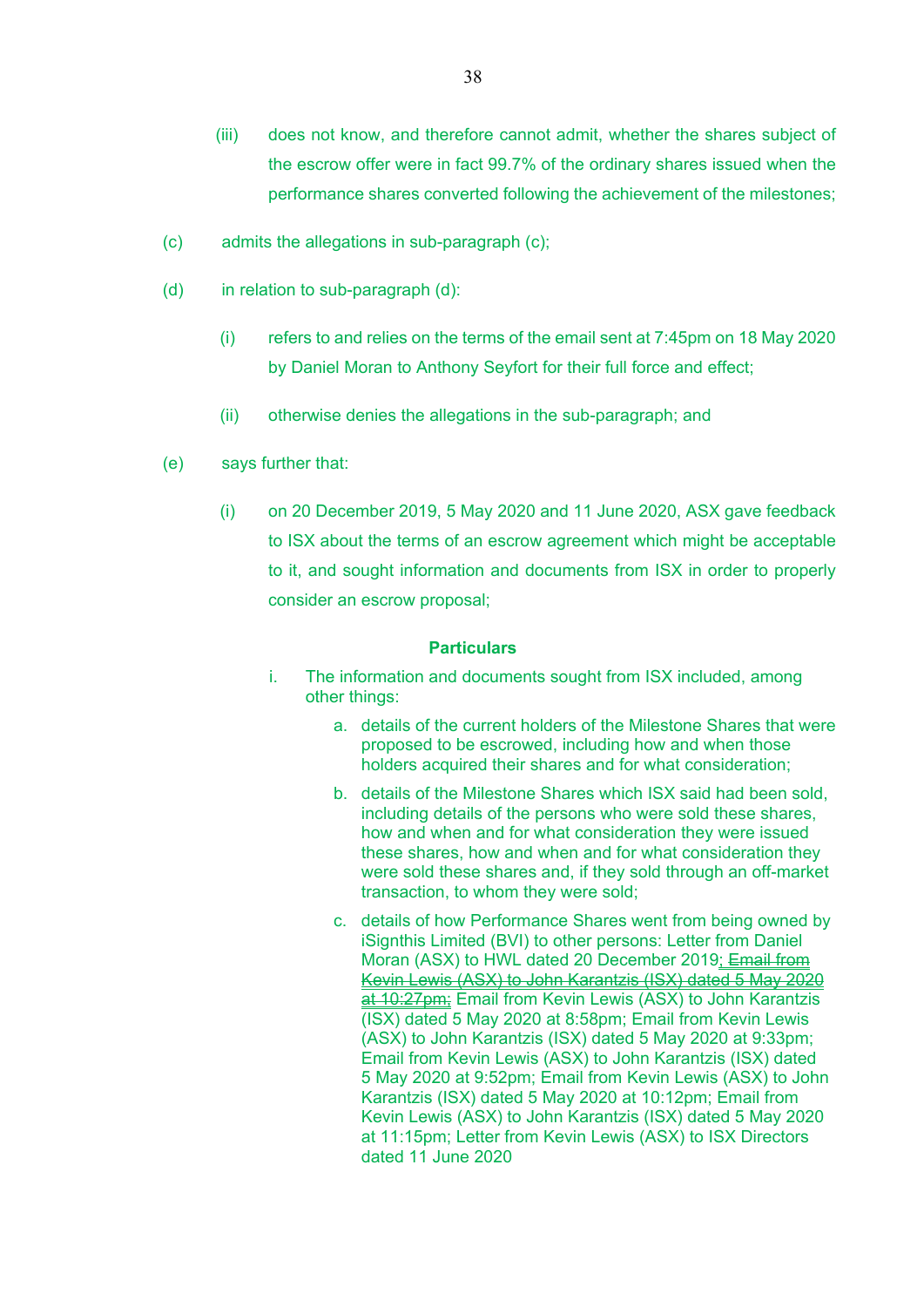(ii) upon receipt of the proposed escrow agreement from ISX on 18 May 2020, ASX said that no escrow proposal would be considered until after the relevant information that ASX requested had been provided;

#### **Particulars**

Email from Daniel Moran (ASX) to Anthony Seyfort (HWL) dated 18 May 2020 at 7:44pm

ASX Market Announcement, iSignthis Limited (ASX:ISX) Correction of Statements in ISX Letter to Shareholders dated 18 June 2020

- (iii) ISX has not provided to ASX all the information sought by ASX; and
- (iv) no escrow arrangement is in place.
- 48L. ASX denies the allegations in paragraph 48L of the 3FASOC 4FASOC and repeats paragraph 48K(e) above.
- 49. ASX refers to and repeats paragraphs 9 to 48L above, denies the allegations in paragraph 49 of the SOCASOC **EASOC** 2FASOC 3FASOC 4FASOC and:
	- (a) as to the allegation at sub-paragraph (b):
		- (i) says further that at all relevant times, ASX has considered it to be appropriate that securities in ISX be and remain suspended from quotation on the Australian Securities Exchange;
		- (ii) says further and in the alternative that from around 15 May 2020, or alternatively 20 May 2020, ASX would, or would likely:
			- (A) not have lifted the suspension of ISX securities; or
			- (B) have suspended ISX's securities and kept them suspended,

by reason of:

- (C) ISX's failure to respond adequately to queries raised by ASX in a query letter sent to ISX on 7 May 2020; and
- (D) ASX's ongoing concern regarding ISX's compliance with the Listing Rules in relation to ISX's relationship with Visa-:

#### **Particulars**

Listing Rules 3.1, 17.3.1, 17.3.4 and 18.7

ASX query letter to ISX dated 7 May 2020 regarding the suspension and then termination of ISX's participation in the Visa network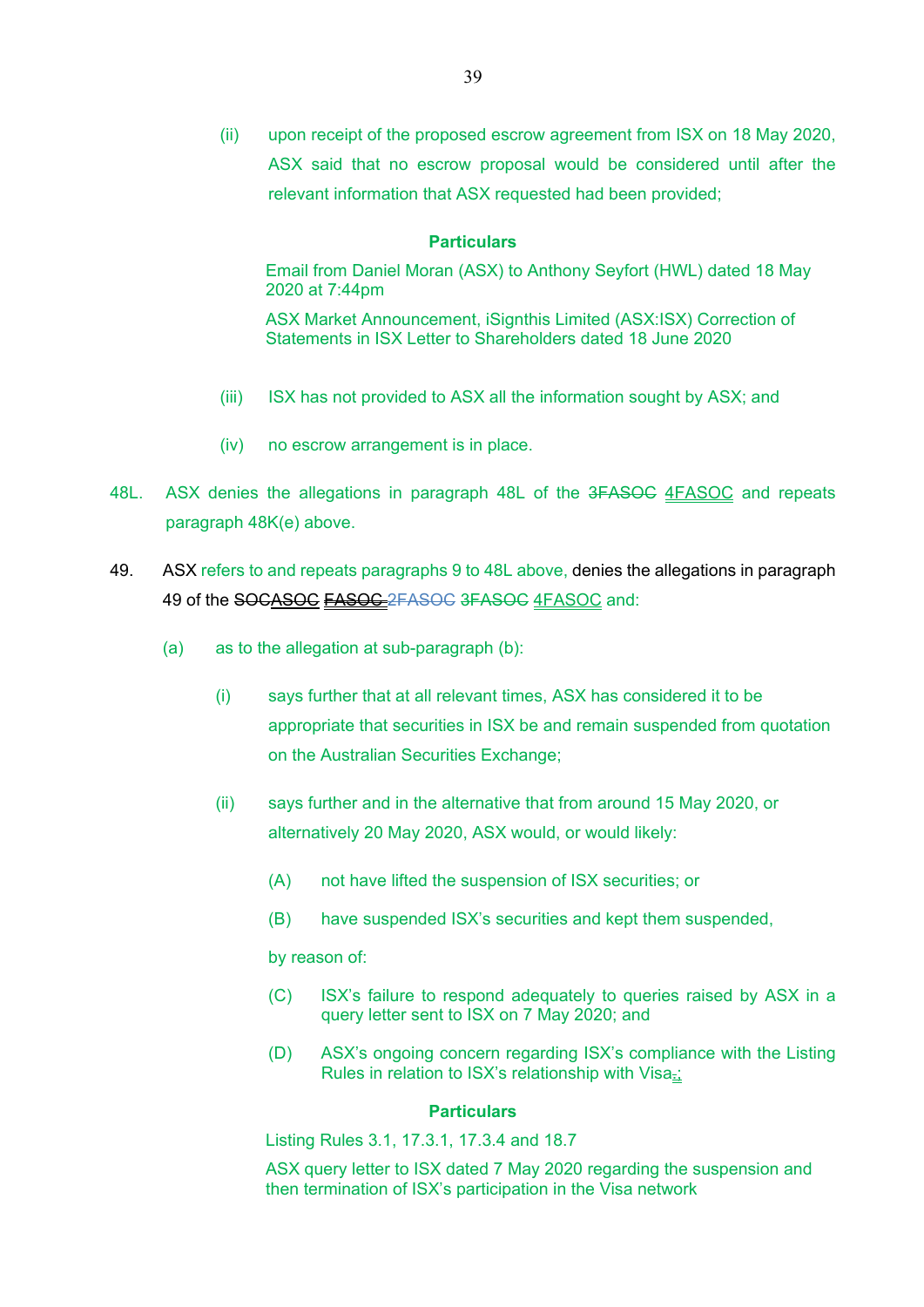Initial email in response to the query letter from John Karantzis (ISX) to Kevin Lewis (ASX) dated 13 May 2020, with attachments

Email from Kevin Lewis (ASX) to John Karantzis (ISX) on 14 May 2020

Further email in response from John Karantzis (ISX) to Kevin Lewis (ASX) dated 20 May 2020 at 9.10am

Letter from ISX to ASX in response dated 25 May 2020, with enclosed letter sent by ISX to its shareholders dated 24 May 2020

ASX Market Announcement, iSignthis Limited (ASX:ISX) ASX query letter and ISX's responses dated 25 May 2020

ASX query letter to ISX dated 15 June 2020 and the email in response from John Karantzis (ISX) to James Gerraty (ASX) dated 15 June 2020

ASX query letter to ISX dated 23 July 2020

Letter from HWL to ASX dated 24 July 2020

Email from Janine Ryan (ASX) to Anthony Seyfort (HWL) and copying John Karantzis (ISX) on 24 July 2020 at 6:55pm

Email from John Karantzis (ISX) to Janine Ryan (ASX) on 24 July 2020 at 7:44pm

Letter from HWL to ASX dated 27 July 2020

Email from Janine Ryan (ASX) to ISX Directors on 30 July 2020 at 3:26pm

Letter from HWL to ASX dated 31 July 2020

Email from Janine Ryan (ASX) to Colin Almond (HWL) on 5 August 2020 at 8:39am

Email from Janine Ryan (ASX) to ISX Directors on 5 August 2020 at 8:45am attaching the query letter to ISX dated 5 August 2020

ASX query letter to ISX dated 5 August 2020 and ISX's response dated 17 August 2020

Email from Janine Ryan (ASX) to John Karantzis (ISX) on 20 August 2020 at 11:18am

Email from Janine Ryan (ASX) to ISX Directors on 10 September 2020 at 3:10pm

ASX query letter to ISX dated 10 September 2020 and ISX's response dated 14 September 2020

ASX's letter to ISX dated 9 October 2020

ASX Market Announcement, iSignthis Limited (ASX:ISX) ASX query letters regarding ISX's suspension and termination by Visa dated 26 October 2020

Letter from ASX to ISX dated 4 February 2021

Letter from HWLE to ASX dated 19 March 2021, attaching submission

Letter from HSF to HWLE dated 14 May 2021

Letter from ASX to ISX dated 14 May 2021

Other particulars may be provided after discovery

(iii) says further and in the alternative that on or after 4 February 2021, ASX

would, or would likely: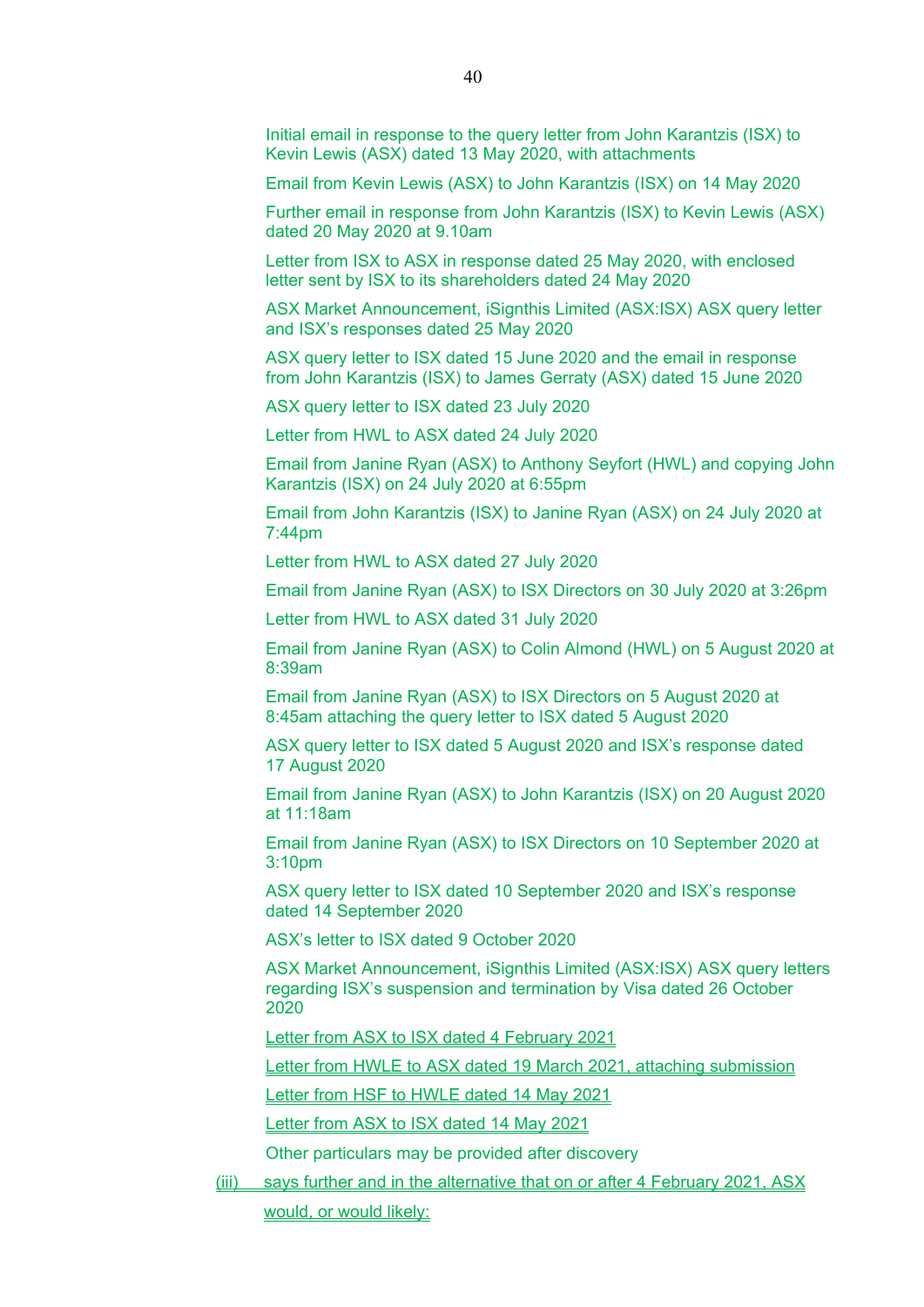- (A) not have lifted the suspension of ISX securities; or
- (B) have suspended ISX's securities and kept them suspended,

by reason of:

- (C) ASX's view that ISX had breached Listing Rule 3.1 by making materially incomplete and misleading disclosures in relation to ISX's suspension by Visa, and failing to disclose ISX's termination by Visa in the Appendix 4C on 29 April 2020;
- (D) ASX's view that ISX breached Listing Rule 18.7 by making materially incomplete and misleading statements in its (i) responses to ASX's 7 May 2020 query letter dated 13 May 2020 and 25 May 2020, and (ii) response to ASX's 5 August 2020 query letter;
- (E) ASX's view that the breaches of Listing Rules 3.1 and 18.7 referred to in sub-paragraphs (C)-(D) immediately above were serious;
- (F) ASX's view that ISX has, over a protracted period engaged in conduct which did not comply with, or delayed its compliance with, its obligations under the Listing Rules, or otherwise indicated an inability or unwillingness to comply with the Listing Rules, in relation to the status of its relationship with Visa; and
- (G) ISX's failure to respond to the substance of ASX's concerns about the matters referred to in (C)-(F) immediately above, despite being given notice of them and being afforded a lengthy opportunity to do so.

### **Particulars**

Listing Rules 3.1, 17.12 and 18.7

Letter from ASX to ISX dated 4 February 2021

Letter from HWLE to ASX dated 19 March 2021, attaching submission

Letter from HSF to HWLE dated 14 May 2021

Letter from ASX to ISX dated 14 May 2021

Other particulars may be provided after discovery

- (b) as to the allegation in sub-paragraph (e), refers to and repeats paragraphs 5A to 5G, 7A, 30 and 30A to 30C, above.
- 50. ASX denies the allegations in paragraph 50 of the SOCASOC FASOC 2FASOC 3FASOC 4FASOC.
- 51. ASX denies the allegations in paragraph 51 of the SOCASOC FASOC 2FASOC 3FASOC 4FASOC and says further or in the alternative that ASX's alleged breach of implied obligations (which implied obligations and breach are both denied) did not cause the loss or damage claimed by ISX because: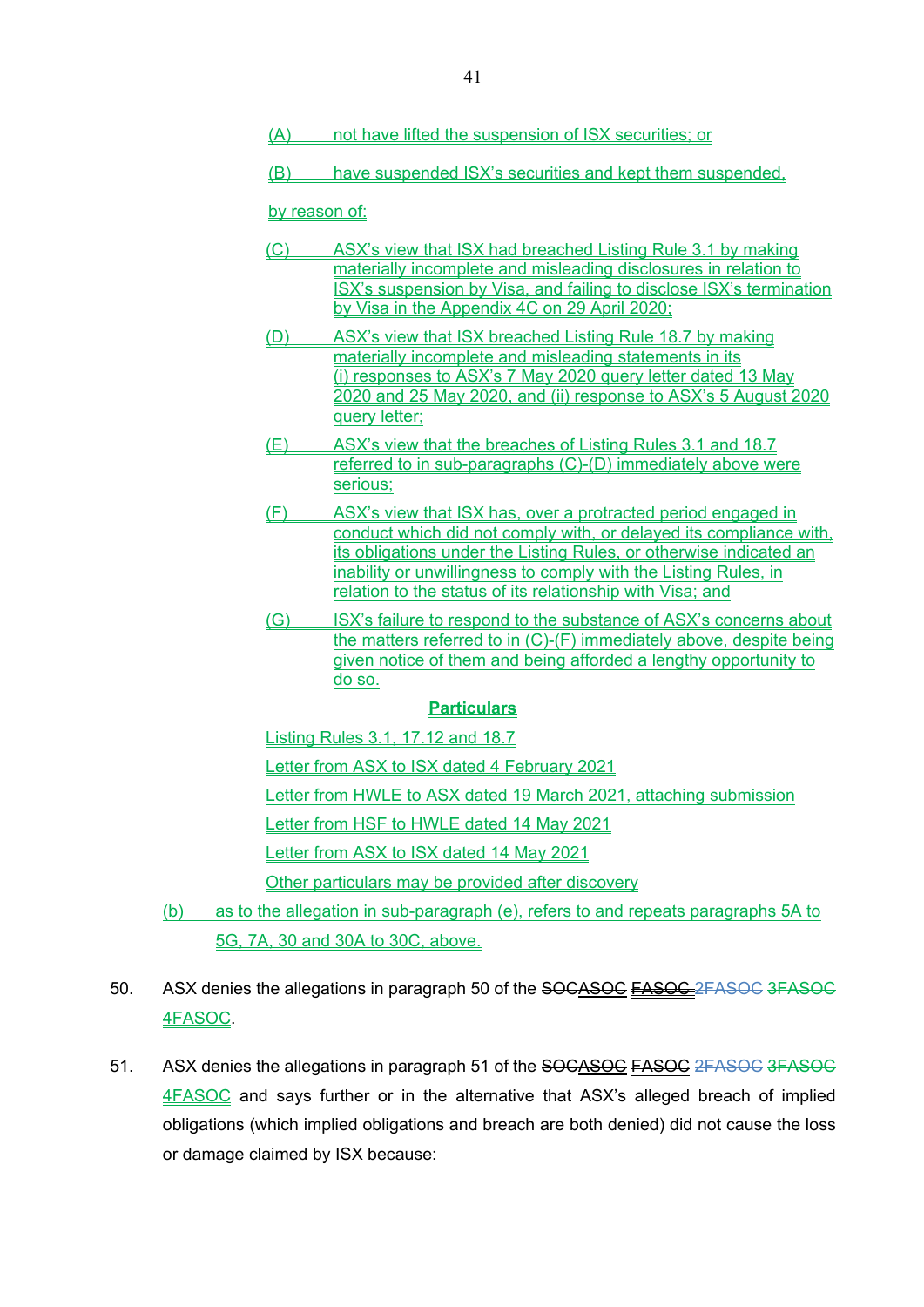- (a) any person aware of the suspension of ISX would or would likely also have been or become aware of one or more of the circumstances set out in paragraph 73 below; and
- (b) on or around 15 May 2020, alternatively 20 May 2020, ASX would or would likely:
	- (i) not have lifted the suspension of ISX's securities; or
	- (ii) have suspended ISX's securities and kept them suspended in any event. $\overline{z}$

by reason of ISX's failure adequately to respond to queries raised by ASX in a Query Letter sent to ISX on 7 May 2020 and related correspondence.

#### **Particulars of sub-paragraph (b)**

ASX refers to the particulars to paragraph 49(a)(ii) above

ASX Market Announcement, *iSignthis Limited (ASX:ISX) ASX query letter and ISX's responses*, 25 May 2020

- (iii) on or after 4 February 2021, ASX would, or would likely:
	- (A) not have lifted the suspension of ISX securities; or
	- (B) have suspended ISX's securities and kept them suspended,

by reason of:

- (C) ASX's view that ISX had breached Listing Rule 3.1 by making materially incomplete and misleading disclosures in relation to ISX's suspension by Visa, and failing to disclose ISX's termination by Visa in the Appendix 4C on 29 April 2020;
- (D) ASX's view that ISX breached Listing Rule 18.7 by making materially incomplete and misleading statements in its (i) responses to ASX's 7 May 2020 query letter dated 13 May 2020 and 25 May 2020, and (ii) response to ASX's 5 August 2020 query letter;
- (E) ASX's view that the breaches of Listing Rules 3.1 and 18.7 referred to in sub-paragraphs (C)-(D) immediately above were serious;
- (F) ASX's view that ISX has, over a protracted period engaged in conduct which did not comply with, or delayed its compliance with, its obligations under the Listing Rules, or otherwise indicated an inability or unwillingness to comply with the Listing Rules, in relation to the status of its relationship with Visa; and
- (G) ISX's failure to respond to the substance of ASX's concerns about the matters referred to in (C)-(F) immediately above, despite being given notice of them and being afforded a lengthy opportunity to do so.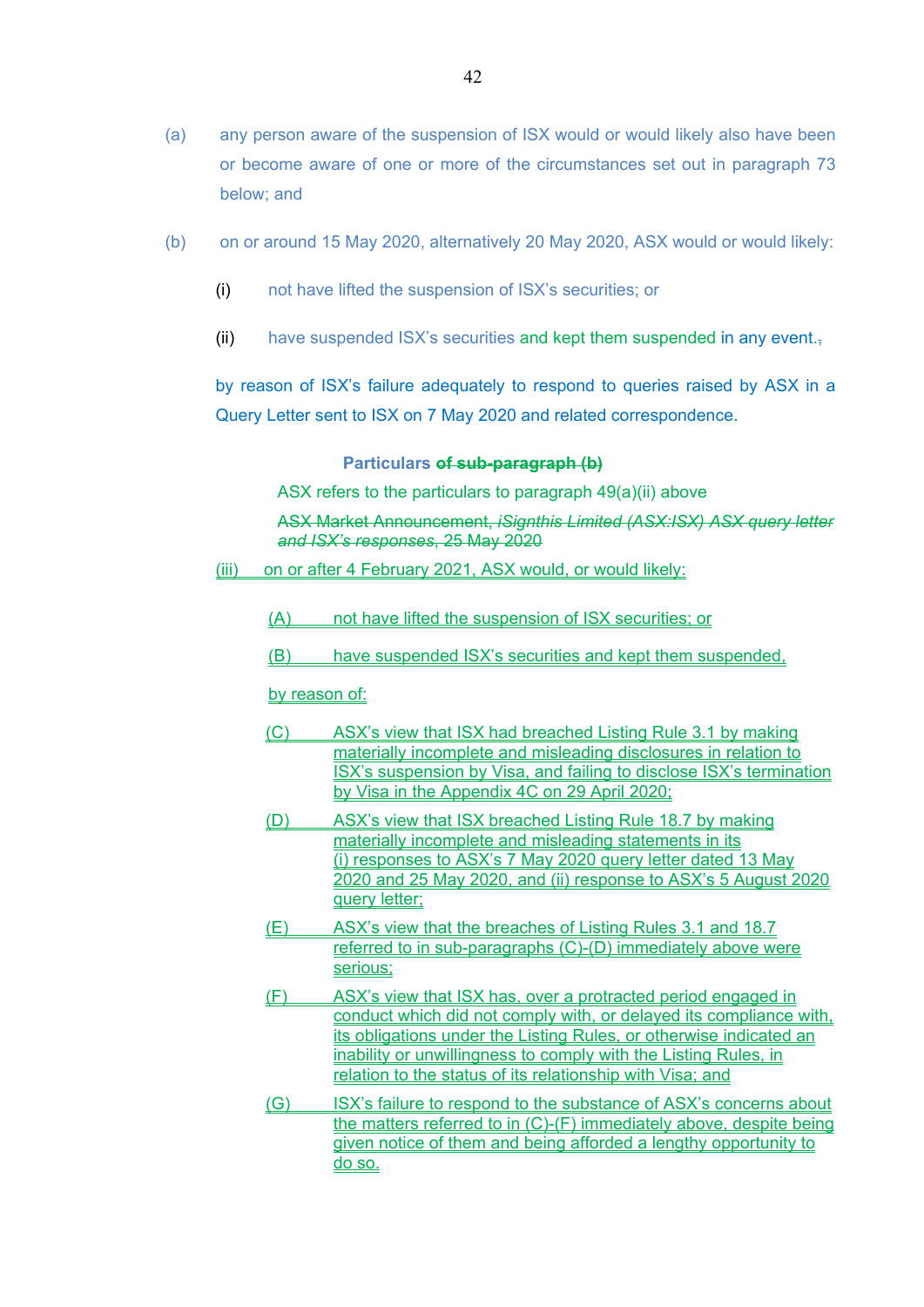### ASX refers to the particulars to paragraph 49(a)(iii) above

- 51A. In further answer to paragraph 51 of the 2FASOC 3FASOC 4FASOC, ASX says that the losses claimed by ISX:
	- (a) are not losses arising naturally from the alleged breach;
	- (b) are not losses of a kind that was reasonably within the contemplation of ASX and ISX at the time of entering into the agreement pleaded at paragraphs 3 and 4 of the 2FASOC (which agreement is denied); and
	- (c) were not matters communicated by ISX to ASX at the time of entering into the agreement pleaded at paragraphs 3 and 4 of the 2FASOC (which agreement is denied) or at all.

*ASX has allegedly failed to meet its obligations under its operating rules: Orders pursuant to section 793C(2) and/or 1101B(1)(d) of the Corporations Act* 

- 52. In response paragraph 52 of the SOCASOC FASOC 2FASOC 3FASOC 4FASOC, ASX:
	- (a) admits that it is, and at all material times was, obliged to exercise the power conferred by Listing Rule 17.3 to suspend an entity's securities from quotation in accordance with the Listing Rules;

#### **Particulars**

Clause 4 of the *Australian Market Licence (Australian Stock Exchange Limited) 2002 as varied by Australian Market Licence (Australian Stock Exchange Limited) Variation Notice 2006 (No. 1)* Section 792A(b) of the *Corporations Act 2001* (Cth)

- (b) admits that by reason of the matters in sub-paragraph 52(a) above, ASX was
	- obliged to exercise the power conferred by Listing Rule 17.3:
		- (i) having formed the requisite opinion specified in Listing Rule 17.3;
		- (ii) honestly and in good faith; and
		- (iii) affording procedural fairness appropriate to the circumstances.
- (c) admits that any failure by ASX to enforce Listing Rule 17.3 in the manner stated in sub-paragraph 52(b) above would constitute a failure to enforce ASX's operating rules for the purposes of s 793C of the *Corporations Act 2001* (Cth);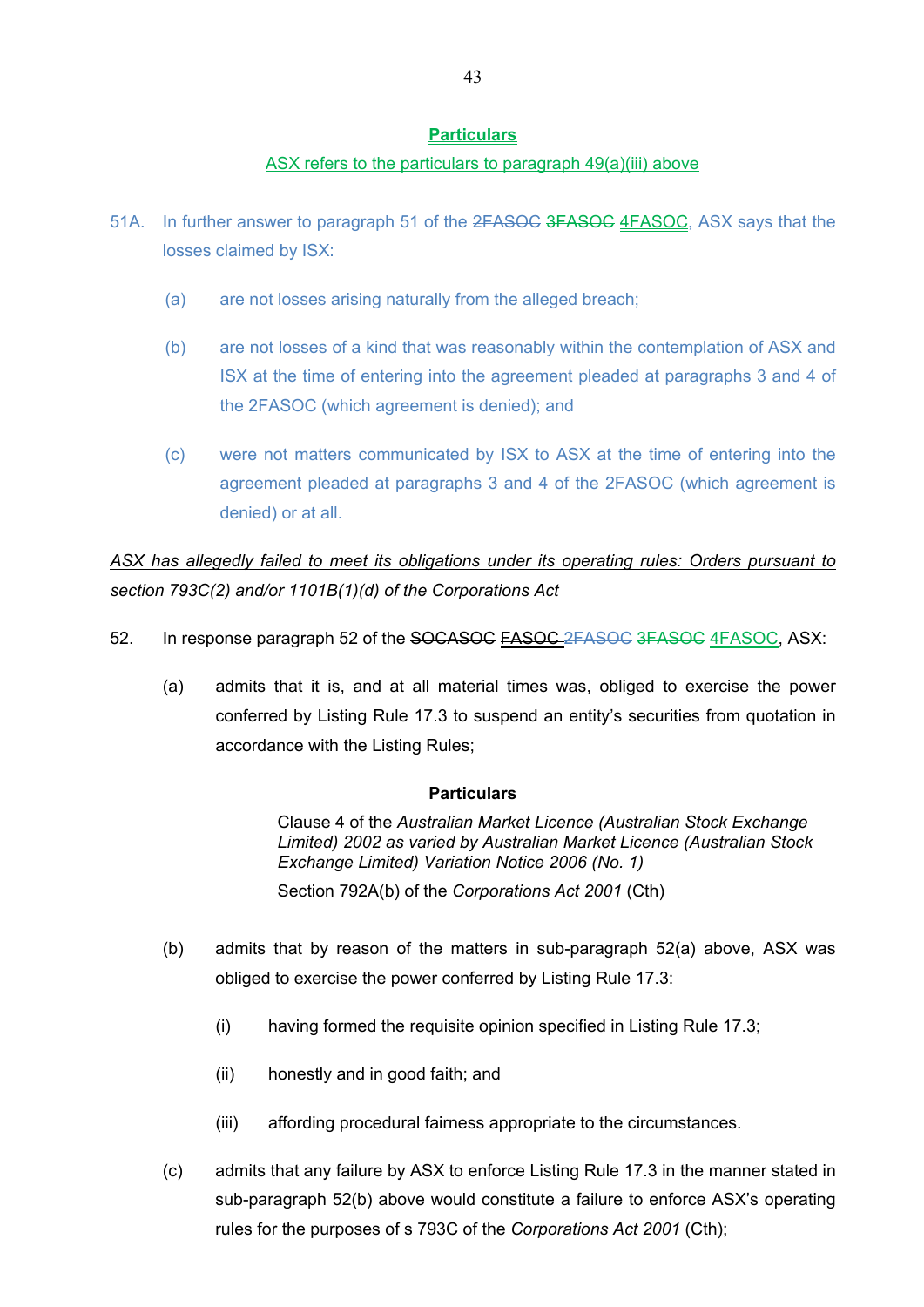- (d) admits that, if ASX failed to comply with its obligations to enforce Listing Rule 17.3 in the manner stated in paragraph 52(b) above, ISX would be a person aggrieved within the meaning of s 793C(1)(d) of the *Corporations Act 2001* (Cth); and
- (e) otherwise denies the allegations in the paragraph.
- 53. ASX denies the allegations in paragraph 53 of the SOCASOC **FASOC** 2FASOC 3FASOC 4FASOC.

# *ASX has allegedly contravened section 792A(a) of the Corporations Act: Order pursuant to section 1324(1)*

- 54. ASX denies the allegations in paragraph 54 of the SOCASOC FASOC 2FASOC 3FASOC 4FASOC.
- 55. ASX denies the allegations in paragraph 55 of the SOCASOC FASOC 2FASOC 3FASOC 4FASOC.
- 56. ASX denies the allegations in paragraph 56 of the SOCASOC FASOC 2FASOC 3FASOC 4FASOC.
- **E. Judicial review of the alleged decisions to suspend and not lift the suspension**

### *Alleged amenability of ASX to judicial review: Datafin principle*

- 57. In response to paragraph 57 of the SOCASOC FASOC 2FASOC 3FASOC 4FASOC, ASX:
	- (a) in relation to sub-paragraph (a):
		- (i) admits that it decided to suspend the quotation of ISX's shares on the Australian Securities Exchange;
		- (ii) refers to and repeats paragraphs  $5A-6$  to 8 $G$  above; and
		- (iii) otherwise denies the allegations in the sub-paragraph; and
	- (b) denies the allegations in sub-paragraph (b).
- 58. ASX denies the allegations in paragraph 58 of the SOCASOC FASOC 2FASOC 3FASOC 4FASOC.
- 59. ASX denies the allegations in paragraph 59 of the SOCASOC FASOC 2FASOC 3FASOC 4FASOC.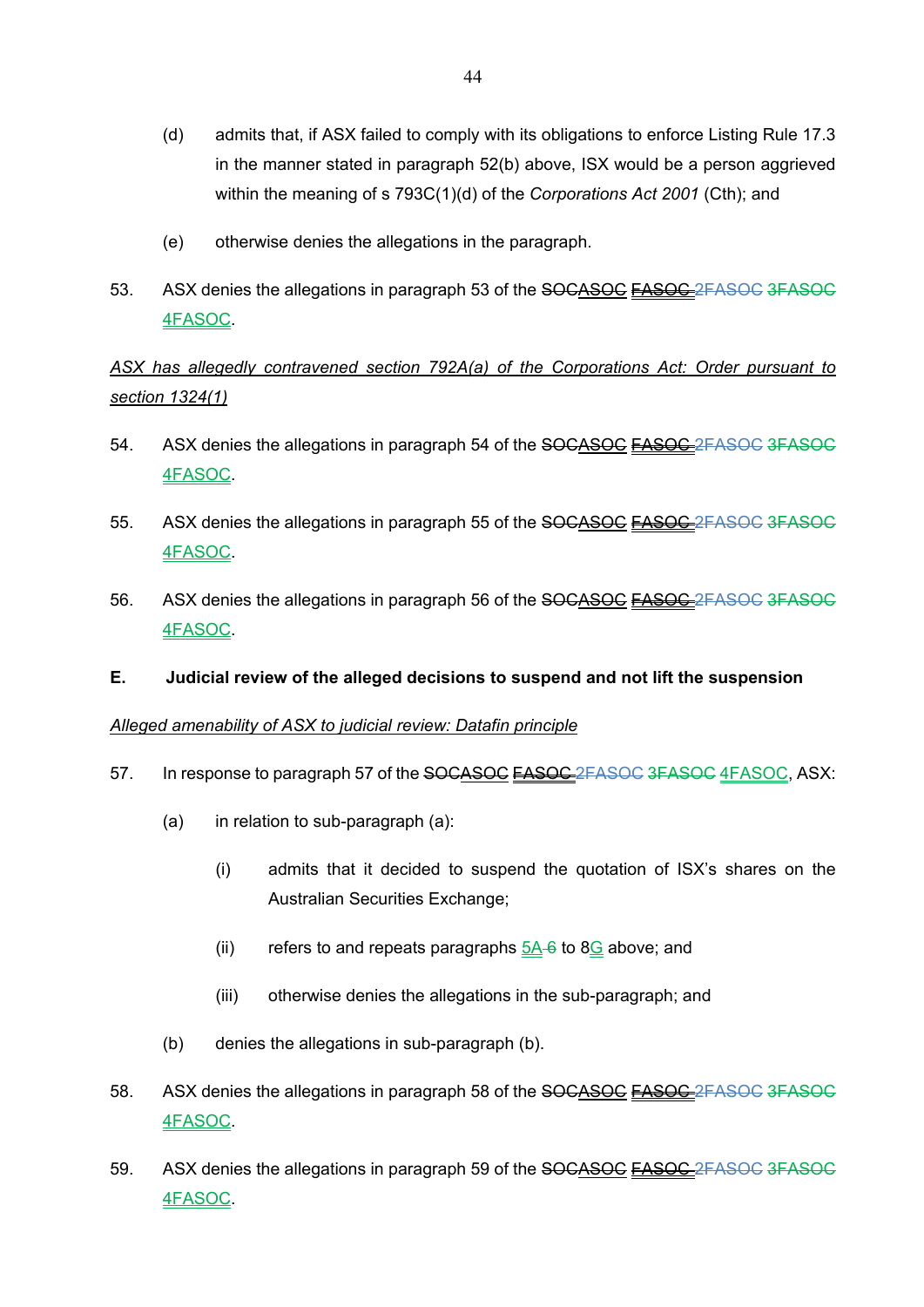# *Alleged decision to suspend ISX's shares from quotation*

60. ASX denies the allegations in paragraph 60 of the SOCASOC **FASOC** 2FASOC 3FASOC 4FASOC.

# *Alleged decisions to not reinstate ISX's shares to quotation*

61. ASX denies the allegations in paragraph 61 of the SOCASOC FASOC 2FASOC 3FASOC 4FASOC.

# **Particulars**

At all times, ASX held the opinion that it was appropriate that ISX's securities be remain suspended from quotation including on the basis that the market was not informed of matters that were material or which ASX considered to be material

- 62. ASX denies the allegations in paragraph 62 of the SOCASOC FASOC 2FASOC 3FASOC 4FASOC.
- 62A. In further answer to the allegations in paragraphs 57 to 62 of the SOCASOC FASOC 2FASOC 3FASOC 4FASOC, ASX says that the Court:
	- (a) would not recognise, create or otherwise exercise any supervisory or other judicial review jurisdiction in relation to decisions of ASX; or
	- (b) would otherwise inevitably withhold the grant of judicial review remedies in the exercise of discretion,

because aggrieved persons can obtain adequate alternative remedies under the *Corporations Act 2001* (Cth).

### **Particulars**

ASX refers to paragraph 52 above and s 793C of the *Corporations Act 2001* (Cth)

# **F. ASX's decision to publish formal findings and give directions**

# 63. In response to paragraph 63 of the ASOC **FASOC** 2FASOC 3FASOC 4FASOC, ASX:

- (a) refers to and relies on the terms of the letter dated 6 December 2019 from Mr Lewis to Mr Hart and the Draft Findings for their full force and effect;
- (b) otherwise admits the allegations in paragraph 63 of the  $\overline{ASOC}$   $\overline{FASOC}$ 3FASOC 4FASOC; and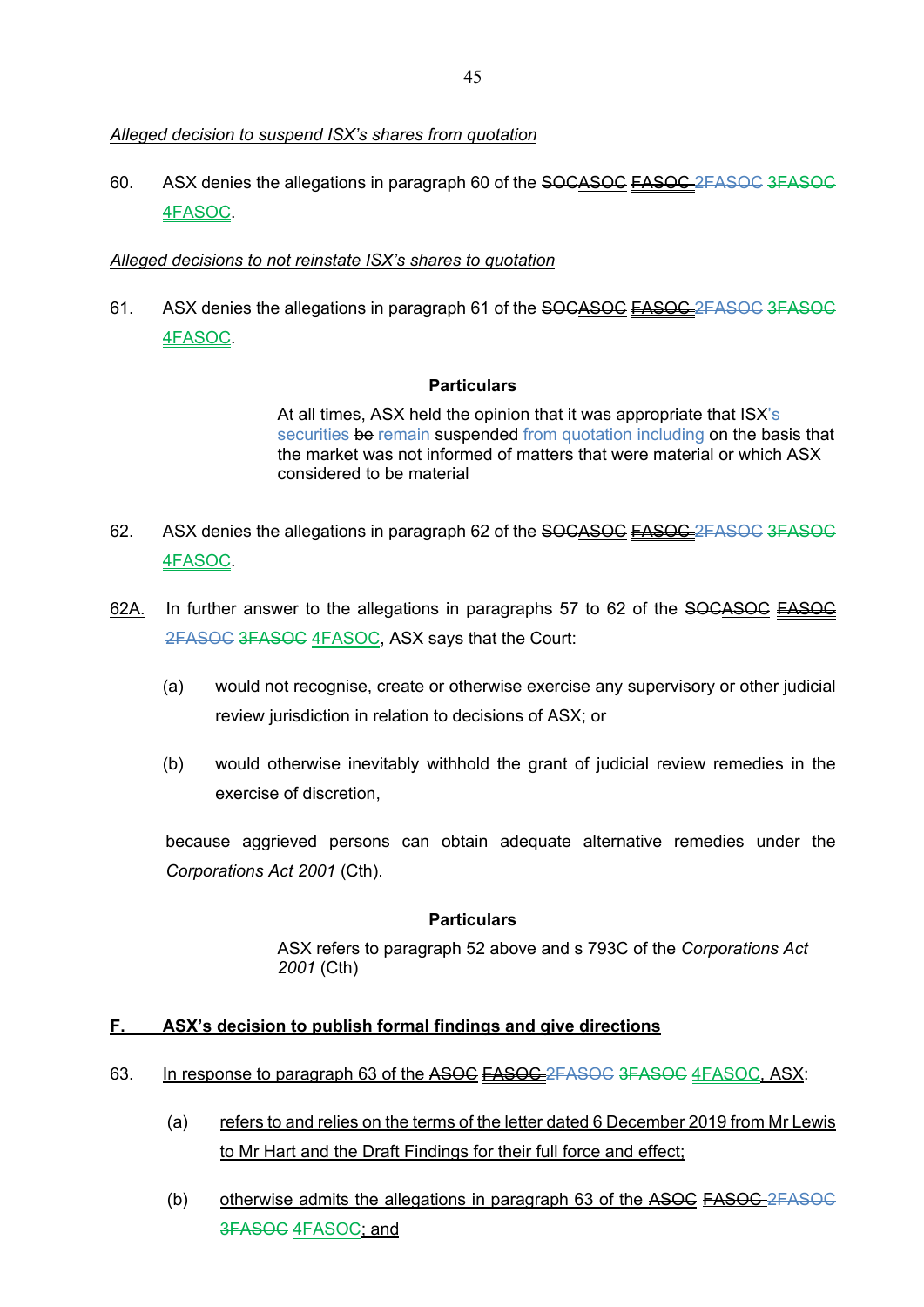(c) says further that ASX provided ISX an opportunity to make representations to ASX about why ASX should not make some or all of the findings, and why ASX should not take some or all of the actions it proposed to take on the basis of the findings, by 10 January 2020,

# **Particulars**

Letter from Kevin Lewis to Timothy Hart dated 6 December 2019. attaching the Draft Findings

- 64. In response to paragraph 64 of the ASOC EASOC 2FASOC 3FASOC 4FASOC, ASX:
	- (a) refers to and relies on the terms of the letter dated 17 December 2019 from Mr Almond and Mr Seyfort to Mr Moran for their full force and effect; and
	- (b) otherwise admits denies the allegations in the paragraph.
- 65. In response to paragraph 65 of the ASOC FASOC-2FASOC 3FASOC 4FASOC, ASX:
	- (a) refers to and relies on the terms of the letter dated 20 December 2019 from Mr Moran to Mr Seyfort for their full force and effect; and
	- (b) otherwise admits the allegations in the paragraph (but not the  $\overline{ASOC}$   $\overline{FASOC}$ 2FASOC 3FASOC 4FASOC points of emphasis).
- 66. In response to paragraph 66 of the ASOC FASOC 2FASOC 3FASOC 4FASOC, ASX:
	- (a) refers to and relies on the terms of the letter dated 20 December 2019 from Mr Almond and Mr Seyfort to Mr Moran for their full force and effect; and
	- (b) otherwise admits the allegations in the paragraph.
- 67. In response to paragraph 67 of the ASOC EASOC 2FASOC 3FASOC 4FASOC, ASX:
	- (a) refers to and relies on the terms of the letter dated 23 December 2019 from Mr Moran to Mr Seyfort for their full force and effect; and
	- (b) otherwise admits the allegations in the paragraph.
- 68. In response to paragraph 68 of the ASOC FASOC 2FASOC 3FASOC 4FASOC, ASX:
	- (a) refers to and relies on the terms of the ISX Response and the letter from HWLE dated 24 January 2020 for their full force and effect;
	- (b) otherwise admits the allegations in the paragraph (but not the  $\overline{ASOC}$   $\overline{FASOC}$ 2FASOC 3FASOC 4FASOC points of emphasis);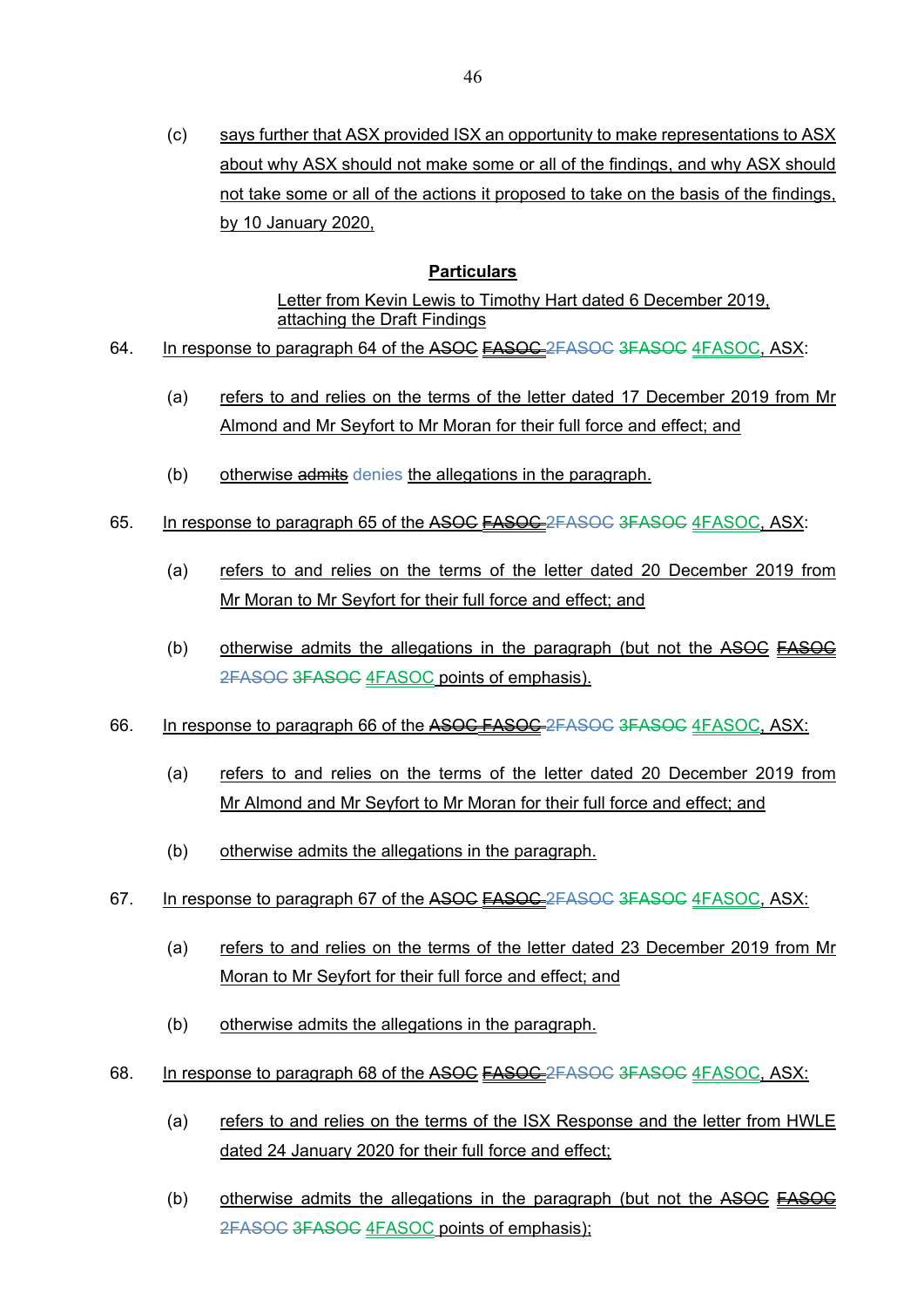(c) says further that ISX, through its solicitors, requested an extension of time to 24 January 2020 to provide representations to ASX on the Draft Findings; and

### **Particulars**

# Letter from Anthony Seyfort to Daniel Moran dated 8 January 2020.

(d) says further that ASX agreed to give ISX the requested extension of time.

# **Particulars**

Letter from Janine Ryan to Anthony Seyfort dated 8 January 2020.

- 69. In response to paragraph 69 of the ASOC **EASOC** 2FASOC 3FASOC 4FASOC, ASX:
	- (a) refers to and relies on the terms of the ISX Response for their full force and effect; and
	- (b) otherwise admits the allegations in the paragraph.
- 70. In response to paragraph 70 of the ASOC FASOC-2FASOC 3FASOC 4FASOC. ASX:
	- (a) refers to and relies on the terms of the Draft Reasons for their full force and effect; and
	- (b) otherwise admits the allegations in the paragraph;  $\theta$
	- $(c)$  says further that the intended direction to ISX pleaded in sub-paragraph  $(c)$ referred, in addition to the sectors pleaded in sub-paragraphs (c)(i)–(iv), to "Credit providers", "Travel services", and "Other" sectors.
- 70A. In response to paragraph 70A of the FASOC 2FASOC 3FASOC 4FASOC, ASX:
	- (a) refers to and relies on the terms of the Final Reasons for their full force and effect;
	- (b) says that ASX's stated intention to make directions under listing rule 18.8 as soon as it is able to do so expressly noted the injunctions sought in the interlocutory application filed by ISX in this proceeding on 12 March 2020; and
	- (c) otherwise admits the allegations in the paragraph.
- 70B. In response to paragraph 70B of the 2FASOC 3FASOC 4FASOC, ASX:
	- (a) admits the allegations in the paragraph; and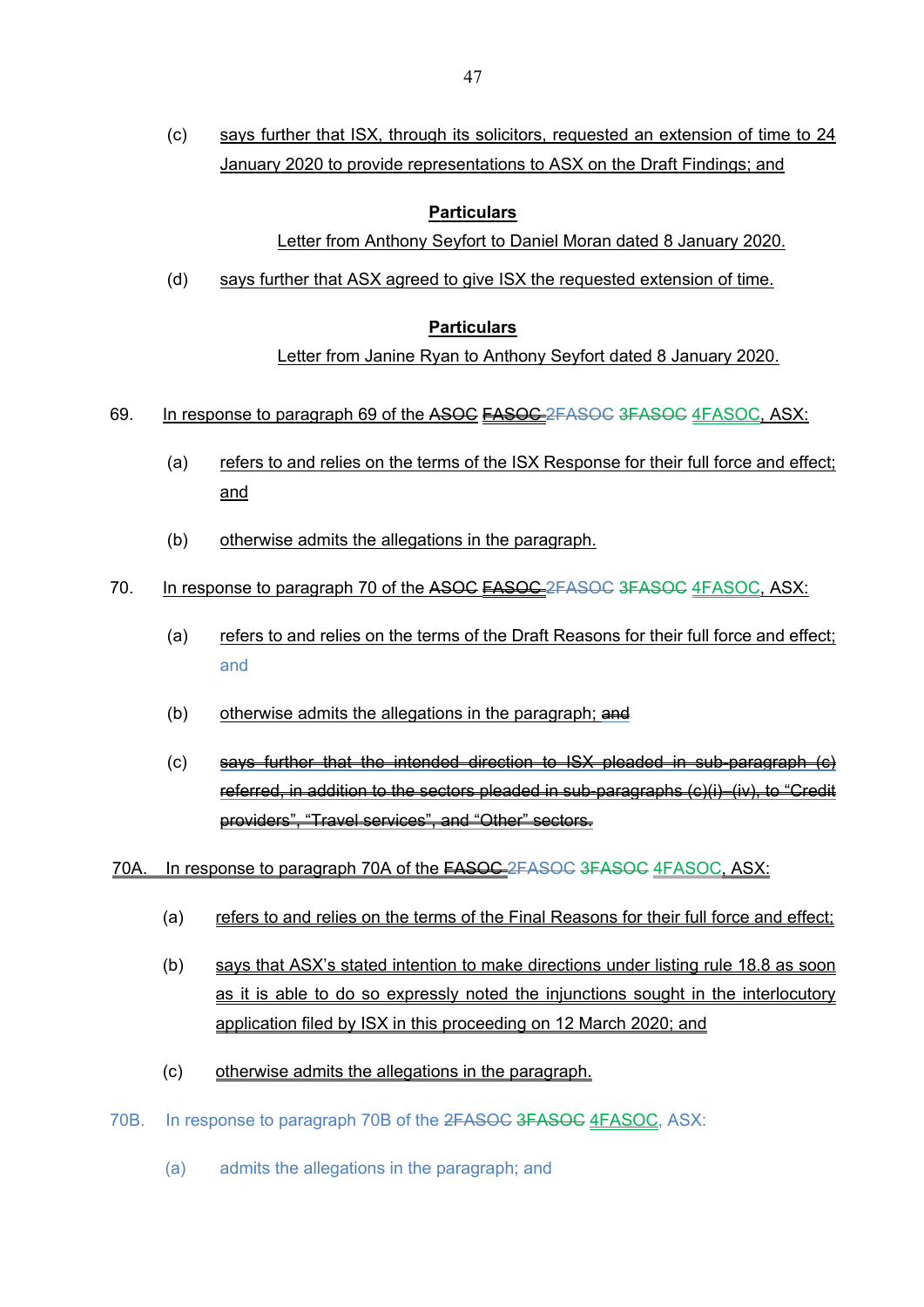- (b) says further that ASX published the Final Reasons and made the Directions after ISX applied for, and was refused, an interlocutory injunction to prevent ASX from doing so.
- 70C. In response to paragraph 70C of the 3FASOC 4FASOC, ASX:
	- (a) refers to and relies on the terms of the Directions Letter for their full force and effect;
	- (b) admits that it issued the Directions Letter to ISX on 1 May 2020; and
	- (c) otherwise denies the allegations in the paragraph.
- 71. ASX denies the allegations in paragraph 71 of the ASOC FASOC 2FASOC 3FASOC 4FASOC.
- 72. In response to paragraph 72 of the ASOC FASOC 2FASOC 3FASOC 4FASOC, ASX repeats paragraphs 63 to 71 above and denies the allegations in the paragraph.
- 73. In response to paragraph 73 of the ASOC **FASOC** 2FASOC 3FASOC 4FASOC, ASX repeats paragraphs 68 to 72 above and denies the allegations in the paragraph and says further or in the alternative that ASX's alleged breach of implied obligations (which implied obligations and breach are both denied) did not cause the loss or damage claimed by ISX because any person aware of the Final Reasons would or would likely also have been or become aware of one or more of the following circumstances:

### *ISX's Announcement in relation to the Final Reasons*

- (a) on 30 April 2020, ISX published on the ASX Market Announcements Platform a Letter to Shareholders concerning the Federal Court's judgment in relation to ISX's application for an interlocutory injunction.
- (b) the Letter to Shareholders referred to in sub-paragraph (a) recorded ISX's contention that the Final Reasons contained "erroneous and unwarranted conclusions" and emphasised that the judgment said there was a "serious question to be tried in respect of the accuracy of particular findings made by ASX".

#### **Particulars**

iSignthis, Letter to Shareholders – Federal Court Action, 30 April 2020

*ISX's Response to the Final Reasons*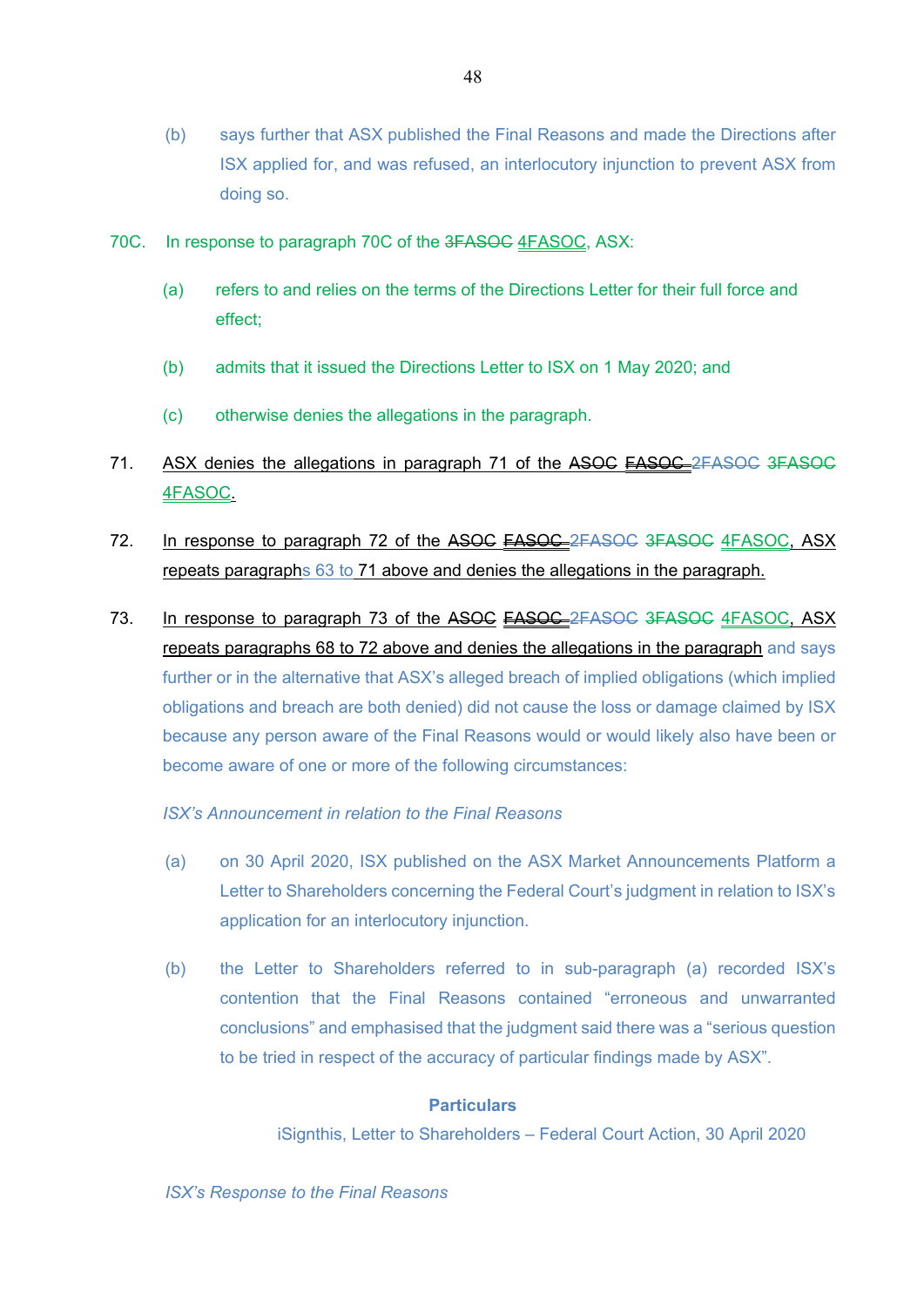(c) ISX maintains a website on which it has in the past published information about ASX's enquiries (www.isignthis.com/investors);

#### **Particulars**

iSignthis, Media Release, 2 October 2019 (https://www.isignthis.com/hubfs/Investor%20Documents%202020/Annou ncements/2019/October/Media%20Release%2002.10.pdf?hsLang=en)

iSignthis, Update on suspension due to share price volatility, and clarification of the distribution of Consideration Shares and Performance Rights, 7 October 2019

(https://www.isignthis.com/hubfs/Investor%20Documents%202020/Annou ncements/2019/October/Update%20re%20share%20price%20volatility% 20suspension%207.10.pdf?hsLang=en)

iSignthis, Shareholder Update, 11 November 2019 (https://www.isignthis.com/hubfs/Investor%20Documents%202020/Annou ncements/2019/November/Shareholder%20Update%2011.11.pdf?hsLang  $=en)$ 

iSignthis, Letter to Shareholders, 22 January 2020 (https://w3.isignthis.com/hubfs/Investor%20Documents%202020/Announ cements/2020/Letter%20to%20Shareholders%2022.01.pdf?hsLang=en)

iSignthis, Letter to Shareholders; Subject: The Age and The Sydney Morning Herald Articles, 23 January 2020 (https://w3.isignthis.com/hubfs/Investor%20Documents%202020/Announ cements/2020/Letter%20to%20Shareholders%20re%20SMH%20and%20 the%20Age%2023.01.pdf?hsLang=en)

iSignthis, Letter to Shareholders; Subject: The Age and The Sydney Morning Herald (SMH) Articles 5th February 2020, 6 February 2020 (https://w3.isignthis.com/hubfs/Investor%20Documents%202020/Announ cements/Shareholder%20Update%2006.02.pdf?hsLang=en)

iSignthis, Letter to Shareholders - Federal Court Action, 20 30 April 2020 (https://www.isignthis.com/hubfs/Investor%20Documents%202020/Annou ncements/2020/April/Letter%20to%20Shareholders%20- %20Federal%20Court%20Action.pdf?hsLang=en)

iSignthis, Letter to Shareholders: ASX Directions, 1 May 2020 (https://www.isignthis.com/hubfs/Investor%20Documents%202020/Annou ncements/2020/May/Letter%20to%20Shareholders.pdf?hsLang=en)

iSignthis, iSignthis announcement to shareholders, 4 May 2020 (https://www.isignthis.com/resources-blog/isignthisresponce); including link to iSignthis' official response to ASX's Statement of Reasons, 1 May 2020

(https://www.isignthis.com/hubfs/Investor%20Documents%202020/ISX\_F ormal%20response%20to%20ASX%20reasons%5B1%5D.pdf?hsLang=e n)

(d) on 1 May 2020, ISX sent a Letter to Shareholders regarding the directions made by ASX, which referred to ASX's Final Reasons. The Letter to Shareholders was circulated publicly on social media on and from 1 May 2020;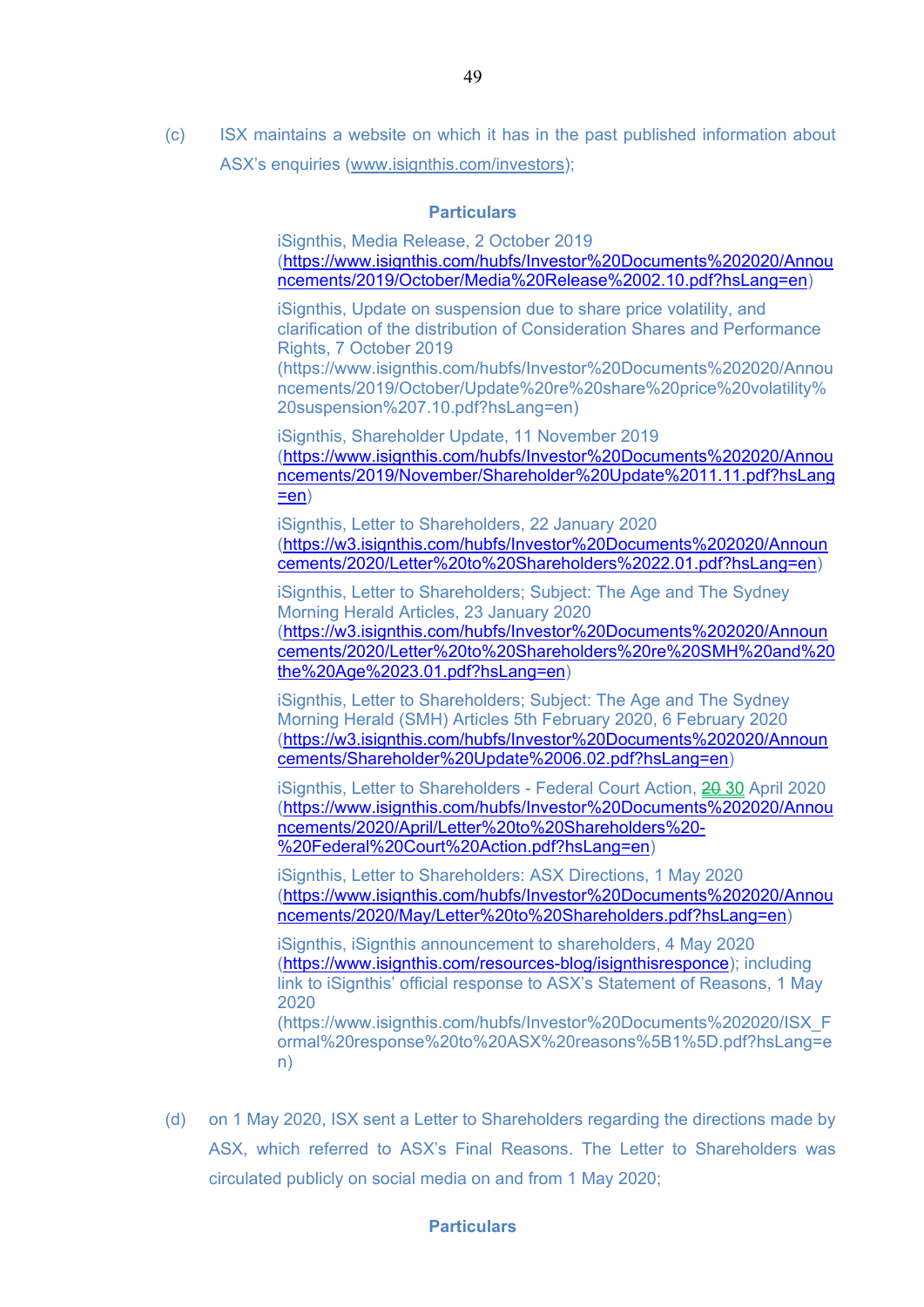iSignthis, Shareholders Update re ASX Directions, 1 May 2020 HotCopper, Letter to Shareholders : ASX Directions (https://hotcopper.com.au/threads/letter-to-shareholders-asxdirections.5375701/), 1 May 2020

(e) on 4 May 2020, ISX published on its website an announcement to shareholders including the "Full ISX Official Response to the ASX SoR";

*ISX's claims about ASX's decision-making procedures* 

(f) on 25 May 2020, ASX made an announcement to the ASX Market under ISX's code releasing a copy of a 7 May 2020 Query Letter from ASX to ISX and related correspondence, which included responses from ISX making claims to the effect that ASX engaged in "*an outrageous abuse of ASX's powers*", pursued matters that were "*not an appropriate use of ASX's powers*", that there were "*errors in ASX's Statement of Reasons*", that ASX had "*refused to publish [ISX's] response*", and that ISX did not have "*confidence that the ASX is acting in good faith*", all of which conveyed that ASX's position in relation to ISX, including its Final Reasons, was a contested issue;

#### *Termination of relationship with Visa*

(g) on 29 April 2020, ISX announced to the ASX market that "*processing to merchants across the Visa network was also suspended for parts of March pending response to Visa re queries on ASX 'investigation', concerns re 'derogatory media' and other matters*";

## **Particulars**

ISX Appendix 4C, 29 April 2020

(h) by no later than 1 May 2020, it was publicly reported that Visa's anti-moneylaundering division had suspended the Second Applicant;

#### **Particulars**

Visa Global Registry of Service Providers, as updated on 1 May 2020 Australian Financial Review, *Rear Window*, 4 May 2020, citing Visa's website

(i) by no later than 29 May 2020, it was publicly reported that Visa had removed ISX and the Second Applicant from its Global Registry of Service Providers;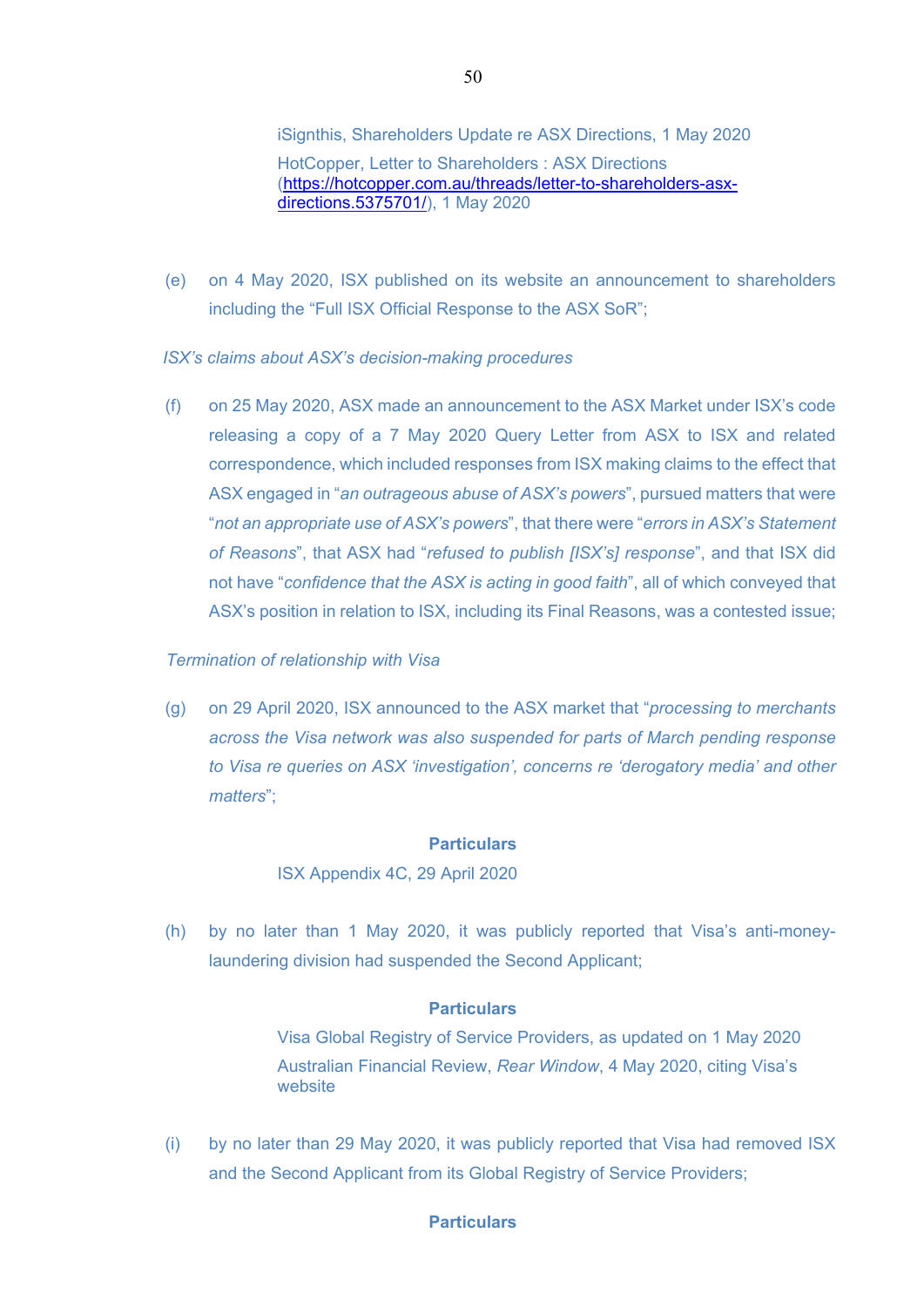### *Other payments processing issues*

(j) on 29 April 2020, it was publicly reported by ISX that ISX failed to process transactions across a number of card schemes.

### **Particulars**

#### ISX Appendix 4C, 29 April 2020

### *Ongoing ASIC Investigation*

(k) since October 2019 and as at 30 April 2020, it was publicly known that ISX was the subject of regulatory investigation by the Australian Securities and Investments Commission;

### *APRA and RBA regulatory applications*

- (l) it was publicly known:
	- (i) from at least 5 July 2019, that ISX had applied for an Authorised Deposittaking Institution (ADI) licenses from the Australian Prudential Regulation Authority and an exchange settlement account from the Reserve Bank of Australia;
	- (ii) at all times since 5 July 2019 that ISX had not been granted an ADI licence or exchange settlement account;

#### **Particulars**

ISX ASX Announcement, Australian Licensing Update, 5 July 2019 Sydney Morning Herald, *iSignthis party put on hold by watchdogs*, 5 October 2019

Australian Financial Review, *iSignthis backs NSX with stake*, 21 February 2020

### *Other matters*

(m) it was publicly reported on and from October 2019 that several ISX customers were linked with alleged regulatory breaches;

### **Particulars**

Danish bank, KAB, was charged with violations of Danish moneylaundering regulations: Sydney Morning Herald, *iSignthis party put on hold by watchdogs*, 5 October 2019.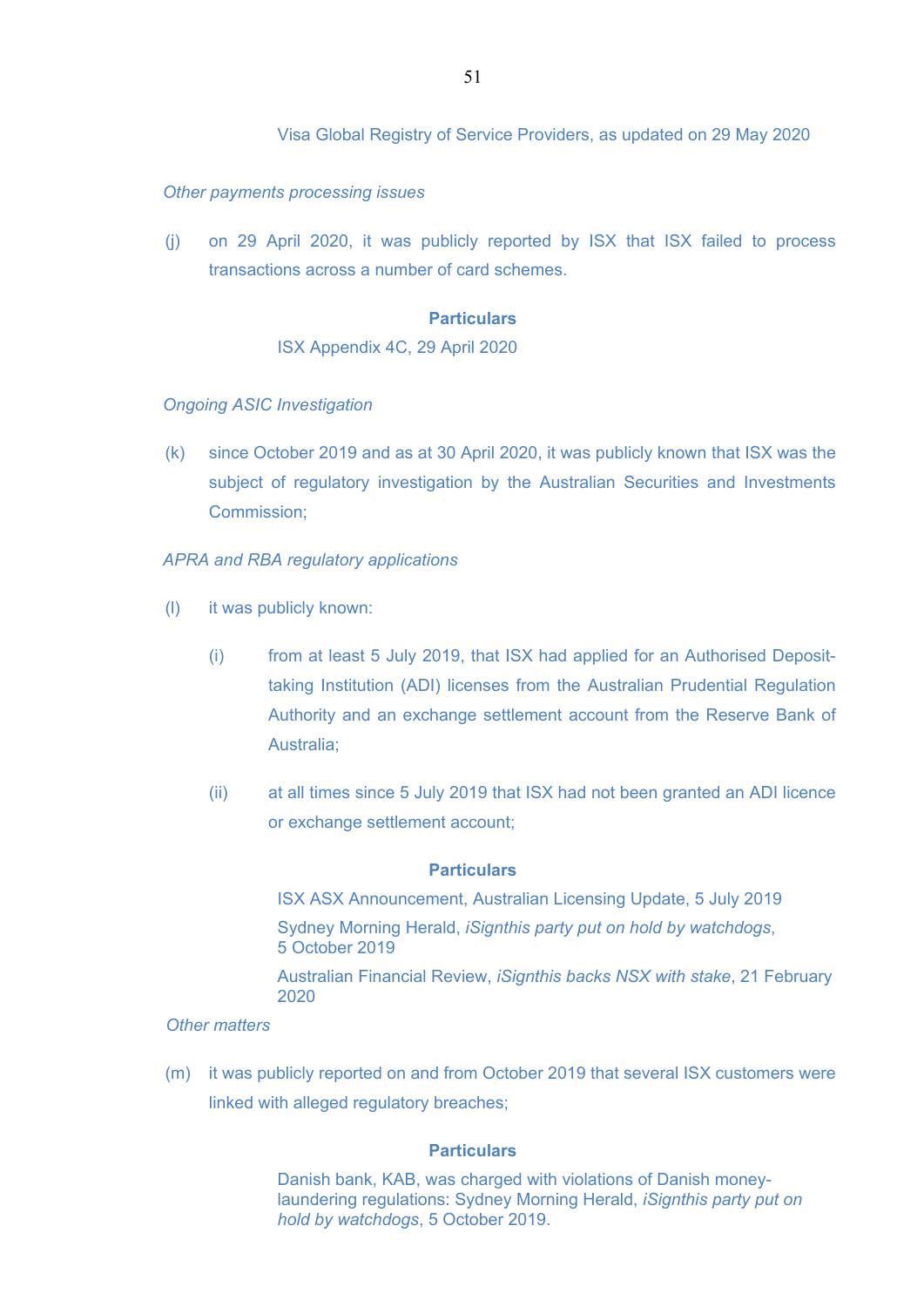AGM Markets, OT Capital and Ozifin were subject to freezing orders in Australia, and regulatory action by US and Israeli authorities: Australian Financial Review, *iSignthis source of revenue is "deceptive"*, 29 October 2019; The Times of Israel, *Australia stock market probe hints at magnitude of alleged Israeli scam industry*, 30 October 2019; Sydney Morning Herald, *Three iSignthis clients face US, Israeli legal action*, 1 November 2019; Sydney Morning Herald, *Executives linked to iSignthis customer face US fraud charges*, 18 November 2019; Sydney Morning Herald, *'Make YOU Rich': Court finds iSignthis customers ran fake bitcoin ads*, 3 March 2020.

XtraderFX was raided by Austrian and German police in February 2019 after they suspected it snared customer deposits and showed traders fake profits, encouraging them to deposit more funds; ISX was processing bank transfers from customers of XtraderFX as recently as 2019: Australian Financial Review, *iSignthis and the high risk, high reward online payments game*, 18 November 2019.

(iSignthis processed payments and ran authentication checks for gambling and sports betting sites run by Araxio Development NV (Zetcasino, Alfcasino, Wazamba and Malina Casino, and sports betting site Librabet). Almost all of these sites are banned by the Cyprus gaming authority according to its blocked gaming sites: Australian Financial Review, *iSignthis and the high risk, high reward online payments game*, 18 November 2019.

FCorp was reported on 19 December 2019 to have been ordered to stop trading by the German financial regulator and the subject of a warning by Australian regulators to consumers that FCorp may be running an online trading scam: Sydney Morning Herald, *ISignthis customer in hot water over licence*, 19 December 2019.

Maxi EFX Global AU Pty Ltd, which operates the EuropeFX platform, was reported on 2 January 2020 to have had assets frozen on application by ASIC: Sydney Morning Herald, *Latest iSignthis customer has assets frozen*, 2 January 2020.

EuropeFX, a direct iSignthis customer, was accused of operating an unlicensed investment scheme in Australia that has allegedly caused harm to consumers: Sydney Morning Herald, *Rabbitohs sponsor, iSignthis customer under criminal investigation*, 17 January 2020.

Rodeler and Hoch Capital, a Cypriot online broker, was banned from operating in the UK by the Financial Conduct Authority. Rodeler and Hoch Capital had been banned from providing financial services in France in August 2016 (the ban was lifted in July 2017) and was placed on the Ontario Securities Commission's Warning List in April 2013. Rodeler and Hoch Capital was an iSignthis customer in early 2017: Australia Financial Review*, iSignthis CEO John Karantzis plays the Wirecard*, 5 July 2020.

(n) from at least 24 January 2020, it was known that Gadens was investigating a class action against ISX for breach of continuous disclosure obligations, misleading or deceptive conduct, and breach of directors' duties;

#### **Particulars**

Gadens website regarding ISX investigation (https://classactions.gadens.com/Actions/Details/13)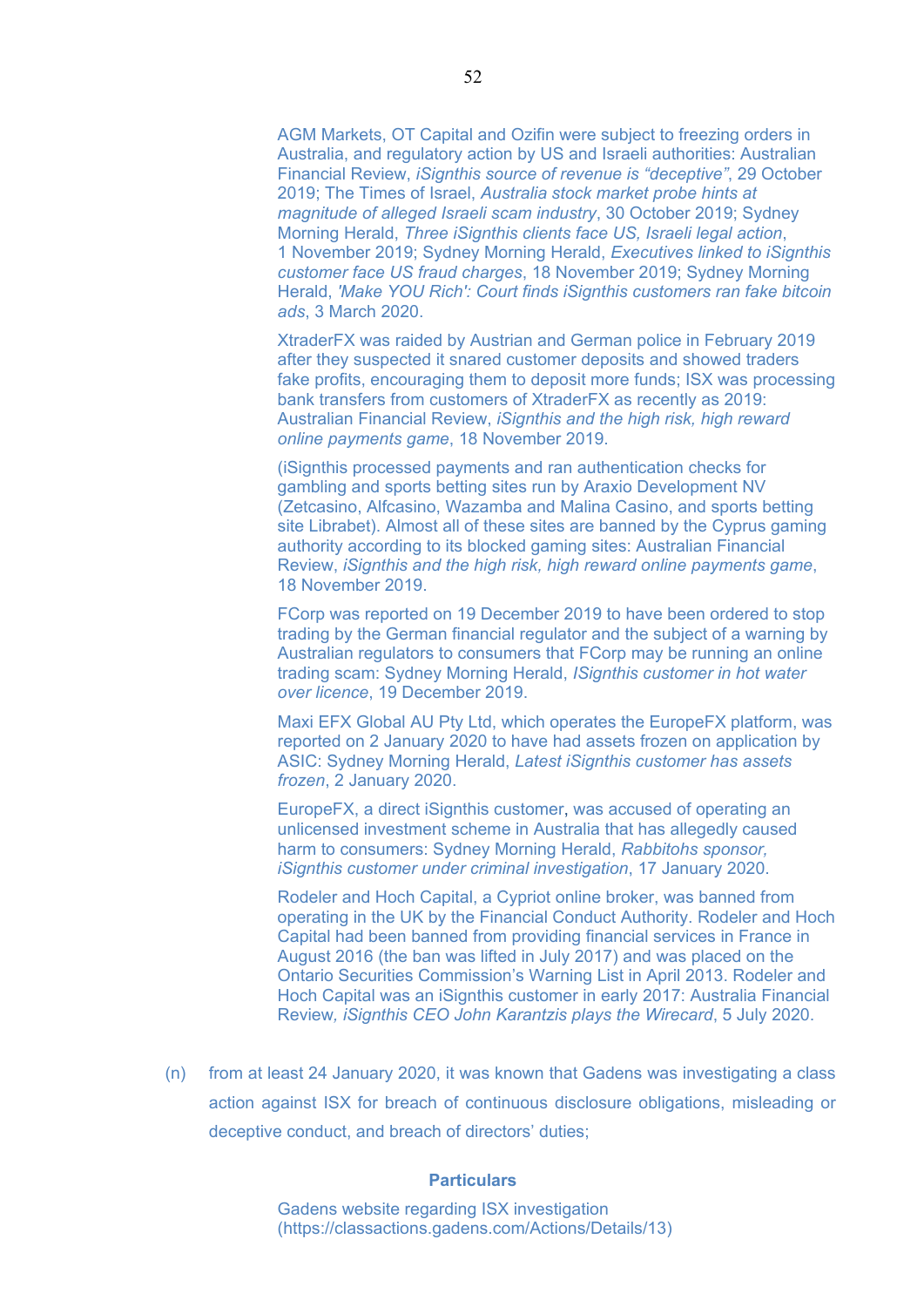Sydney Morning Herald, *iSignthis faces shareholder class action*, 29 January 2020

(o) from at least 8 May 2020, it was known that ISX acquired Probanx, which was publicly reported to have earlier set up or advised nine fake Gambian banks involved in defrauding hundreds of millions of dollars from real, state-owned banks;

### **Particulars**

Australian Financial Review, *Rear Window*, 8 May 2020

- (p) at all material times, ISX and its operations have attracted significant adverse media and other scrutiny;
- (q) other circumstances may be identified after discovery.
- 73A. In further answer to paragraph 73 of the 2FASOC 3FASOC 4FASOC, ASX says that the losses claimed by ISX:
	- (a) are not losses arising naturally from the alleged breach;
	- (b) are not losses of a kind that was reasonably within the contemplation of ASX and ISX at the time of entering into the agreement pleaded at paragraphs 3 and 4 of the 2FASOC (which agreement is denied); and
	- (c) were not matters communicated by ISX to ASX at the time of entering into the agreement pleaded at paragraphs 3 and 4 of the 2FASOC (which agreement is denied) or at all.

### *Orders pursuant to sections 793C(2), 1101B(1) and / or 1324(1) of the Corporations Act*

- 74. In response to paragraph 74 of the ASOC FASOC 2FASOC 3FASOC 4FASOC, ASX repeats paragraphs 68 to 71 above and denies the allegations in the paragraph.
- 75. In response to paragraph 75 of the ASOC **FASOC** 2FASOC 3FASOC 4FASOC, ASX repeats paragraph 74 above and denies the allegations in the paragraph.

# *Allegation that Listing Rule 18.8 is invalid for inconsistency with the Corporations Act*

76. In response to paragraph 76 of the <del>FASOC 2FASOC 3FASOC</del> 4FASOC, ASX denies the allegation conveyed by the word "purported" and otherwise admits the allegations in the paragraph.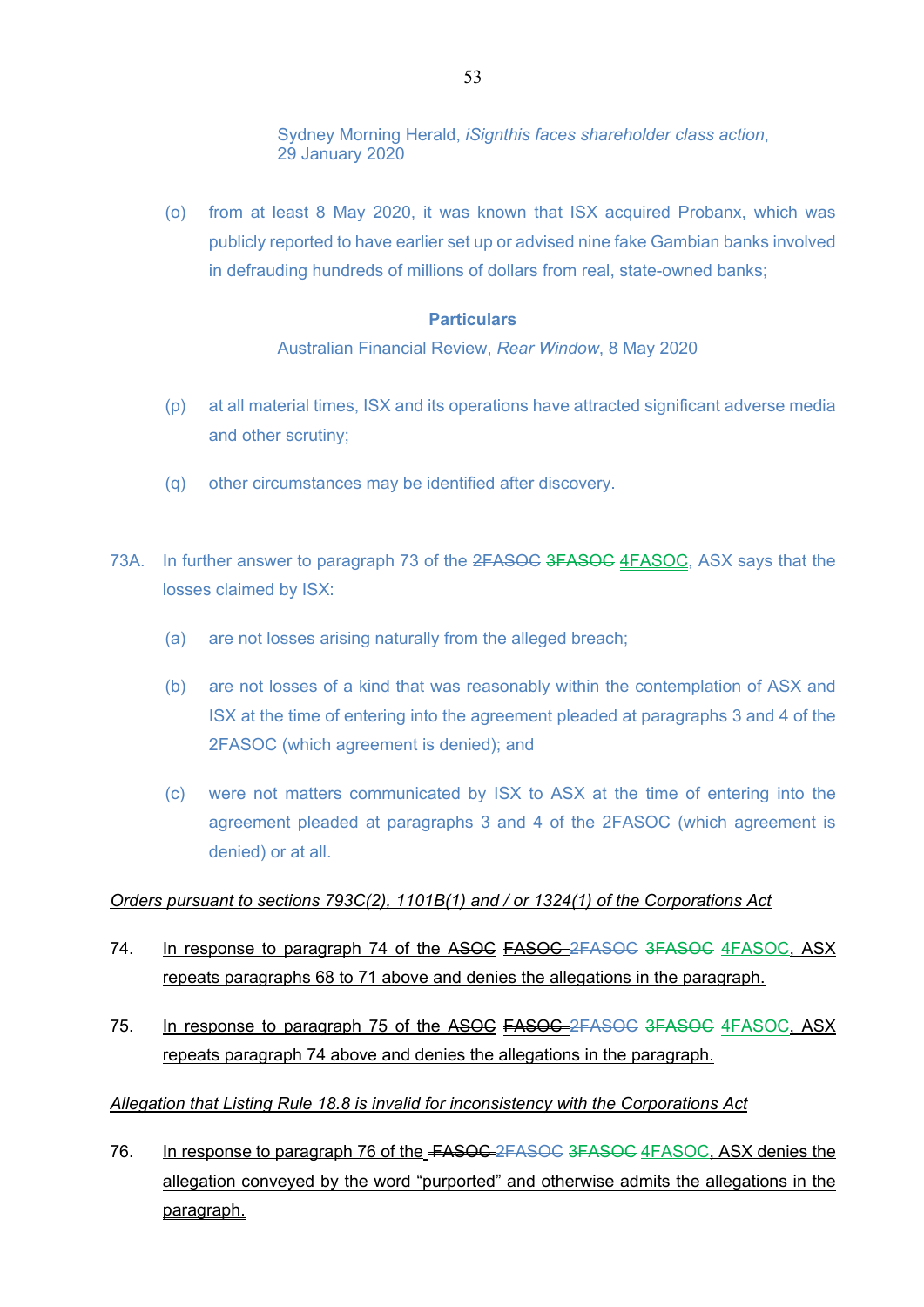- 77. In response to paragraph 77 of the **FASOC-2FASOC 3FASOC 4FASOC, ASX denies the** allegation conveyed by the word "purported" and otherwise admits the allegations in the paragraph.
- 78. In response to paragraph 78 of the FASOC 2FASOC 3FASOC 4FASOC, ASX:
	- (a) refers to and relies on the full force and effect of Listing Rule 18; and
	- (b) otherwise denies the allegations in the paragraph.
- 79. In response to paragraph 79 of the **FASOC**-2FASOC 3FASOC 4FASOC, ASX repeats paragraphs 76 to 78 above and denies the allegations in the paragraph.
- 80. In response to paragraph 80 of the **FASOC** 2FASOC 3FASOC 4FASOC, ASX repeats paragraph 79 above and denies the allegations in the paragraph.
- 81. In response to paragraph 81 of the **FASOC** 2FASOC 3FASOC 4FASOC, ASX repeats paragraph 80 above and denies the allegations in the paragraph.
- **G. Alleged misleading or deceptive conduct by ASX**
- *(i) October and November market announcements*
- 82A. In response to paragraph 82A, ASX admits that the listed shares of ISX are a financial product within the meaning of section 763A of the *Corporations Act 2001* (Cth) and otherwise denies the allegations in the paragraph.
- 82B. In response to paragraph 82B, ASX:
	- (a) refers to and relies on the terms of the market announcements of 2 October 2019 and 11 November 2019 for their full force and effect;
	- (b) denies the allegations in the paragraph; and
	- (c) says in the alternative that the statements in each of the 2 October 2019 and 11 November 2019 market announcements contained at most implied representations that ASX held a view or opinion that it was appropriate to suspend ISX's securities from quotation.

i. The 2 October 2019 market announcement included that "ASX has determined that it is appropriate to suspend trading in the shares of … ISX…";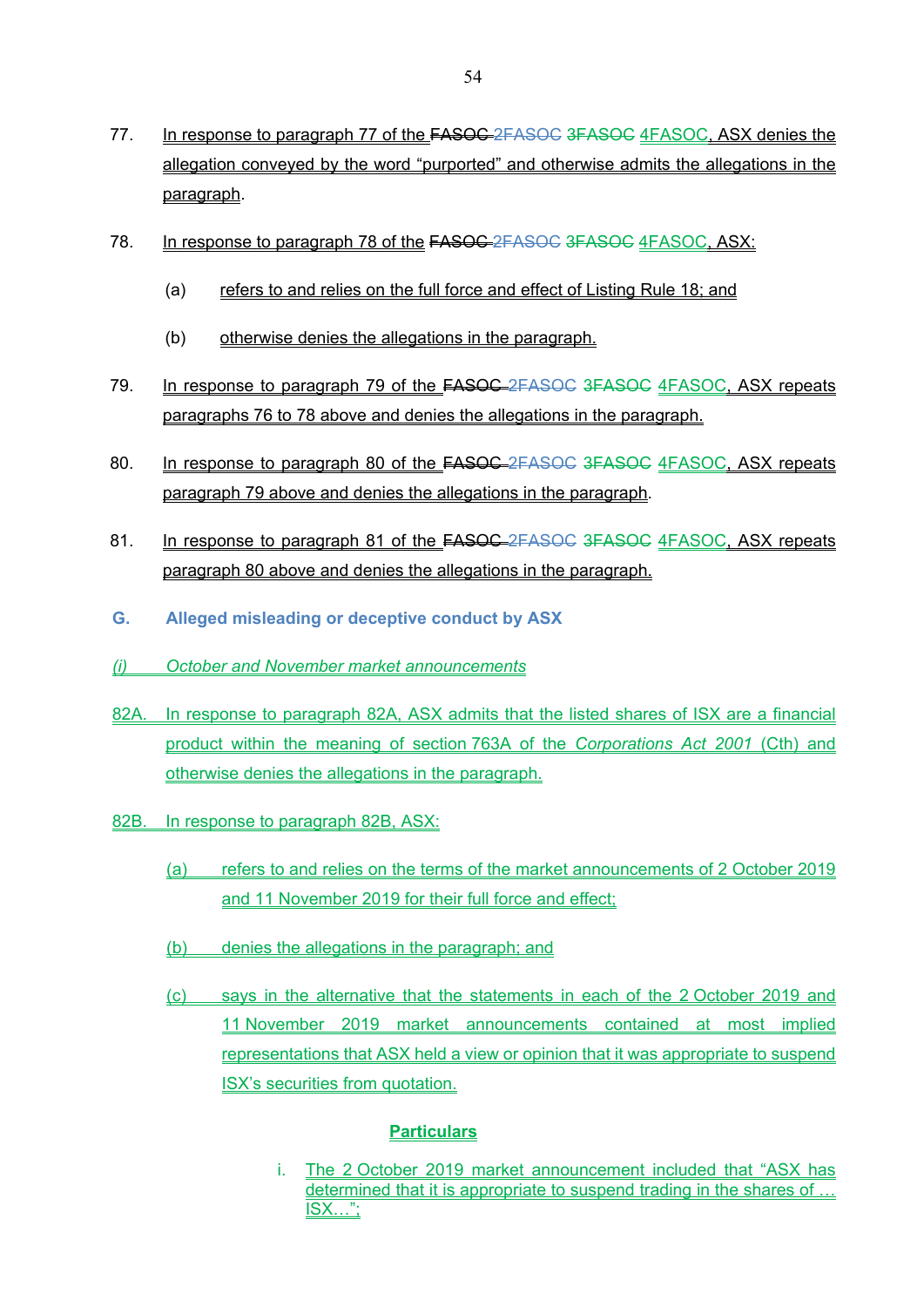- ii. The 11 November 2019 market announcement included that: "Under Listing Rule 17.3.4, ASX has the power to suspend any security from trading where for any reason ASX considers that course to be appropriate. ASX was satisfied that the suspension of ISX's securities on 2 October 2019 was appropriate…"; and "…ASX considers it appropriate that trading in ISX's securities remains suspended until further notice".
- 82C. In response to paragraph 82C, ASX denies the allegations and says further and in the alternative there were reasonable grounds for the Opinion Representations (if it is established that the Opinion Representations were made).

ASX refers to paragraph 5E(b)(iii), and the particulars thereto, above.

- 82D. In response to paragraph 82D, ASX refers to and repeats paragraphs 5A to 5G and 7A above, and
	- (a) denies sub-paragraph (a);
	- (b) refers to and repeats paragraph 82C and otherwise denies sub-paragraph (b);
	- (c) says that sub-paragraph (c) is vague and does not constitute a proper pleading because it does not identify the matters omitted and otherwise denies the subparagraph.
- 82E. In response to paragraph 82E, ASX refers to and repeats paragraphs 82A to 82D above, and denies the allegations in the paragraph.
- 82F. In response to paragraph 82F, ASX:
	- (a) repeats paragraph 82E above;
	- (b) denies the allegations in the paragraph; and
	- (c) says in the alternative that ASX's alleged misleading or deceptive conduct (which is denied) did not cause the loss or damage claimed by the applicants because any customers or potential customers aware of the "Suspension Representations" and/or the "Opinion Representations" (as those terms are defined in the 4FASOC) would or would likely also have been or become aware of one or more of the circumstances set out in paragraph 73 above.
- 82G. ASX denies the allegation in paragraph 82G.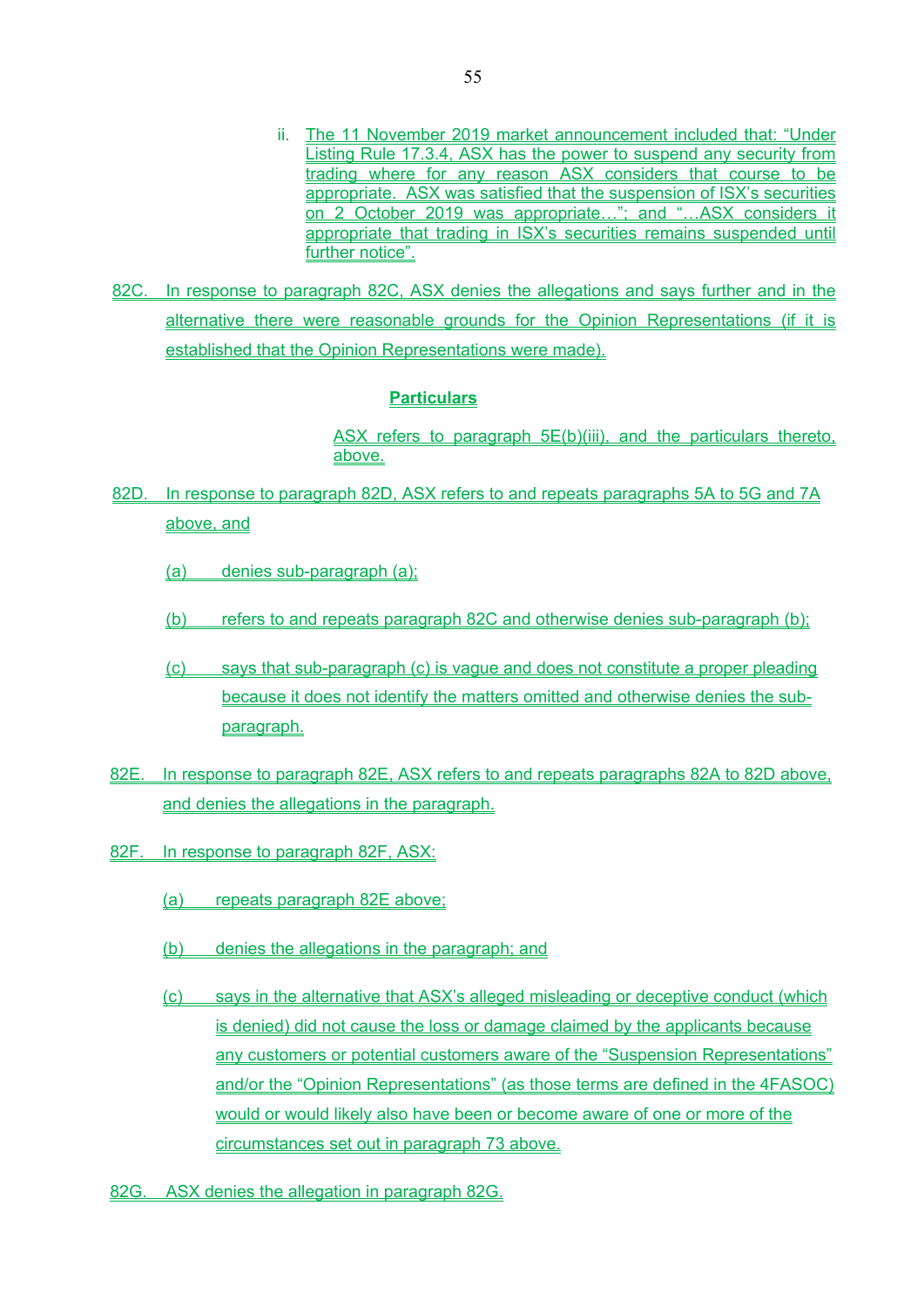#### *(ii) The Final Reasons*

- 82. In response to paragraph 82 of the 2FASOC 3FASOC 4FASOC, ASX admits that the listed shares of ISX are a financial product within the meaning of section 763A of the Corporations Act and otherwise denies the allegations in the paragraph.
- 83. In response to paragraph 83 of the 2FASOC 3FASOC 4FASOC, ASX:
	- (a) relies on the Final Reasons for their full force and effect:
	- (b) denies the allegations in the paragraph; and
	- (c) says in the alternative that any of the First to Eighth Eleventh Representations was at most a representation that ASX held a view or opinion having regard to information provided to it by ISX by reason of the following matters:
		- (i) the Final Reasons read fairly as a whole;
		- (ii) the context in which the Final Reasons were published, being the suspension of trading in ISX's securities on 2 October 2019, ASX's subsequent enquiries, and consideration of whether to lift the suspension by reference to ASX's opinion about ISX's compliance with the Listing Rules in accordance with Listing Rule 17.3;
		- (iii) the Final Reasons were expressed to be a record of ASX's "view" having regard to "information ASX has received from ISX";

**Particulars of sub-paragraph (iii)**  Paragraph 1.11 of the Final Reasons

- (iv) the matters alleged to constitute the First Representation were expressed to be "ASX's view";
- (v) the matters alleged to constitute the Second Representation were expressed in terms that "based on the materials that have been presented by ISX to ASX thus far, in ASX's view, there are serious questions to be determined as to whether the revenue derived by ISX under the Key Contracts was ordinary business revenue or whether it was generated solely or predominantly for the purpose of meeting the Milestones" or that this was a "possible" state of affairs;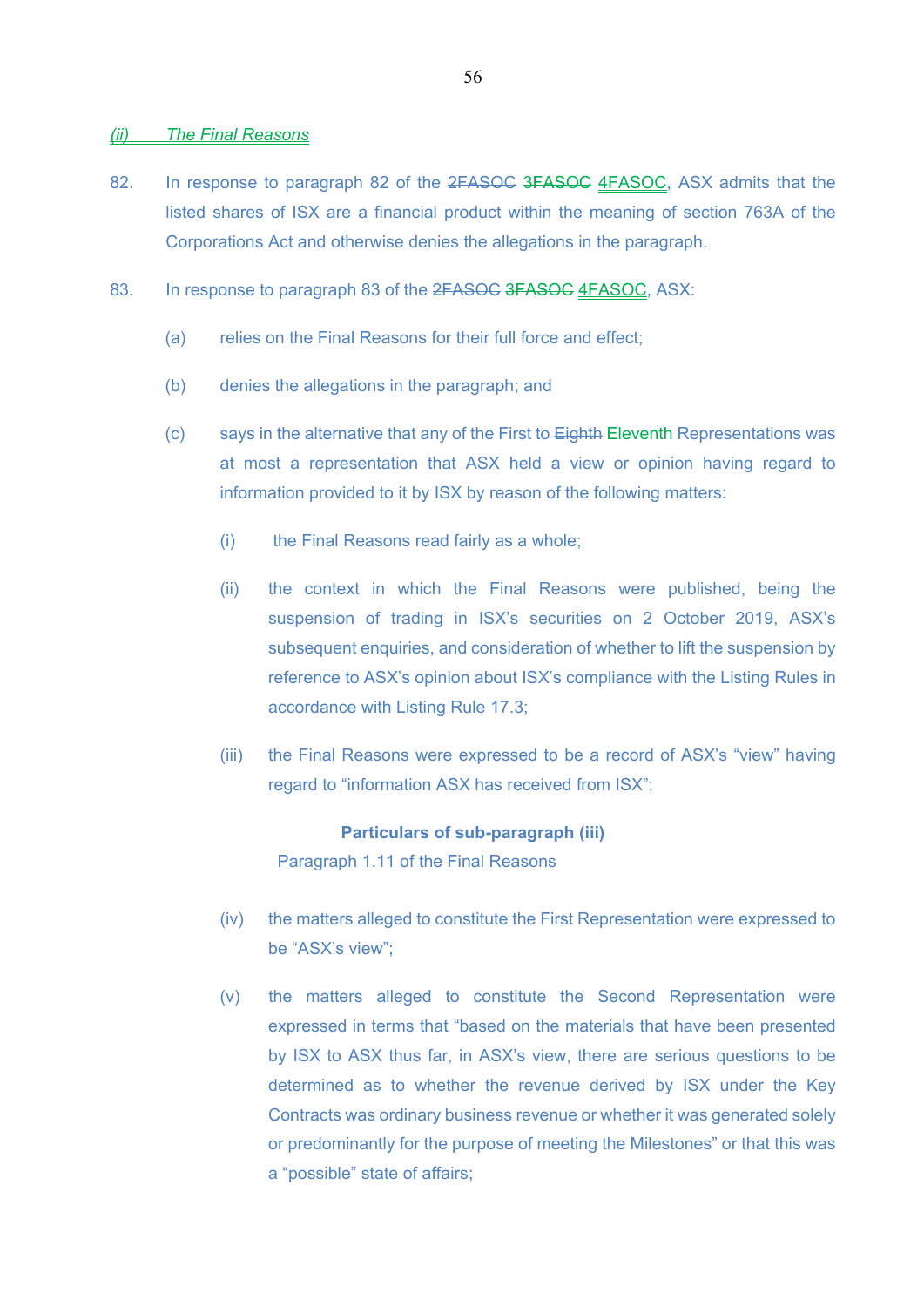- (vi) the matters alleged to constitute the Third Representation were expressed in terms that in "ASX's view" there are "serious questions" or "issues", and that ASX "remains concerned", about the recognition of the revenue derived from the four contracts;
- (vii) the matters alleged to constitute the Fourth Representation were expressed to be "information … to which ASX has had regard" which "revealed a number of anomalies" and features that "remain a matter of concern for ASX";
- (viii) the matters alleged to constitute the Fifth Representation were expressed in terms that "ASX remains concerned that the revenue Milestones were not validly met";
- (ix) the matters alleged to constitute the Sixth Representation were expressed in terms that "a reasonable person would expect" the increases in issued capital to have a material effect on price or value of ISX's shares and therefore an expression of ASX's opinion;
- (x) the matters alleged to constitute the Seventh Representation were expressed to be "ASX's opinion";
- (xi) the matters alleged to constitute the Eighth, Ninth and Tenth Representations were expressed to be ASX's "consider ation]"; and
- (xiA) the matters alleged to constitute the Eleventh Representation were expressed to be ASX's "view"; and
	- (xii) by reason of the matters in sub-paragraphs (i) to (xiA) above, any representation conveyed by the Final Reasons in relation to the matters alleged to constitute the First to Eighth Eleventh Representations (which are denied) was a representation of ASX's opinion based on information provided to it by ISX, or alternatively of ASX's opinion, and not a representation of fact.

### 83A. In response to paragraph 83A of the 3FASOC 4FASOC, ASX:

(a) relies on the Final Reasons for their full force and effect: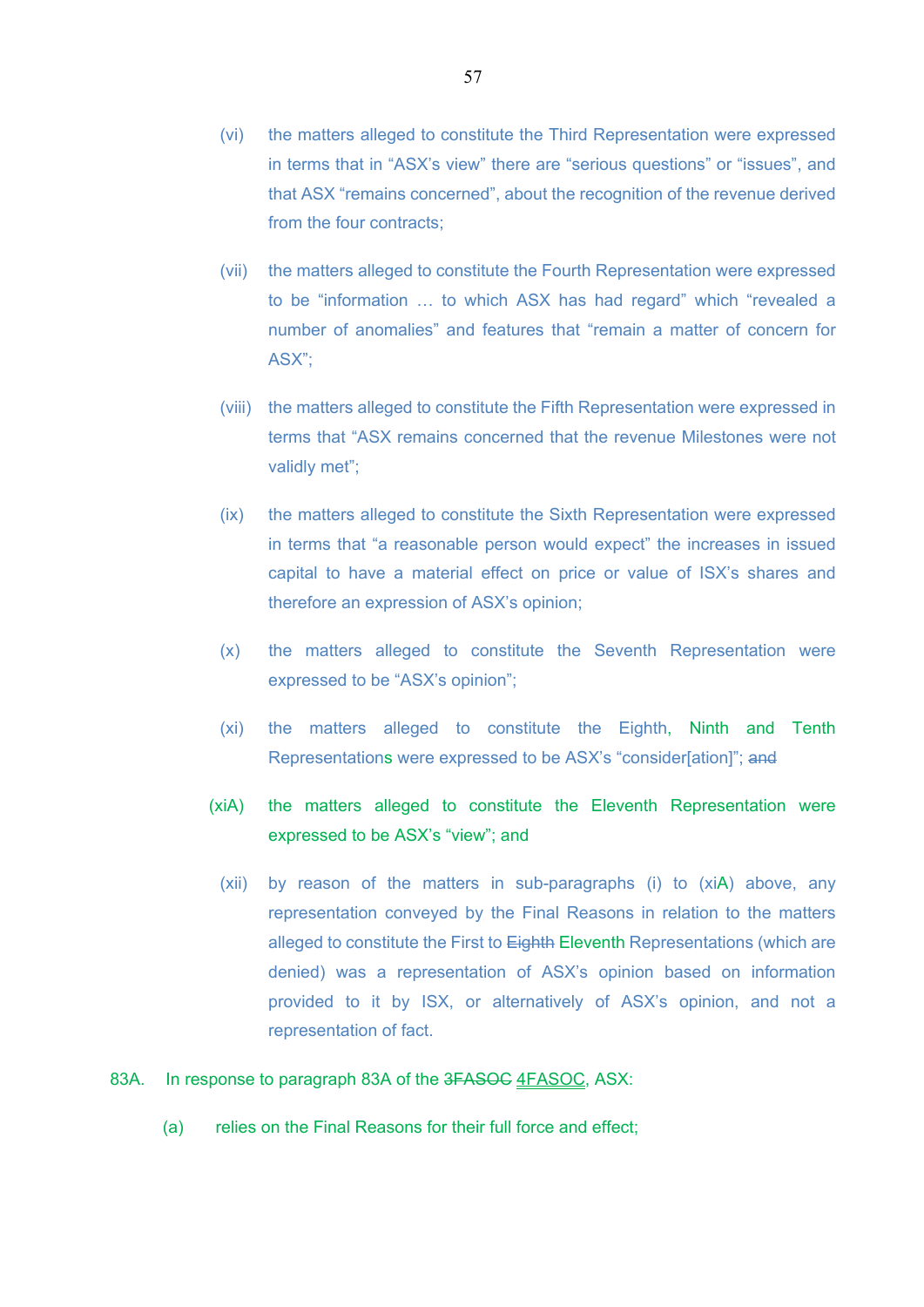- (b) says further that the Final Reasons, including the opinions expressed therein, must be read fairly as a whole, taking into account their full context, including all the matters referred to therein; and
- (c) otherwise denies the allegations in the paragraph.
- 84. ASX denies the allegations in paragraph 84 of the 2FASOC 3FASOC 4FASOC and says further and in the alternative that there were reasonable grounds for the First Opinion Representation (if it is established that the First Opinion Representation was made).

- i. The "Service Agreement" between Authenticate BV and Corp Destination Pty Ltd (**Corp Destination**) dated 15 May 2018 (**Corp Destination Agreement**), "Service Agreement" between Authenticate BV and FCorp Services Limited dated 30 May 2018 (**FCorp Agreement**), and the "Service Agreement" between Authenticate BV and Immo Servis Group s.r.o. (**Immo**) dated 6 June 2018 (**Immo Agreement**) involved the provision of platform development services
- ii. The agreement between Authenticate BV and Nona Marketing Limited (**Nona**) dated 11 December 2017 (**Nona Agreement**) involved the provision of marketing management services
- iii. ISX represented to ASX that it did not enter into any agreements akin to the FCorp, Immo or the Nona Agreements in the December 2018 half year and the 2019 year to 22 November 2019: Fourth Response, answer to question 7
- iv. ISX's principal activities as described in its financial statement for the financial year ending 30 June 2018 did not include platform development services and marketing management services: ISX Appendix 4E Preliminary Final Report for year ending 30 June 2018
- v. Integration services were excluded from the services to be provided under the Corp Destination, FCorp and Immo Agreements
- vi. The Corp Destination Agreement was entered into and claimed to have been substantially performed within 1.5 months just prior to the end of the 6-month period ending 30 June 2018 (Relevant Period); the FCorp Agreement was entered into and claimed to have been substantially performed within 1 month just prior to the end of the Relevant Period; the Immo Agreement was entered into and claimed to have been substantially performed within 3 weeks just prior to the end of the Relevant Period; and the Nona Agreement was entered into and claimed to have been performed within 2-3 months at the beginning of the Relevant Period
- vii. Each of the Corp Destination, FCorp, Immo and Nona Agreements included the payment of fixed fees
- viii. The provision of one-off services over a short period with fixed fees, in the Corp Destination, FCorp, Immo and Nona Agreements (**Key Contracts**), was in contrast to the identity verification and transactional processing business that ISX normally undertook
- ix. ISX represented that it "has created market opportunities to explore and generate new revenue streams in the quarter ending 30 June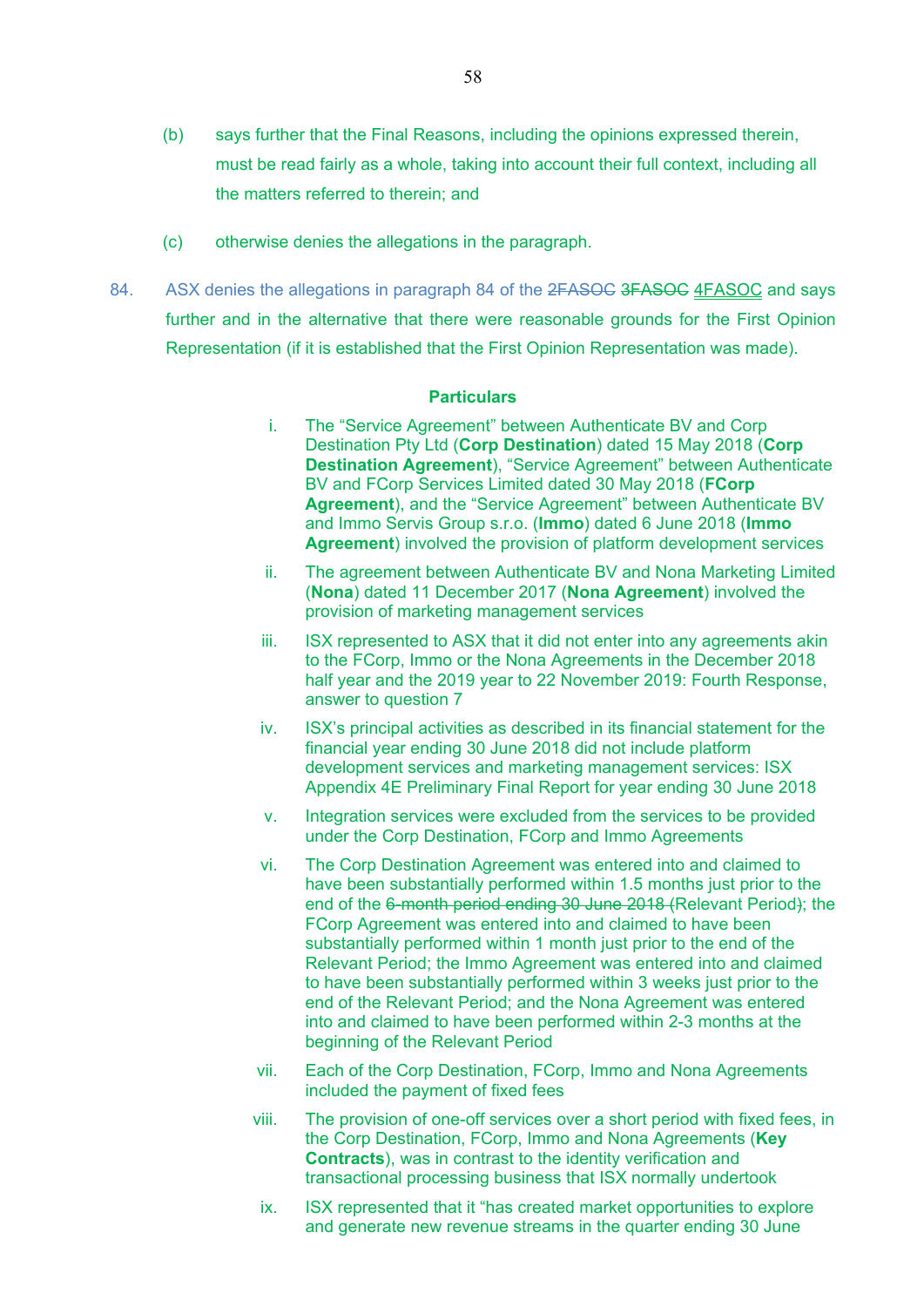2018. These new revenue streams involving eMoney accounts and direct service integration on behalf of existing and new merchants and other forms of settlement and payment services to merchants operating in high risk industries will provide the following benefits … Additional one off revenues to new merchants enabling direct connection to our core services. These revenues are at low margin and have a direct correlation with an increase in cost of goods sold but they will enable long term, consistent revenues via our core services and creates a stickier relationship with the merchant.": ISX's Appendix 4C for the June 2018 quarter released on 31 July 2018

85. ASX denies the allegations in paragraph 85 of the 2FASOC 3FASOC 4FASOC and says further and in the alternative that there were reasonable grounds for the Second Opinion Representation (if it is established that the Second Opinion Representation was made).

#### **Particulars**

- i. ASX repeats the particulars to paragraph 84
- ii. ISX did not have the capabilities to meet its obligations under the Corp Destination Agreement, FCorp Agreement and Immo Agreement, and sub-contracted substantially all of its responsibilities under those agreements, who in turn charged ISX fees substantially equivalent to the fees receivable by ISX under the agreements: Service Agreement between Authenticate BV and Fino Software Technologies Ltd (Cyprus) (**Fino**) entered into on 15 May 2018 (**First Fino Agreement**); Service Agreement between Authenticate BV and Fino entered into on 30 May 2018 (**Second Fino Agreement**); Service Agreement between Authenticate BV and Gibi Tech Ltd (Seychelles) signed on 26 and 27 July 2018 (**Gibi Agreement**)
- iii. ISX described its substantive role under the Corp Destination, FCorp and Immo Agreements as including to "acquire a licence of off-theshelf trading software on behalf of the customer in the customer's name": Third Response, answers to questions 8 and 9
- iv. ISX represented to ASX that it never had a copy of licences for offthe-shelf trading software it was required under the Corp Destination Agreement, FCorp Agreement and Immo Agreement to acquire on behalf of the customer in the customer's name: Fourth Response, answer to question 4
- 86. ASX denies the allegations in paragraph 86 of the 2FASOC 3FASOC 4FASOC and says further and in the alternative that there were reasonable grounds for the Third Opinion Representation (if it is established that the Third Opinion Representation was made).

- i. ASX repeats particular (vi) to paragraph 84
- ii. The 'certificate of practical completion' relating to the Corp Destination Agreement dated 14 August 2018 states that 'all work required' under that Agreement 'have [sic] been satisfactorily completed by the 30th June 2018'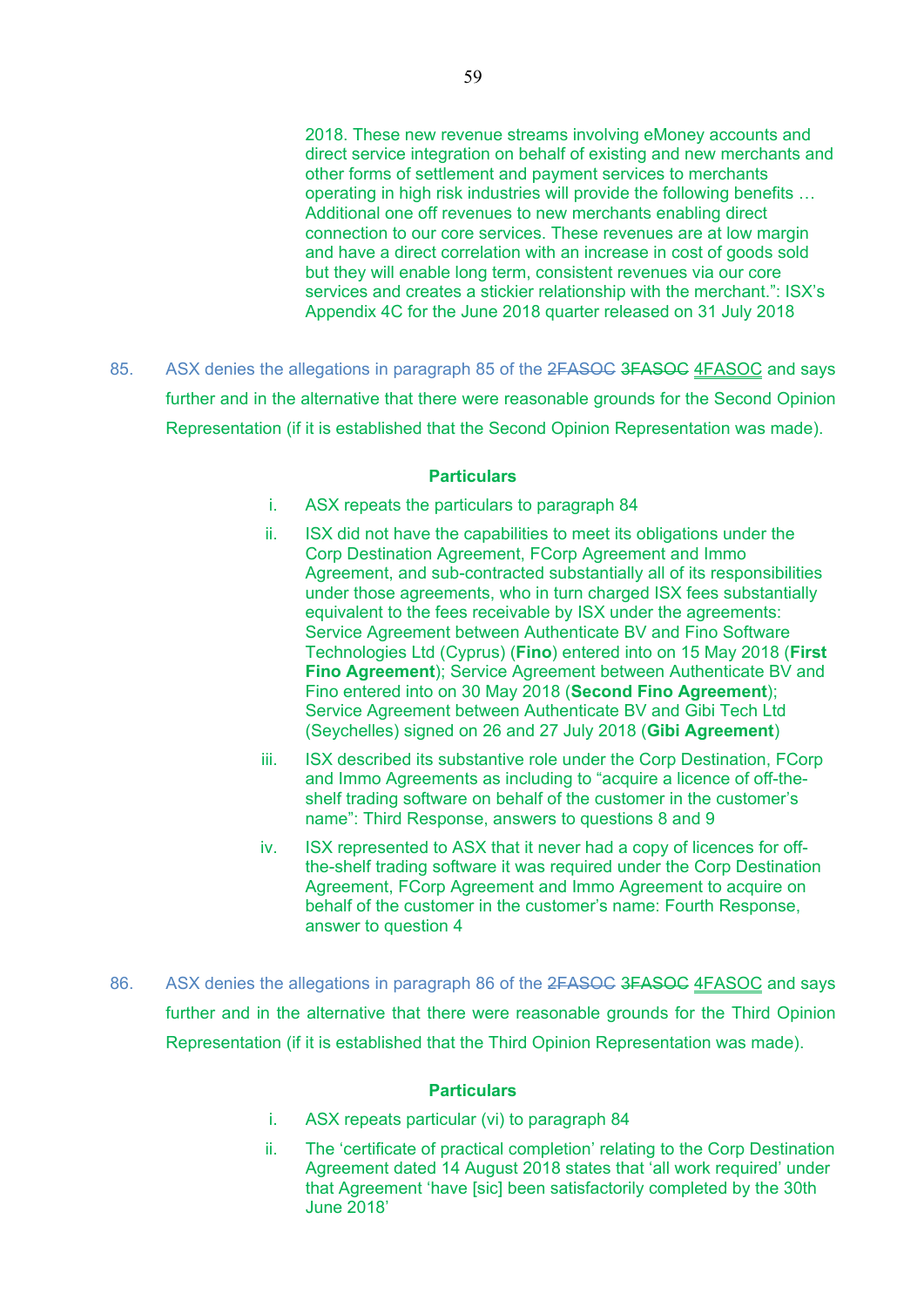- iii. The 'certificate of practical completion' relating to the FCorp Agreement dated 25 July 2018 states that 'all work required' under that Agreement 'have [sic] been satisfactorily completed by the 30th June 2018'
- iv. The 'certificate of practical completion' relating to the Immo Agreement dated 25 July 2018 states that 'all work required' under that Agreement 'have [sic] been satisfactorily completed by the 30th June 2018'
- v. None of the Corp Destination, FCorp and Immo Agreements required the production of certifications of practical completion
- vi. The certificates of practical completion for the Corp Destination, FCorp and Immo Agreements:
	- a. used the same template prepared by ISX; and
	- b. all stated that their underlying agreement was dated 30 May 2018, whereas in fact, the Corp Destination Agreement was dated 15 May 2018 and the Immo Agreement was dated 6 June 2018
- vii. The certificate of practical completion for the FCorp Agreement is unsigned
- viii. The certificate of practical completion for the Immo Agreement dated 25 July 2018 was signed by Mr Alan Peŝek, who had ceased to be a director of Immo on 1 June 2018: Third Response, answer to question 6; Complete statement for Immo from the Commercial Register kept by Municipal Court Prague
- ix. The certificates of practical completion for the Corp Destination, FCorp and Immo Agreements state that the 'go live' date of the relevant website was to be advised, with the exception of 'Brand A' under the Immo Agreement
- x. In relation to the Immo Agreement:
	- a. The Gibi Agreement was signed by Gibi on 26 July 2018 and by Authenticate BV on 27 July 2018, in circumstances where Authenticate BV was substantially reliant on Gibi and its subcontractor(s) to perform its obligations under the Immo Agreement; and
	- b. the invoices issued to Authenticate BV by Gibi for services under the Immo Agreement which Authenticate BV subcontracted to Gibi under the Gibi Agreement are dated 17 August 2018, 18 November September 2018, 20 November 2018 and 11 December 2018
- xi. There were anomalies in the amounts invoiced to, and payments made by, Corp Destination under the Corp Destination Agreement and Variation Letter:
	- a. The 'Total Commitment' under the Corp Destination Agreement was stated to be €343,500 (ex VAT). The 'Total Commitment' exceeded the aggregate of the line items in the Corp Destination Agreement, which was €298,900
	- b. The fees owing under the Variation Letter were stated to be €183,025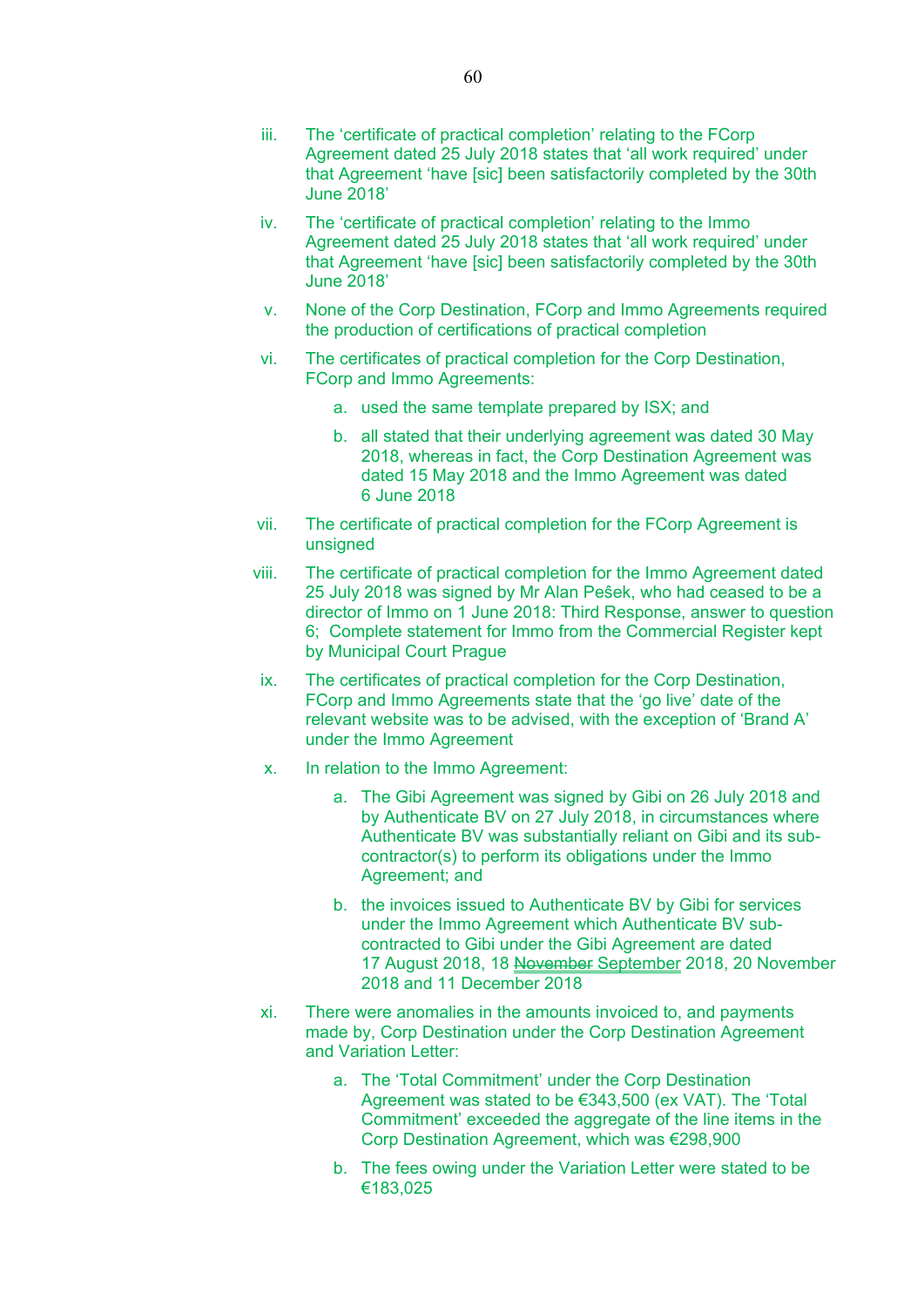- c. The total amount due to Authenticate BV by Corp Destination under the Corp Destination Agreement and Variation Letter was €526,525
- d. Authenticate BV issued two invoices to Corp Destination, on 23 May 2018 (CDP-001) and 18 June 2018 (CDP-002) respectively, the sum of which was the same as the total amount due, being €526,525. Each invoice included the bank details of Authenticate BV's ABN Amro account for payment purposes. The amounts invoiced were not strictly calculated per the individual line items in the Corp Destination Agreement
- e. The full amount of the amount invoiced on 23 May 2018 does not appear to have been paid in accordance with the invoice terms
- f. ISX identified four separate payments as being in relation to the Corp Destination Agreement and Variation Letter and made on behalf of Corp Destination, which total €508,099.04. Each payment appears to have been made by a different entity, being Bayline Trading Limited, two unnamed entities and Albius Ltd: Document titled "ASX Query Dated 22nd November Q2 Response 1 of 4: Not For Release to Market" annexed to the Fourth Response; Document titled "Bank Statement with Receipts" annexed to the Third Response
- g. The payments were made into two separate accounts, being Authenticate BV's ABN Amro bank account and iSignthis eMoney Limited's client account with AstroBank
- h. Corp Destination does not appear to have opened an electronic money account with ISX such as to explain the two payments which were made into iSignthis eMoney Limited's account
- i. There appears to be an underpayment of €18,425.96 in respect of the Corp Destination Agreement and Variation Letter which ISX identified as "outstanding as at 31/11/2018": Document titled "ASX Query Dated 22nd November Q2 Response 1 of 4: Not For Release to Market" annexed to the Fourth Response
- xii. There were anomalies in the amounts invoiced to, and payments made by, FCorp under the FCorp Agreement:
	- a. The 'Total Commitment' under the FCorp Agreement was stated to be €478,500 (ex VAT). The 'Total Commitment' exceeded the aggregate of the line items in the FCorp Agreement, which was €433,900
	- b. Authenticate BV issued 4 invoices to FCorp, one being on 30 May 2018 (FSL-001) and three being on 18 June 2018 (FSL-002; FSL-003; FSL-004). Each invoice included the bank details of Authenticate BV's ABN Amro account for payment purposes. The invoiced amounts were not strictly calculated as per the individual line items in the FCorp Agreement
	- c. ISX identified three separate payments as being in relation to the FCorp Agreement, which total €506,077.23. ISX identified that each of these payments was made by a different entity, being 1/TRX – Systems, Margeteks Project and Masterpay: Document titled "ASX Query Dated 22nd November Q2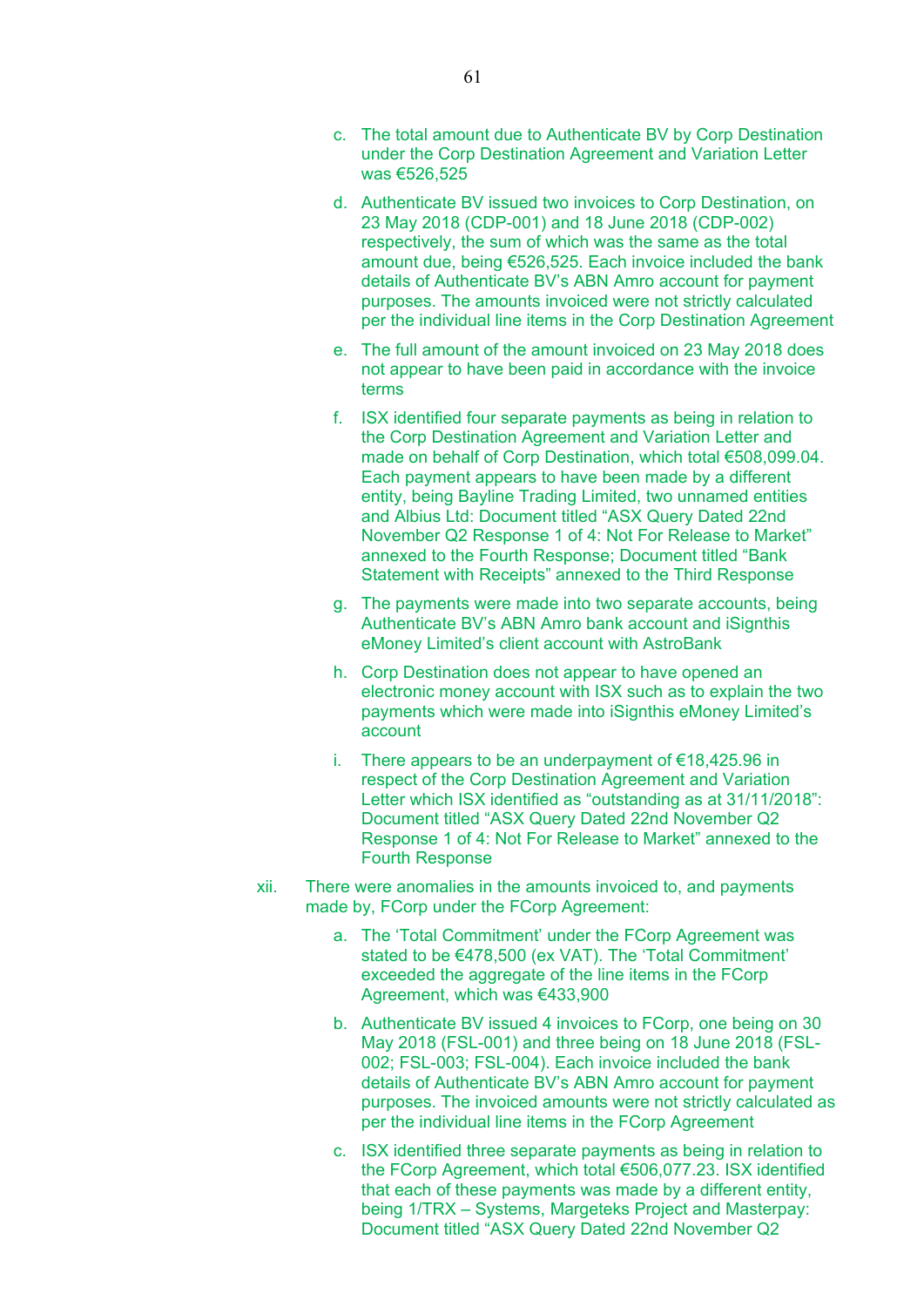Response 3 of 4: Not For Release to Market" annexed to the Fourth Response; Document titled "Bank Statement with Receipts" annexed to the Third Response

- d. ISX identified these payments as being made into FCorp's electronic money account, which ISX advised were then direct debited by ISX with FCorp's authority: Fourth Response, question 2c. ISX has not separately identified any direct debits by ISX from FCorp's electronic money account relating to payments of Authenticate BV's invoices
- e. ISX identified that the amount received from FCorp in excess of the amounts invoices (€27,577.23) was carried forward in FCorp's EMA: Fourth Response, answer to question 2b
- f. ISX identified €299,500 was outstanding at 30 June 2018 under the FCorp Agreement: document titled "Attachment 2(c) – Trade Debtors and Other Receivables 30 June 2018" annexed to the Second Response. This does not reconcile with the payments which ISX identified as having been made by 30 June 2018, which show that the outstanding amount was €178,112
- xiii. There were anomalies in the amounts invoiced to, and payments made by, Immo under the Immo Agreement:
	- a. The 'Total Commitment' under the Immo Agreement was stated to be €900,000 (ex VAT)
	- b. Authenticate BV issues eight invoices to Immo, four on 6 June 2018 (IM-001; IM-002; IM-003; IM-004) and four on 18 June 2018 (IM-005; IM-006; IM-007; IM-008). Each invoice included the bank details of Authenticate BV's ABN Amro account for payment purposes. The invoiced amounts were not strictly calculated as per the individual line items in the Immo Agreement
	- c. ISX identified three payments made by Immo directly to Authenticate BV's ABN Amro bank account, which total €452,000
	- d. ISX identified a further three separate payments as being in relation to the Immo Agreement, which total €446,096.31. ISX identified that each of these payments was made by a different entity, being HongKong Lanhai, Anjalli Limited and 1/TRX – Systems: Document titled "ASX Query Dated 22nd November Q2 Response 4 of 4: Not For Release to Market" annexed to the Fourth Response; Document titled "Bank Statement with Receipts" annexed to the Third Response
	- e. ISX identified these further three payments as being made into Immo's electronic money account, which ISX advised were then direct debited by ISX with Immo's authority: Fourth Response, answer to question 2c. ISX has not separately identified any direct debits by ISX from Immo's electronic money account relating to payments of Authenticate BV's invoices
	- f. There appears to be an underpayment of  $\epsilon$ 1,903.69 in respect of the Immo Agreement, which ISX identified as "outstanding as at 31/11/2018": Document titled "ASX Query Dated 22nd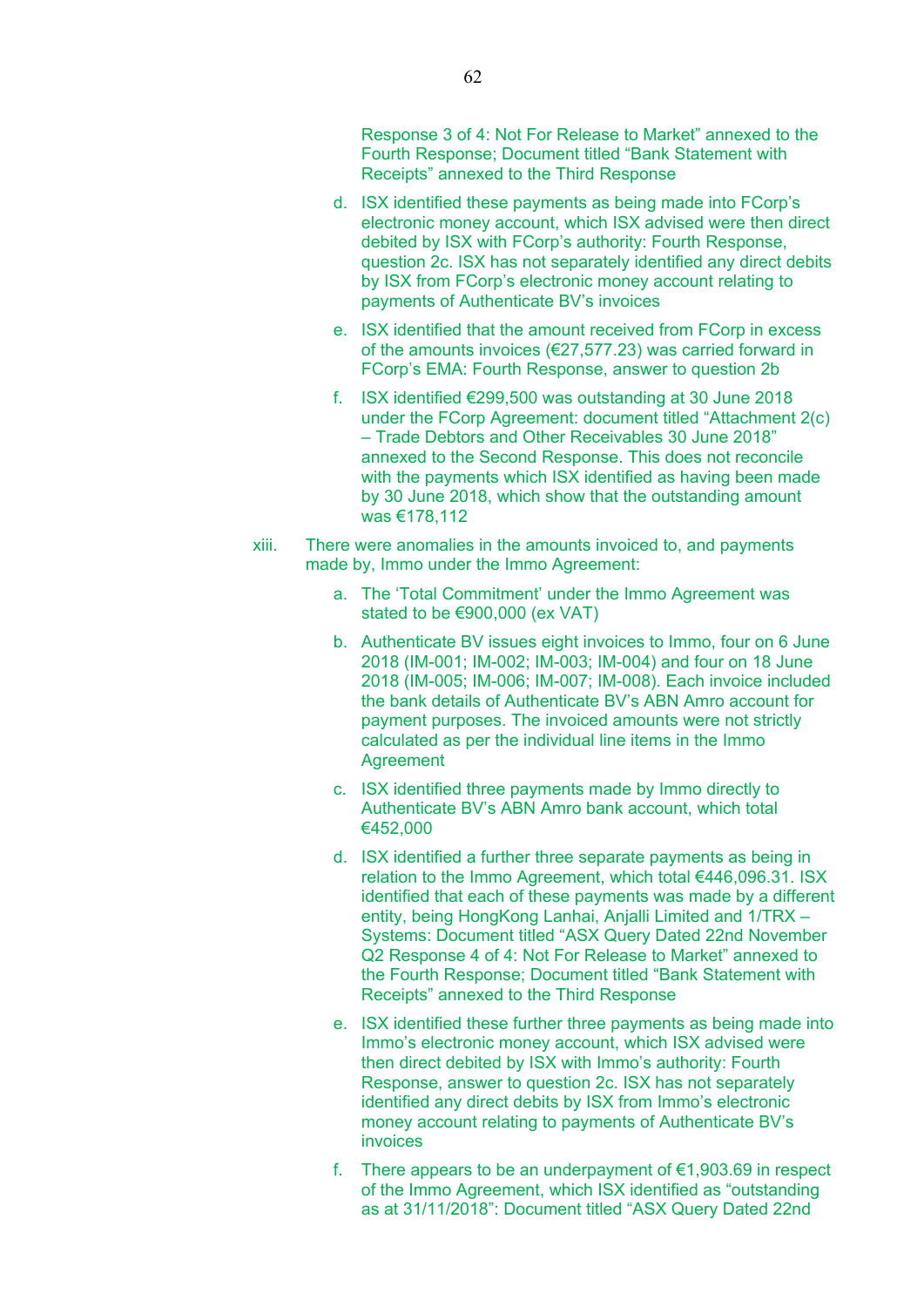November Q2 Response 4 of 4: Not For Release to Market" annexed to the Fourth Response

- g. ISX identified that Immo had a credit balance of €9,132 at 30 June 2018: Document titled "Attachment 2(c) – Trade Debtors and Other Receivables 30 June 2018" annexed to the Second Response. This does not reconcile with the payments which ISX identified as having been made by 30 June 2018, which show that the outstanding amount was €112,256 was outstanding
- xiv. There were anomalies in the amounts invoiced to, and payments made by, Nona under the Nona Agreement:
	- a. The total amount payable under the Nona Agreement and related purchase order was stated to be €250,000
	- b. Authenticate BV issued an invoice to Nona on 28 March 2018 (IT-001) for €252,500, without an explanation for why an additional amount of €2,500 was invoiced
	- c. ISX identified two payments as being made into Authenticate BV's bank account, both being made by Sepaga EMI Limited and including the description "ROC Marketing Services": Document titled "ASX Query Dated 22nd November Q2 Response 2 of 4: Not For Release to Market" annexed to the Fourth Response. ISX identified that Sepaga EMI Limited is an electronic money institution who identified the actual e-money sender in the reference note of a transfer: ISX's response to ASX's draft findings dated 24 January 2020 at [72]. As such it appears that Sepaga EMI Limited transferred the two payments made in respect of the Nona Agreement from ROC Marketing Services to Authenticate BV at Nona's direction
- xv. ISX represented to ASX that it does not have remittance advices for payments received from Corp Destination, FCorp, Immo and Nona, and that these customers did not provide remittance advices: Fourth Response, answer to question 2a
- xvi. ISX represented to ASX that remittance advices (a) are largely from a bygone era of cheques and manual payments, which was not the case in relation to ISX's customers, (b) are not customary in ISX's sector, (c) are not issued for amounts paid into an account of an ISX customer as the incoming SWIFT message provides the requisite detail, and (d) ISX was authorised to debit the relevant customer's e-money account for payment of the invoices such that there was no need for a "remittance" advice. Notwithstanding these representations:
	- a. ISX's invoices issued under the Key Contracts each have the notation "Remittance Advice: accounts: isignthis.com": ISX's invoices numbered CDP-001, CDP-002, FSL-001, FSL-002, FSL-003, FSL-004, IM-001, IM-002, IM-003, IM-004, IM-005, IM-006, IM-007, IM-008, IT-001;
	- b. ISX did not produce to ASX any SWIFT invoices to ASX when it could readily have done so; and
	- c. ASX understood that:
		- i. the payments for the Nona Agreement were made directly into Authenticate BV's bank account: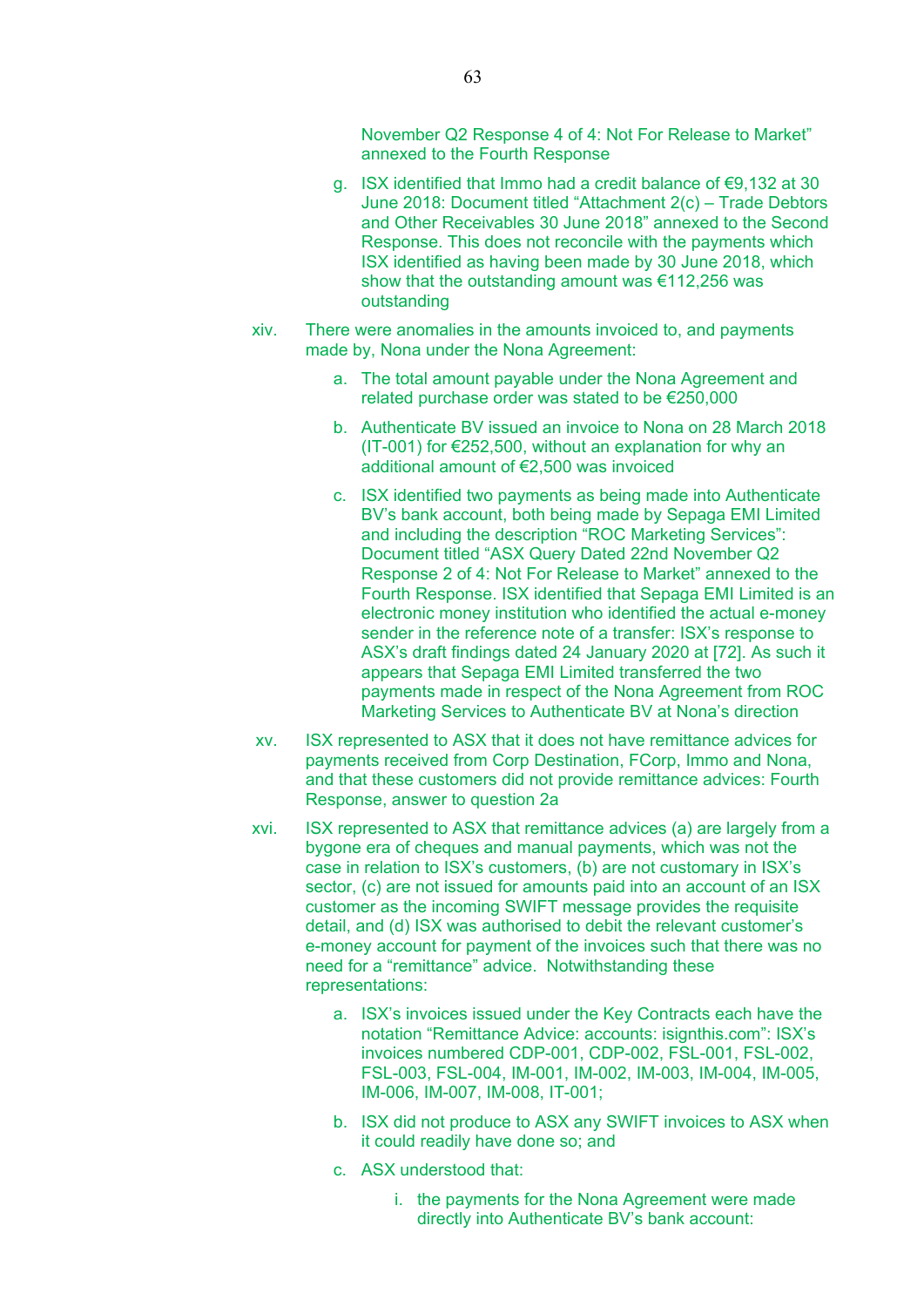Document titled "ASX Query Dated 22nd November Q2 Response 2 of 4: Not For Release to Market" annexed to the Fourth Response; Document titled "Bank Statement with Receipts" annexed to the Third Response;

- ii. Corp Destination did not have an e-money account (EMA) with ISX: ISX did not provide a copy of any agreement with Corp Destination for the provision of EMA services in the Second Response, answer to question 2(f); ISX did not indicate that Corp Destination was an EMA customer or that ISX generated any revenue for EMA services from Corp Destination in the document titled "Attachment 2(a) (b) – Unaudited Revenue by Customer" annexed to the Second Response; ISX did not indicate that it provided any EMA services to Corp Destination during the June 2018 quarter the Second Response, answer to question 5; and
- iii. Nona did not have an EMA with ISX at the time the relevant payments were made: ISX's response to ASX's draft findings dated 24 January 2020 at [63]; The "E-Money Account (EMA) For Client Payment Services Commercial Agreement" between Nona and iSignthis eMoney Ltd dated 8 June 2018; Document titled "ASX Query Dated 22nd November Q2 Response 2 of 4: Not For Release to Market" annexed to the Fourth Response; Document titled "Bank Statement with Receipts" annexed to the Third Response
- xvii. ISX's auditors were provided with the certificates of practical completion referred to in particulars (ii)-(iv) above, for the purpose of satisfying the auditors that the Corp Destination, FCorp and Immo Agreements had been practically completed by the end of the Relevant Period and that it was appropriate to recognise their revenue: Third Response
- xviii. Invoices issued by the Authenticate BV to Corp Destination were:
	- a. invoice dated 23 May 2018 (CDP-001) for €475,000, due within 7 days of the execution of the agreement on 15 May 2018; and
	- b. invoice dated 18 June 2018 (CDP-002) for €51,525, due "upon End User Licensee 'Go Live'",

but there were substantial delays in payment of the full amounts of those invoices until after the Relevant Period, being payments of:

- c. €107,318 in November 2018;
- d. €100,004 in December 2018; and
- e. €100,777 in December 2018: Document titled "Bank Statement with Receipts" annexed to the Third Response;

Document titled "ASX Query Dated 22nd November Q2 Response 1 of 4: Not For Release to Market" annexed to the Fourth Response

xix. Invoices issued by the Authenticate BV to FCorp were: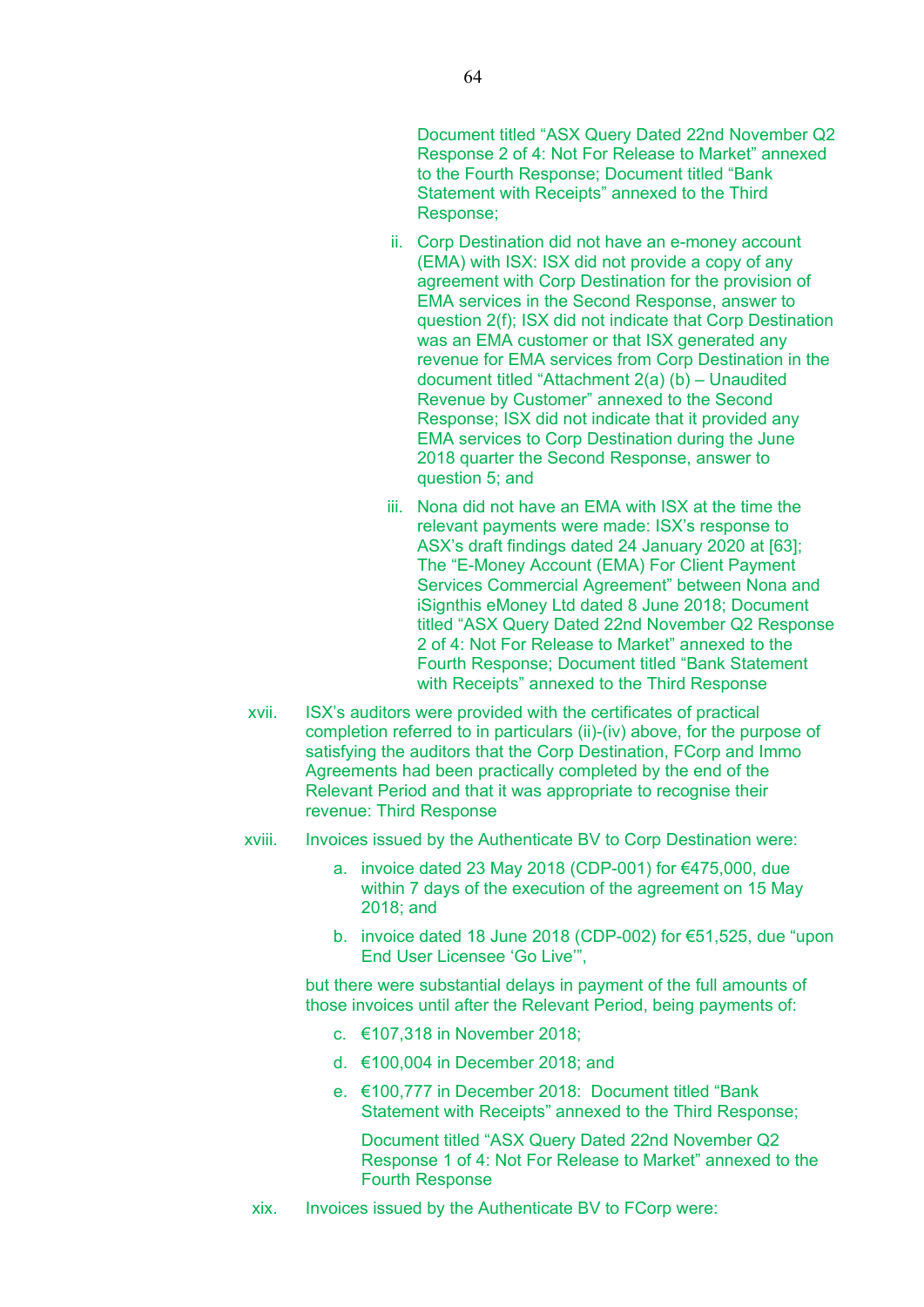- a. invoice dated 30 May 2018 for €239,5000 (FSL-001), due within 7 days; and
- b. invoices dated 18 June 2018 for:
	- i. interim progress payment of €119,625 (FSL-002);
	- ii. progress payment for go live of €93,225 (FSL-003); and
	- iii. monthly service fee of €26,400 (FSL-004), payable in advance,

but there were substantial delays in payment of the full amounts of those invoices until after the Relevant Period, being a payment of €205,689 on 13 September 2018: Document titled "Bank Statement with Receipts" annexed to the Third Response; Document titled "ASX Query Dated 22nd November Q2 Response 3 of 4 : Not For Release to Market" annexed to the Fourth Response

- xx. Invoices issued by Authenticate BV to Immo were:
	- a. two invoices dated 6 June 2018 (IM-001; IM-003) for €218,400 each, due within 7 days of execution of the agreement;
	- b. two invoices dated 6 June 2018 (IM-002; IM-004) for €109,200 each, due "at time of installation";
	- c. two invoices dated 18 June 2018 (IM-005; IM-006) for €96,000 each, due within 7 days of execution of the agreement; and
	- d. two invoices dated 18 June 2018 (IM-007; IM-008) for €26,400 each, due within 7 days of execution of the agreement,

but there was a delay in payment of the full amounts of those invoices until after the Relevant Period, including a payment of €110,353 on 20 July 2018: Document titled "Bank Statement with Receipts" annexed to the Third Response; Document titled "ASX Query Dated 22nd November Q2 Response 4 of 4: Not For Release to Market" annexed to the Fourth Response

- xxi. Payments in relation to single invoices in relation to the Corp Destination, FCorp and Immo Agreements were made in a piecemeal manner: Document titled "Bank Statement with Receipts" Annexed to the Third Response; Document titled "ASX Query Dated 22nd November Q2 Response 1 of 4 : Not For Release to Market" annexed to the Fourth Response; Document titled "ASX Query Dated 22nd November Q2 Response 3 of 4 : Not For Release to Market" annexed to the Fourth Response; Document titled "ASX Query Dated 22nd November Q2 Response 4 of 4 : Not For Release to Market" annexed to the Fourth Response
- xxii. The aggregate payments identified by ISX as relating to the Corp Destination Agreement and Immo Agreement did not amount to the total amount due under the applicable invoices: Document titled "ASX Query Dated 22nd November Q2 Response 1 of 4: Not For Release to Market" annexed to the Fourth Response; Document titled "ASX Query Dated 22nd November Q2 Response 4 of 4: Not For Release to Market" annexed to the Fourth Response
- xxiii. The payments identified by ISX as relating to the FCorp Agreement resulted in a balance being carried forward in FCorp's electronic money account": Document titled "ASX Query Dated 22nd November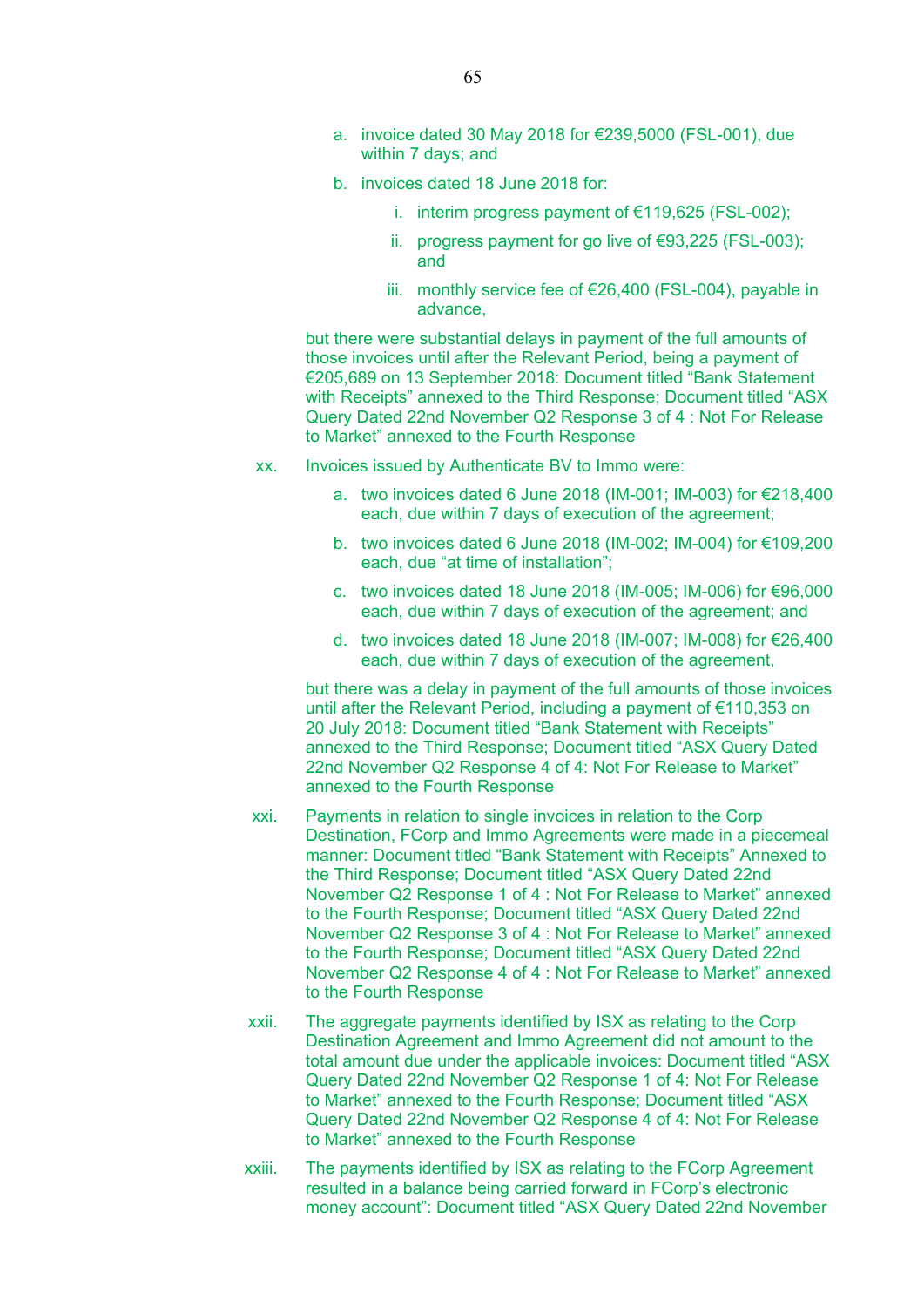Q2 Response 3 of 4 : Not For Release to Market" annexed to the Fourth Response

87. ASX denies the allegations in paragraph 87 of the 2FASOC 3FASOC 4FASOC and says further and in the alternative that there were reasonable grounds for the Fourth Opinion Representation (if it is established that the Fourth Opinion Representation was made).

### **Particulars**

ASX repeats the particulars (xi)-(xiv), (xviii)-(xxiii) to paragraph 86 above

- 88. ASX denies the allegations in paragraph 88 of the 2FASOC 3FASOC 4FASOC and says further and in the alternative that:
	- (a) there were reasonable grounds for the Fifth Opinion Representation (if it is established that the Fifth Opinion Representation was made); and

### **Particulars**

ASX repeats the particulars to paragraphs 84 to 86 above

(b) there were reasonable grounds for the Ninth Opinion Representation (if it is established that the Ninth Opinion Representation was made); and

#### **Particulars**

It was a reasonable interpretation that the word "revenue" — in the terms for the Milestones for the conversion of the Performance Shares — meant revenue that was not generated solely or predominantly for the purpose of meeting the Milestones: ISX (then Otis Energy) Prospectus "for the offer of 103,333,333 Shares each at a price of \$0.03 to raise approximately \$3,100,000 (before costs)"

(c) there were reasonable grounds for the Tenth Opinion Representation (if it is established that the Tenth Opinion Representation was made).

### **Particulars**

It could fairly be considered that the "revenue" necessary for the Milestones to be achieved was, in accordance with the Prospectus for the issue of the Milestone Shares, ordinary revenue and not revenue that was generated solely or predominantly for the purpose of meeting the Milestones

89. ASX denies the allegations in paragraph 89 of the 2FASOC 3FASOC 4FASOC and says further and in the alternative that there were reasonable grounds for the Sixth Opinion Representation (if it is established that the Sixth Opinion Representation was made).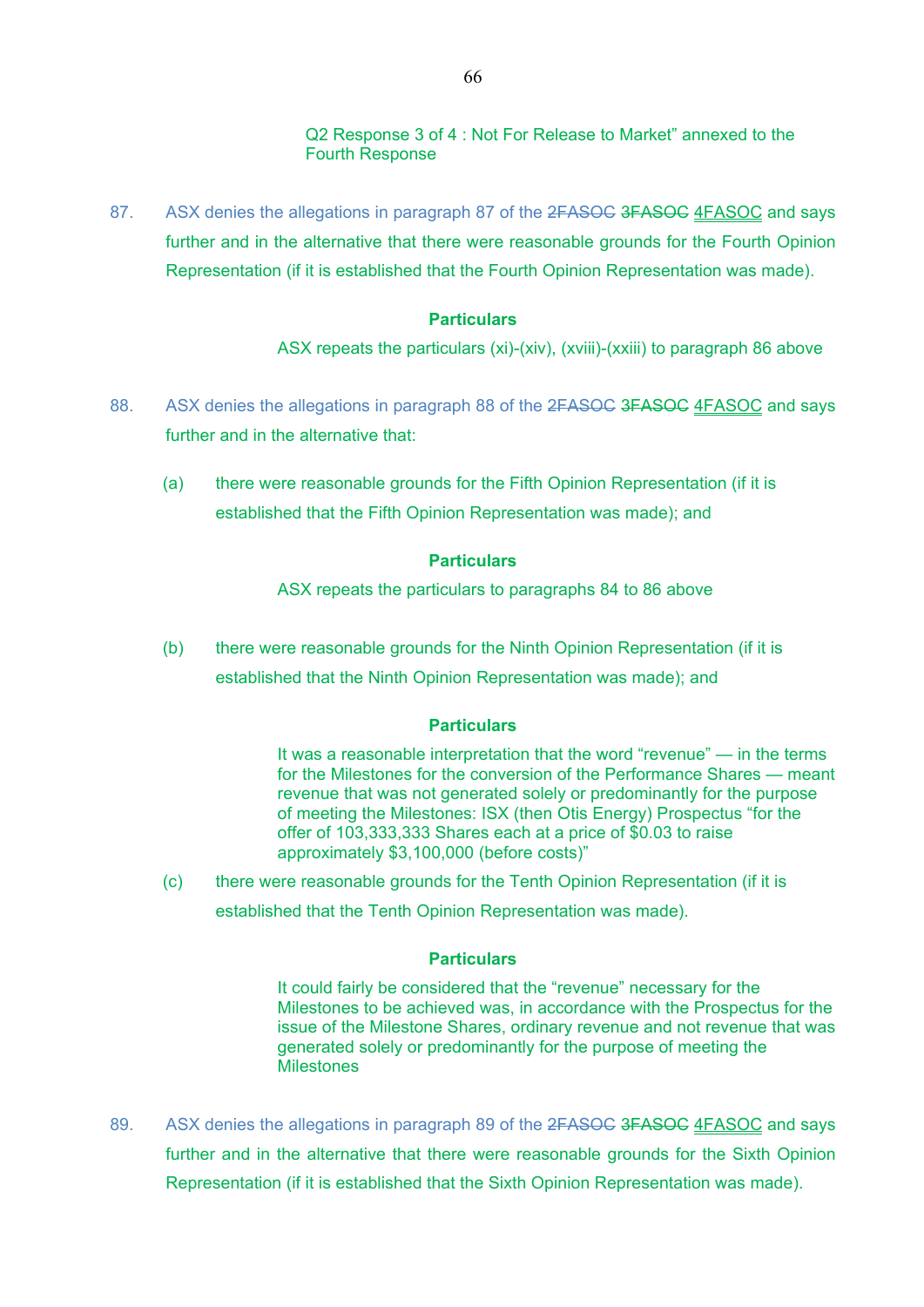- i. The Key Contracts accounted for €2,157,525 (approximately A\$3.3 million), or approximately 60% of ISX's total revenue for the Relevant Period
- ii. Without that revenue generated by the Key Contracts, none of the Milestones would have been met, resulting in the performance shares converting into a total of three ordinary shares rather than 336,666,667 ordinary shares
- iii. There was a significant increase in the number of ISX's ordinary shares on issue upon the conversion of the performance rights to ordinary shares
- iv. The percentage of ISX's total shares on issue represented by the ordinary shares which converted from the performance rights was significant: the issue of the Milestone A, B and C Shares together in fact resulted in an increase in the number of ordinary shares on issue of 50.4%
- v. ISX's issued capital on 29 August 2018 would have increased by 50% if Milestones A, B and C were met (\$5 million revenue for the Relevant Period)
- vi. A reasonable person would expect those percentage increases in issued capital to have a material effect on the price or value of ISX's shares
- 90. ASX denies the allegations in paragraph 90 of the 2FASOC 3FASOC 4FASOC and says further and in the alternative that there were reasonable grounds for the Seventh Opinion Representation (if it is established that the Seventh Opinion Representation was made).

### **Particulars**

- i. ASX repeats the particulars to paragraph 89
- 91. ASX denies the allegations in paragraph 91 of the 2FASOC 3FASOC 4FASOC and:
	- (a) as to the Eighth Representation, says further that at no time has ISX corrected or withdrawn the "<15% Representation"; and
	- (b) says further and in the alternative that:
		- (i) there were reasonable grounds for the Eighth Opinion Representation (if it is established that the Eighth Opinion Representation was made); and

- i. ASX repeats the particular (i) to paragraph 89 above
- ii. The Key Contracts involved the provision of one-off services over a short period with fixed fees
- iii. ISX essentially reiterated the <15% Representation when it represented to ASX that 'Integration/Set Up' accounted for only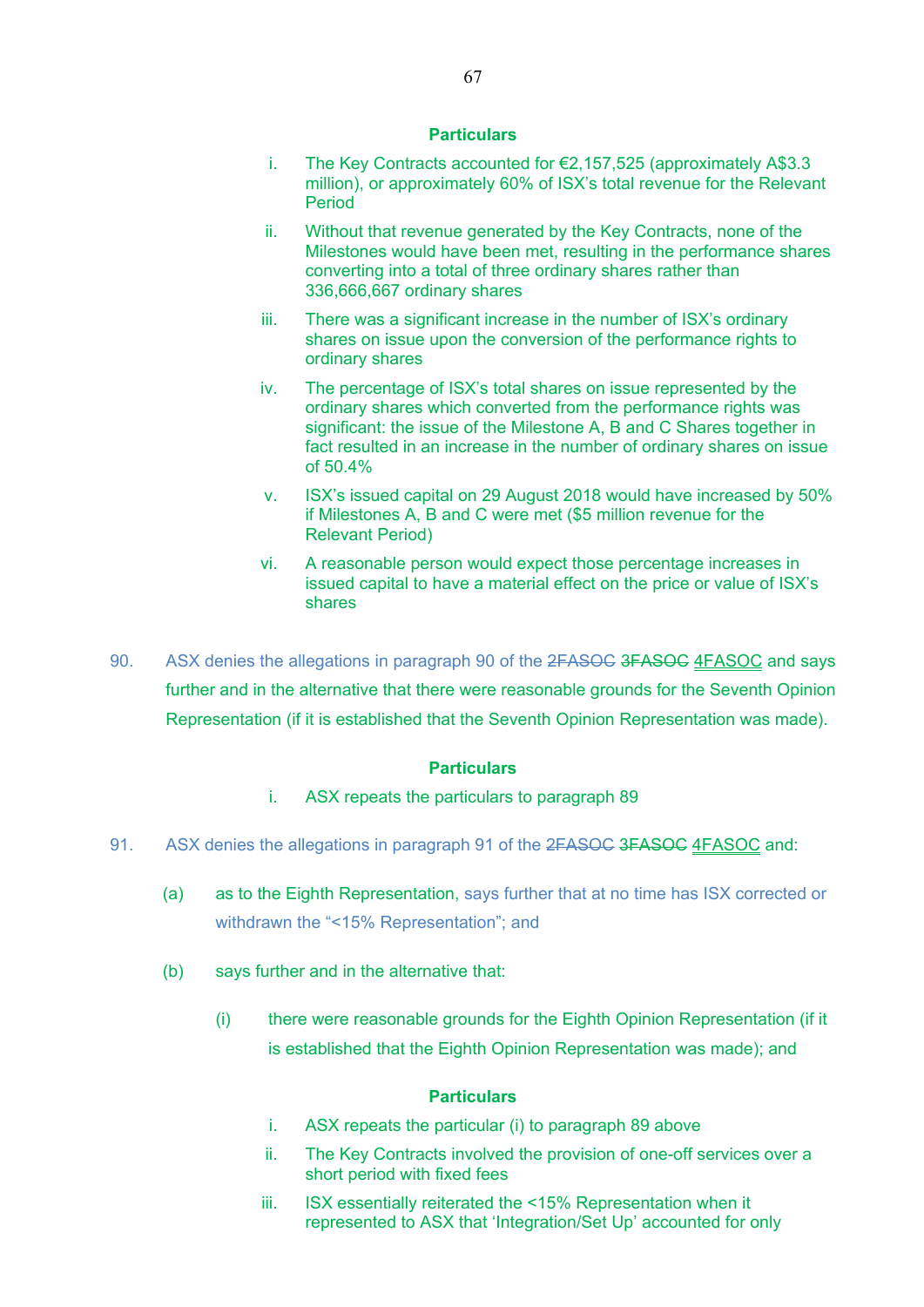(ii) there were reasonable grounds for the Twelfth Opinion Representation (if it is established that the Twelfth Opinion Representation was made).

### **Particulars**

- i. ASX repeats the particulars to paragraph 91(b)(i) above
- ii. The market sensitivity of representations regarding the percentage of an entity's revenue derived from recurring, as opposed to one-off, business activity: Research report prepared by Mr Martyn Jacobs of Patersons Securities Limited dated 1 March 2018 in relation to ISX's December 2017 half year results; Research report prepared by Mr Martyn Jacobs of Patersons Securities Limited dated 1 August 2018 in relation to ISX's June 2018 quarter Appendix 4C; Research email prepared by Mr Martyn Jacobs of Patersons Securities Limited dated 6 August 2018 in relation to the ISX Analyst Call on 6 August 2018
- 91A. In response to paragraph 91A of the 3FASOC 4FASOC, ASX:
	- (a) denies the allegations in the paragraph;
	- (b) refers to and repeats the matters pleaded at paragraphs 89 and 90 above; and
	- (c) says further and in the alternative that there were reasonable grounds for the Eleventh Opinion Representation (if it is established that the Eleventh Opinion Representation was made).

# **Particulars**

ASX repeats the particulars to paragraph 89 and 91 above

- 91B. In response to paragraph 91B of the 3FASOC 4FASOC, ASX:
	- (a) denies the allegations in the paragraph;
	- (b) refers to and repeats the matters pleaded at paragraphs 89 to 91 above; and
	- (c) says further and in the alternative that there were reasonable grounds for the Thirteenth Opinion Representation (if it is established that the Thirteenth Opinion Representation was made).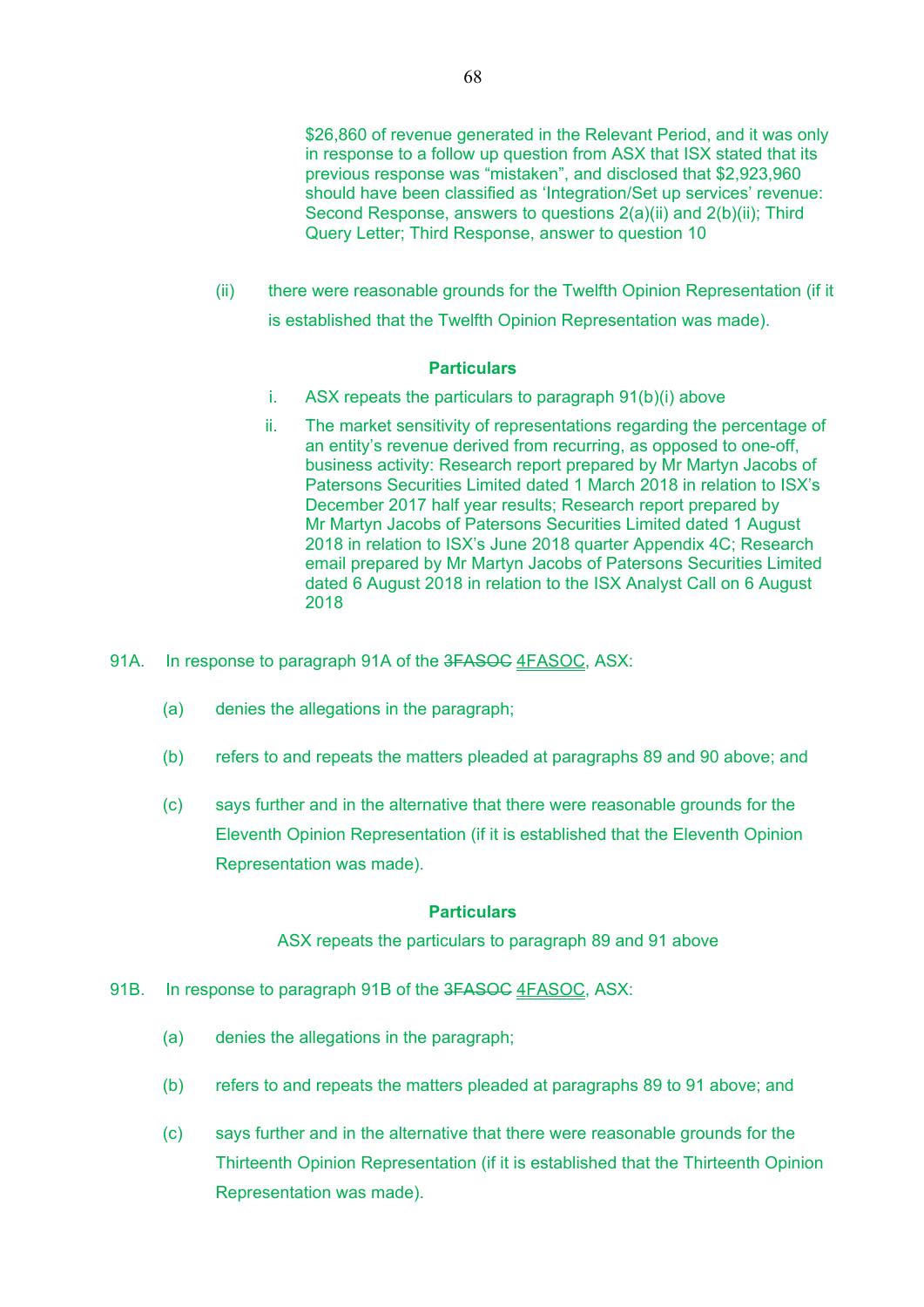ASX repeats the particulars to paragraph 89 and 91 above

91C. ASX denies the allegations in paragraph 91C of the 3FASOC 4FASOC and says further and in the alternative that, there were reasonable grounds for the Fourteenth Opinion Representation (if it is established that the Fourteenth Opinion Representation was made).

### **Particulars**

ISX had a policy of not announcing merchants by name

- 92. In response to paragraph 92 of the 2FASOC 3FASOC 4FASOC, ASX repeats paragraphs 82 to 91C above and denies the allegations in the paragraph.
- 93. In response to paragraph 93 of the 2FASOC 3FASOC 4FASOC, ASX:
	- (a) repeats paragraph 92 above;
	- (b) denies the allegations in the paragraph; and
	- (c) says in the alternative that ASX's alleged misleading or deceptive conduct (which is denied) did not cause the loss or damage claimed by the applicants because any customers or potential customers aware of the Final Reasons would or would likely also have been or become aware of one or more of the circumstances set out in paragraph 73 above.
- 94. In response to paragraph 94 of the 2FASOC 3FASOC 4FASOC, ASX repeats paragraphs 92 and 93 above and denies the allegations in the paragraph.

# *ASX ought to be excused from liability*

- 94A. In the alternative to paragraphs 93 and 94 above, ASX says that:
	- (a) ASX has acted honestly; and
	- (b) having regard to all the circumstances of the case, ASX ought fairly to be excused for any liability under s 1041I(1) of the *Corporations Act 2001* (Cth) pursuant to sections 1041I(4) and 1317S of the *Corporations Act 2001* (Cth).

# **Particulars**

ASX published the Final Reasons in the exercise of its functions and powers as operator of the ASX Market based on information provided to it by ISX.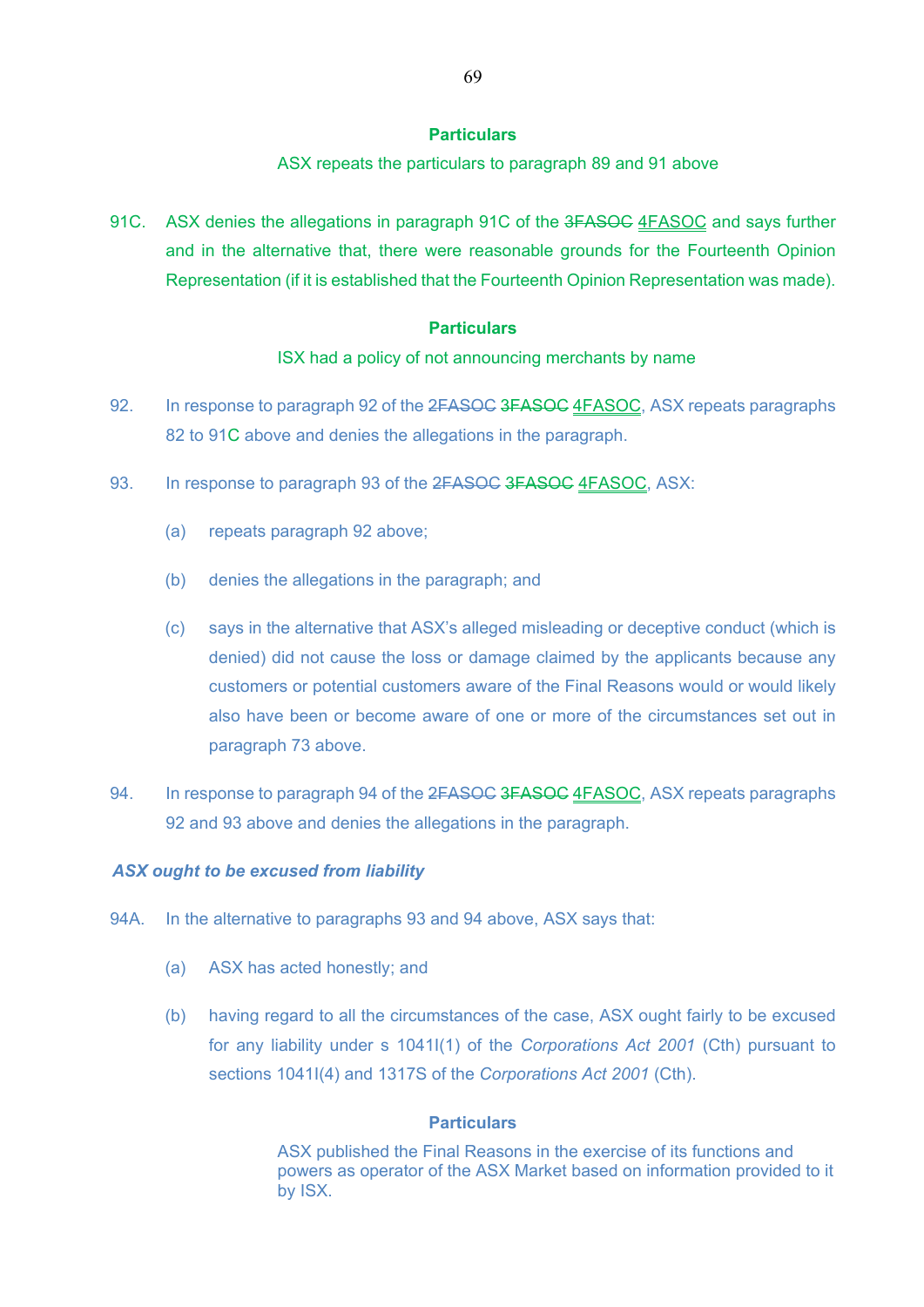The Court refused ISX an injunction to restrain the publication of the Final Reasons.

ASX gave ISX opportunities to provide information about the matters ultimately published in the Final Reasons (the last of which ISX chose not to take up).

ISX did not provide to ASX any information about its customers, its subsidiaries' customers, or commercial opportunities now alleged to have been lost by reason of the Final Reasons.

The matters referred to in paragraphs 94B to 94E below.

#### *Contributory negligence*

- 94B. In the alternative to paragraph 94A above, and in the further alternative to paragraphs 93 and 94 above, ASX says:
	- (a) by reason of the matters referred to in paragraphs 94C to 94E below, the applicants suffered any alleged loss or damage as a result of their own failure to take reasonable care;
	- (b) ASX did not intend to cause the loss or damage that the applicants claim;
	- (c) ASX did not fraudulently cause the loss or damage that the applicants claim; and
	- (d) in the premises, pursuant to s 1041I(1B) of the *Corporations Act 2001* (Cth), the damages that the applicants may recover in relation to any loss or damage are to be reduced to the extent to which the court thinks just and equitable having regard to the applicants' share in the responsibility for the loss or damage.
- 94C. Nicholas John Karantzis, also known as Nikogiannis Karantzis and John Karantzis, is:
	- (a) the managing director and chief executive officer of ISX; and
	- (b) the managing director of each of the second and third applicants.
- 94D. ISX engaged with ASX's enquiries leading to the publication of the Final Reasons:
	- (a) concerning the affairs of ISX and its related companies, including the second and third applicants; and
	- (b) on behalf of ISX and its related companies, including the second and third applicants.
- 94E. The applicants failed to take reasonable care in that ISX failed to furnish to ASX complete information, material or evidence in support of its contentions that the first to eighth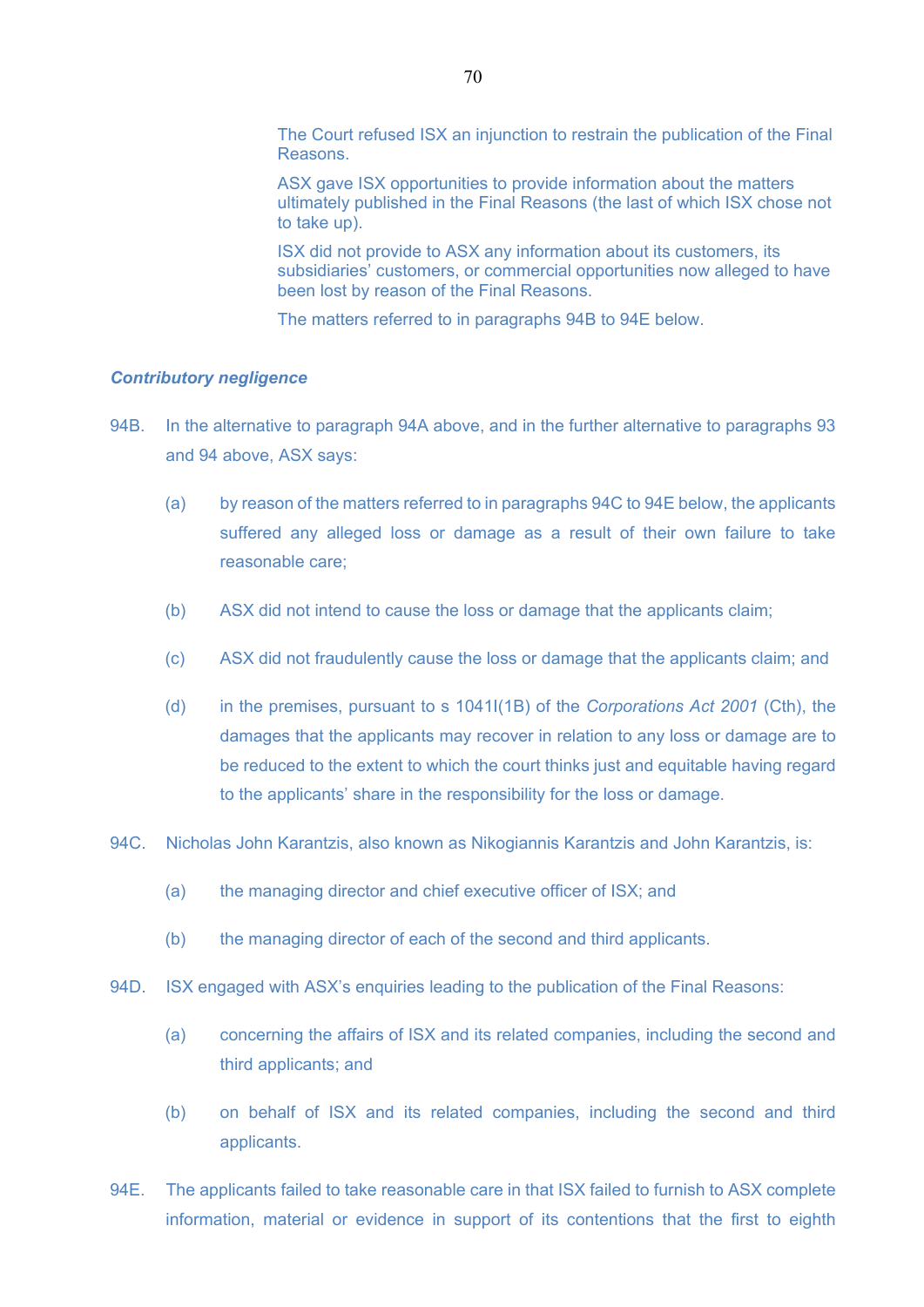representations alleged in paragraph 83 of the 2FASOC 3FASOC 4FASOC (which are denied) are not correct.

#### **Particulars**

ASX gave ISX opportunities to provide to ASX any information, evidence or other material on which it wished to rely in relation to matters contained in the Final Reasons as follows: in response to the First Query Letter referred to in paragraph 9 of the 2FASOC; in response to the Second Query Letter referred to in paragraph 14 of the 2FASOC; in response to the Third Query Letter referred to in paragraph 20 of the 2FASOC; in response to the Fourth Query Letter referred to in paragraph 37 of the 2FASOC; in response to ASX's invitation to make representations in relation to the Draft Findings referred to in paragraph 63 of the 2FASOC; and in response to ASX's invitation to make representations in relation to the Draft Reasons referred to in paragraph 70 of the 2FASOC.

ISX provided to ASX responses to the First to Fourth Query Letters, and representations in relation to the Draft Findings (the ISX Response of 24 January 2020 referred to in paragraph 68 of the 2FASOC).

ISX did not provide any documents or other response to ASX about the Draft Reasons prior to the Draft Reasons being finalised as the Final Reasons on 13 March 2020.

Any information, material or evidence that ISX may adduce or seek to adduce in this proceeding that it did not previously provide to ASX is information, material or evidence that ISX, taking reasonable care, ought to have provided to ASX prior to the Draft Reasons being finalised as the Final Reasons on 13 March 2020 or prior to the publication of the Final Reasons on 30 April 2020.

#### **H. ASX's refusal to publish ISX's official response to the "Statement of Reasons"**

- 95. In response to paragraph 95 of the 2FASOC 3FASOC 4FASOC, ASX:
	- (a) admits the allegations in the paragraph;
	- (b) says further that ASX Listing Rules Guidance Note 14 (section 14) provides that:
		- (i) any announcement for release to the market must be accurate, complete and not misleading;
		- (ii) the market announcement platform should not be used as a guise to publish material that is really promotional, political or tendentious in nature;
		- (iii) an announcement for release to the market must be couched in language that is factual, relevant and expressed in a clear and objective manner and not emotive, intemperate or defamatory or vague or imprecise;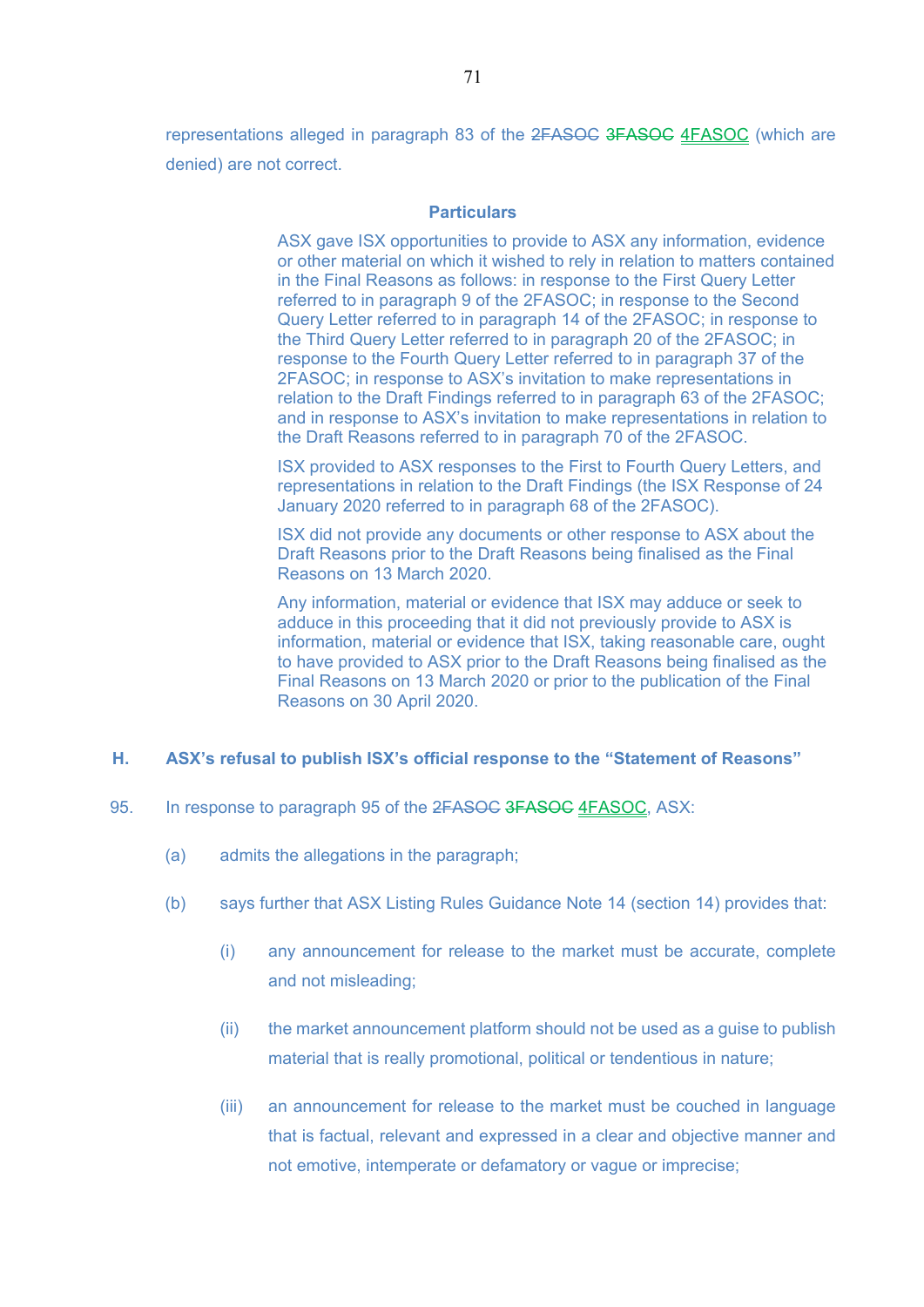- (iv) ASX may refuse to accept or publish an announcement from a listed entity that does not meet the standards referred to in sub-paragraphs (i) to (iii) above; and
- (c) says further that ASX expressly relied on Guidance Note 14 in connection with its submissions to the Court about ISX's ability to publish its own response to the Final Reasons.

## **Particulars**

Transcript of Proceedings, 16 April 2020, T 59.01-15. Affidavit of Daniel Vincent Moran sworn on 14 April 2020 at [45].

- 96. In response to paragraph 96 of the 2FASOC 3FASOC 4FASOC, ASX:
	- (a) admits that on 1 May 2020 ISX attempted to publish its official response to ASX's "*Statement of Reasons*" on the same Market Announcements Platform on which that document was published under the ISX code;
	- (b) does not know and cannot admit whether ISX attempted this so that the same readers of ASX's "*Statement of Reasons*" were informed of ISX's position; and
	- (c) otherwise denies the allegations in the paragraph.
- 97. In response to paragraph 97 of the 2FASOC 3FASOC 4FASOC, ASX:
	- (a) admits that ISX's official response to ASX's Statement of Reasons comprised a one page summary and an 11 page document;
	- (b) relies on ISX's official response to ASX's Statement of Reasons for its full force and effect; and
	- (c) otherwise denies the allegations in the paragraph.
- 98. In response to paragraph 98 of the 2FASOC 3FASOC 4FASOC, ASX:
	- (a) admits that on 4 May 2020 ASX refused to allow ISX to publish, on the Market Announcements Platform under the ISX code, ISX's official response to ASX's Statement of Reasons;
	- (b) relies on the letter from Kevin Lewis to the directors of ISX dated 4 May 2020 for its full force and effect;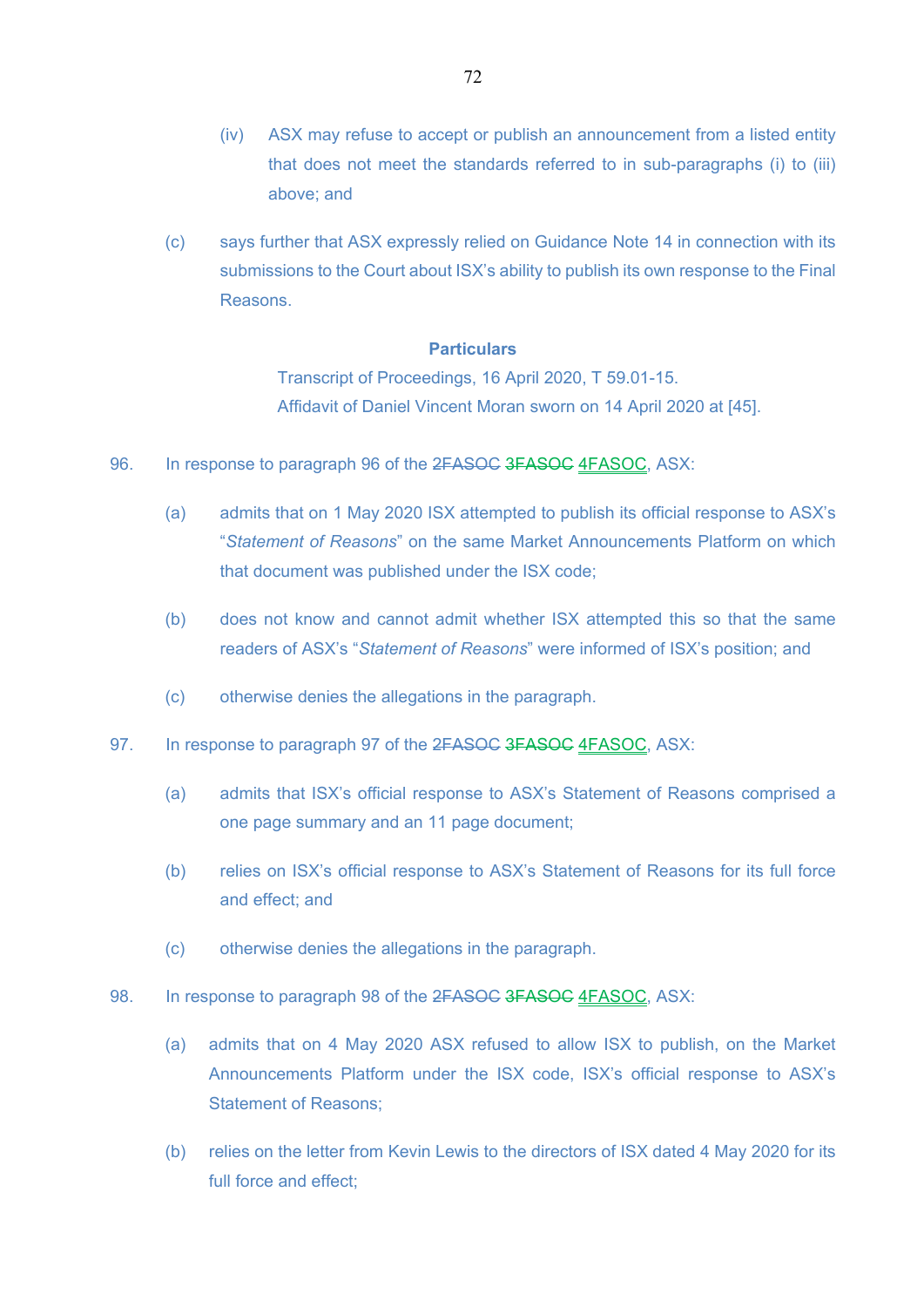- (c) relies on Guidance Note 14, especially section 14 referred to in paragraph 95 above and in the letter from Kevin Lewis to the directors of ISX dated 4 May 2020;
- (d) otherwise denies the allegations in the paragraph; and
- (e) says further that, on 4 May 2020, ISX published its official response to ASX's Statement of Reasons on its website in an announcement to shareholders.
- 99. ASX denies the allegations in paragraph 99 of the 2FASOC 3FASOC 4FASOC.
- 100. In response to paragraph 100 of the 2FASOC 3FASOC 4FASOC, ASX:
	- (a) admits that ISX amended its one page summary; and
	- (b) otherwise denies the allegations in the paragraph.
- 101. In response to paragraph 101 of the 2FASOC 3FASOC 4FASOC, ASX:
	- (a) denies the allegation in sub-paragraph (a) and says that on 4 May 2020 ISX told ASX that it had taken into account its concerns and had revised its official response; and
	- (b) denies the allegation in sub-paragraph (b) and says that on 4 May 2020 ISX attempted to publish, on the Market Announcements Platform under the ISX code, its amended one page summary together with a slightly amended version of the 11 page document as the company's official response to ASX's Statement of Reasons.
- 102. In response to paragraph 102 of the 2FASOC 3FASOC 4FASOC, ASX:
	- (a) admits that on 10 May 2020 ASX refused to allow ISX to publish, on the Market Announcements Platform under the ISX code, ISX's amended official response to ASX's Statement of Reasons;
	- (b) relies on the email from Kevin Lewis to John Karantzis of ISX at 12:12pm on 10 May 2020 for its full force and effect;
	- (c) relies on Guidance Note 14, especially section 14 referred to in paragraph 95 above and in the email from Kevin Lewis to John Karantzis of ISX at 12:12pm on 10 May 2020; and
	- (d) otherwise denies the allegations in the paragraph.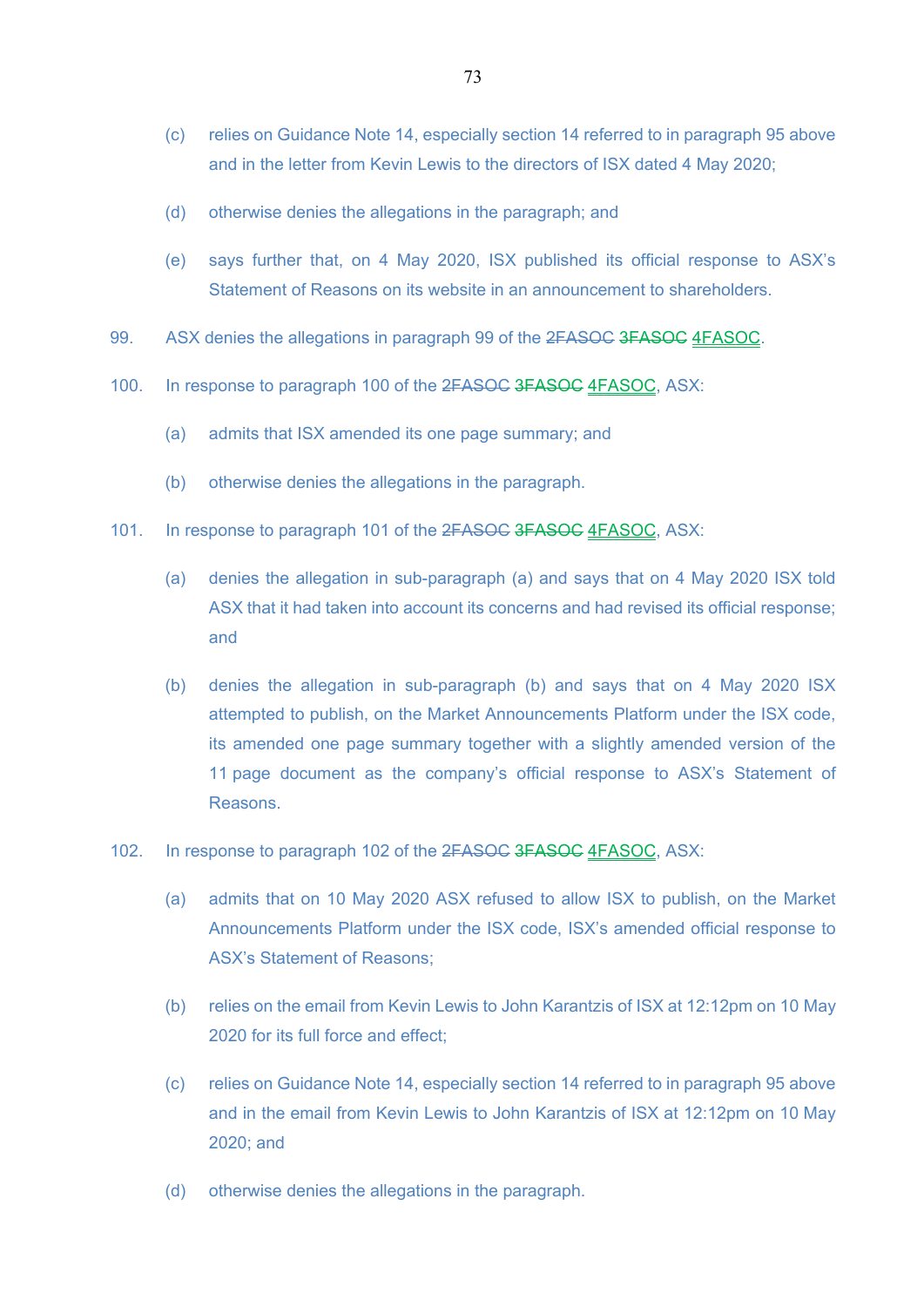- 103. In response to paragraph 103 of the 2FASOC 3FASOC 4FASOC, ASX:
	- (a) admits the allegation in sub-paragraph (a);
	- (b) denies the allegation in sub-paragraph (b); and
	- (c) relies on the email from Kevin Lewis to John Karantzis of ISX at 12:12pm on 10 May 2020 for its full force and effect.
- 104. In relation to paragraph 104 of the 2FASOC 3FASOC 4FASOC:
	- (a) in response to sub-paragraph (a), ASX:
		- (i) admits that paragraph 23(d)(ii) of ISX's written submissions dated 8 April 2020 filed in support of its Interlocutory Application dated 12 March 2020 contained the statement that "*ISX denies representing at an analyst briefing on 3 August 2018 that one-off fees and one-off setups accounted for less than 15% of ISX's revenue*"; and
		- (ii) otherwise denies the allegations in sub-paragraph (a);
	- (b) in response to sub-paragraph (b), ASX:
		- (i) admits the allegation in sub-paragraph (b); and
		- (ii) says further that ASX was under no obligation to allege that the statement was misleading at any stage of the Interlocutory Application;
	- (c) in response to sub-paragraph (c), ASX:
		- (i) admits the allegation in sub-paragraph (c); and
		- (ii) says further that the First Refusal said that in highlighting certain significantly misleading statements, "ASX does not intend to suggest that the ISX Response otherwise meets ASX's guidance on market announcements"; and
	- (d) in response to paragraph 104 says further that, on 4 May 2020, ISX published the statement referred to in paragraph 103(a) of the 2FASOC on its website as part of its official response to ASX's Statement of Reasons.
- 105. In response to paragraph 105 of the 2FASOC 3FASOC 4FASOC, ASX repeats paragraphs 95 to 104 above and denies the allegations in the paragraph.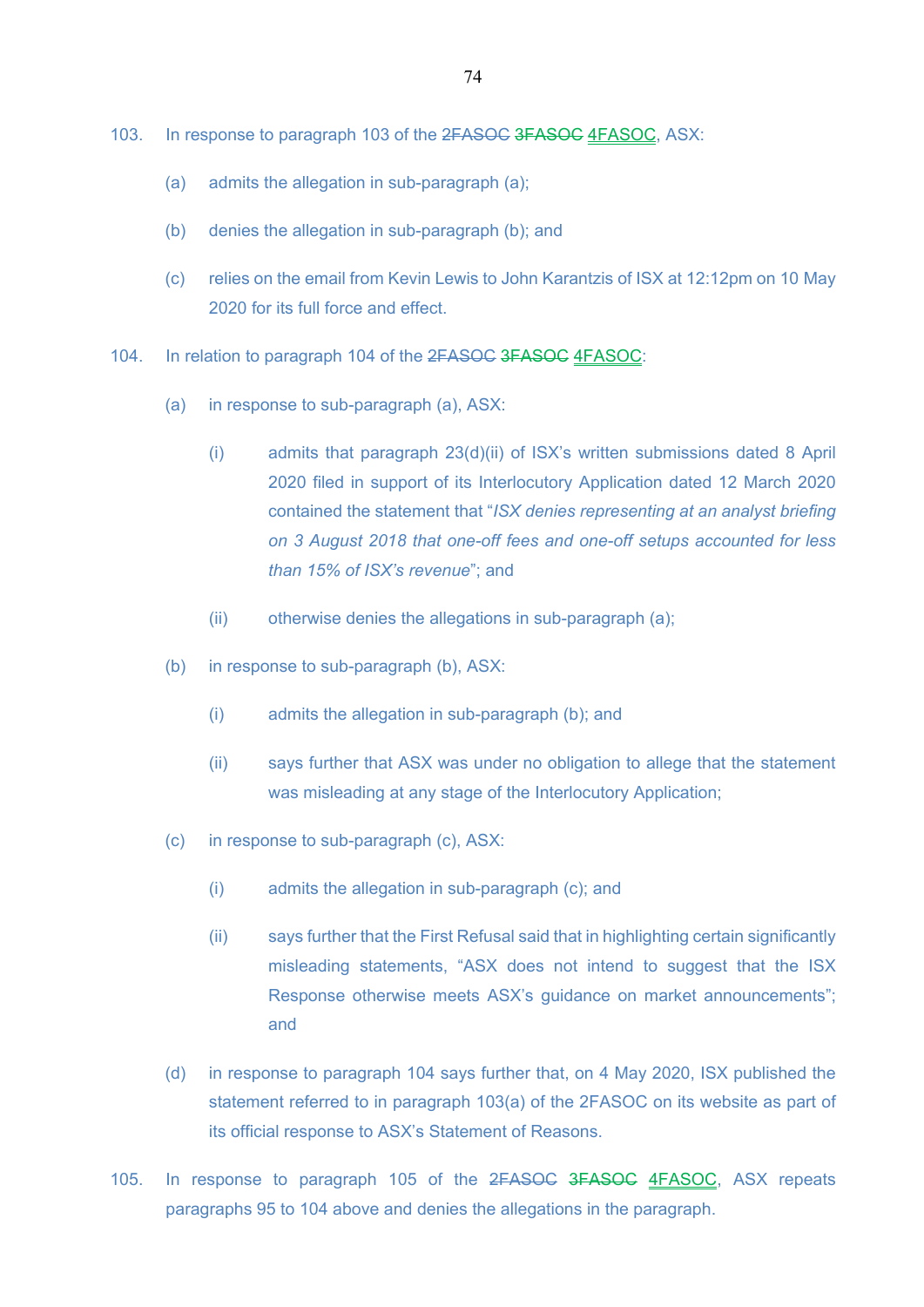- 106. In response to paragraph 106 of the 2FASOC 3FASOC 4FASOC, ASX repeats paragraphs 95 to 105 above and denies the allegations in the paragraph.
- 107. In response to paragraph 107 of the 2FASOC 3FASOC 4FASOC, ASX:
	- (a) repeats paragraphs 95 to 106 above and denies the allegations in the paragraph;
	- (b) says further or in the alternative that ASX's alleged breach of implied obligations (which implied obligations and breach are both denied) did not cause the loss or damage claimed by ISX because:
		- (i) ISX published its official response to the Final Reasons on its website on 4 May 2020; and
		- (ii) any customers or potential customers aware of the Final Reasons would or would likely also have been or become aware of one or more of the circumstances set out in paragraph 73 above; and
	- (c) says further that the allegation depends on ISX's anterior allegations concerning ASX's publication of the Final Reasons, in relation to which ASX repeats paragraphs 82 to 94E above as a basis for denying liability.
- 107A. In further answer to paragraph 107 of the 2FASOC 3FASOC 4FASOC, ASX says that the losses claimed by ISX:
	- (a) are not losses arising naturally from the alleged breach;
	- (b) are not losses of a kind that was reasonably within the contemplation of ASX and ISX at the time of entering into the agreement pleaded at paragraphs 3 and 4 of the 2FASOC (which agreement is denied); and
	- (c) were not matters communicated by ISX to ASX at the time of entering into the agreement pleaded at paragraphs 3 and 4 of the 2FASOC (which agreement is denied) or at all.

*ASX's alleged failure to meet its obligation under its operating rules*

- 108. In response to paragraph 108 of the 2FASOC 3FASOC 4FASOC, ASX:
	- (a) repeats paragraphs 95 to 106 above and denies the allegations in the paragraph; and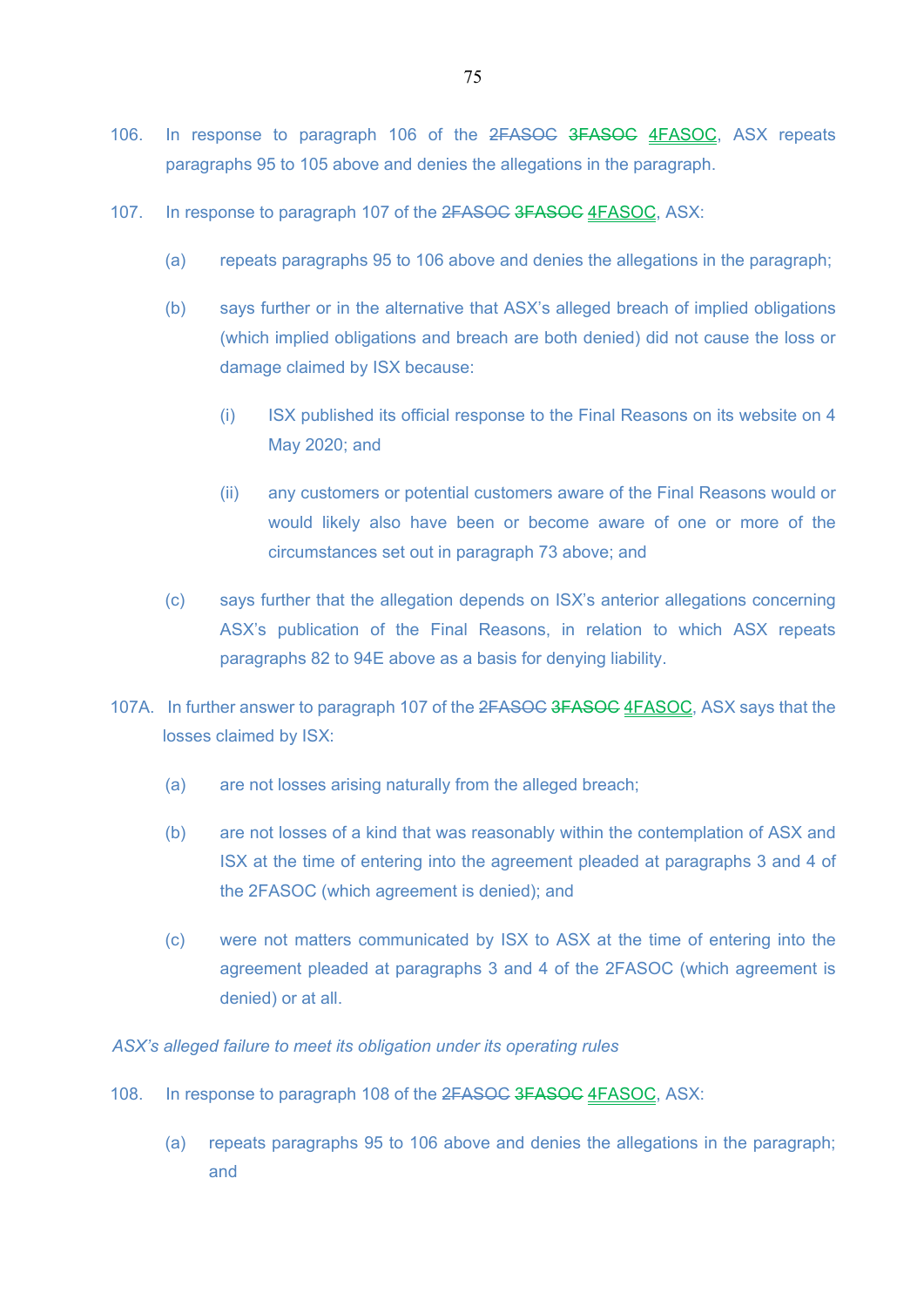(b) says further that ASX is not obliged under its operating rules or otherwise to publish ISX's amended official response to ASX's Statement of Reasons on the Market Announcements Platform under the ISX code.

## **Particulars**

Guidance Note 14

- 109. In response to paragraph 109 of the 2FASOC 3FASOC 4FASOC, ASX repeats paragraph 108 above and denies the allegations in the paragraph.
- *ASX's alleged contravention of section 792A(a) of the Corporations Act*
- 110. In response to paragraph 110 of the 2FASOC 3FASOC 4FASOC. ASX repeats paragraphs 95 to 106 above and denies the allegations in the paragraph.
- 111. In response to paragraph 111 of the 2FASOC 3FASOC 4FASOC, ASX repeats paragraph 110 above and denies the allegations in the paragraph.
- 112. In response to paragraph 112 of the 2FASOC 3FASOC 4FASOC, ASX repeats paragraphs 110 and 111 above and denies the allegations in the paragraph.

Date: 28 February 3 15 April 4 September 14 November 2020 28 September 2021 25 February 2022

Signed by Luke Hastings Lawyer for the Respondent

This pleading was prepared by Herbert Smith Freehills and settled by Catherine Button QC and, Neil Young QC, Brendan Lim and Colette Mintz.